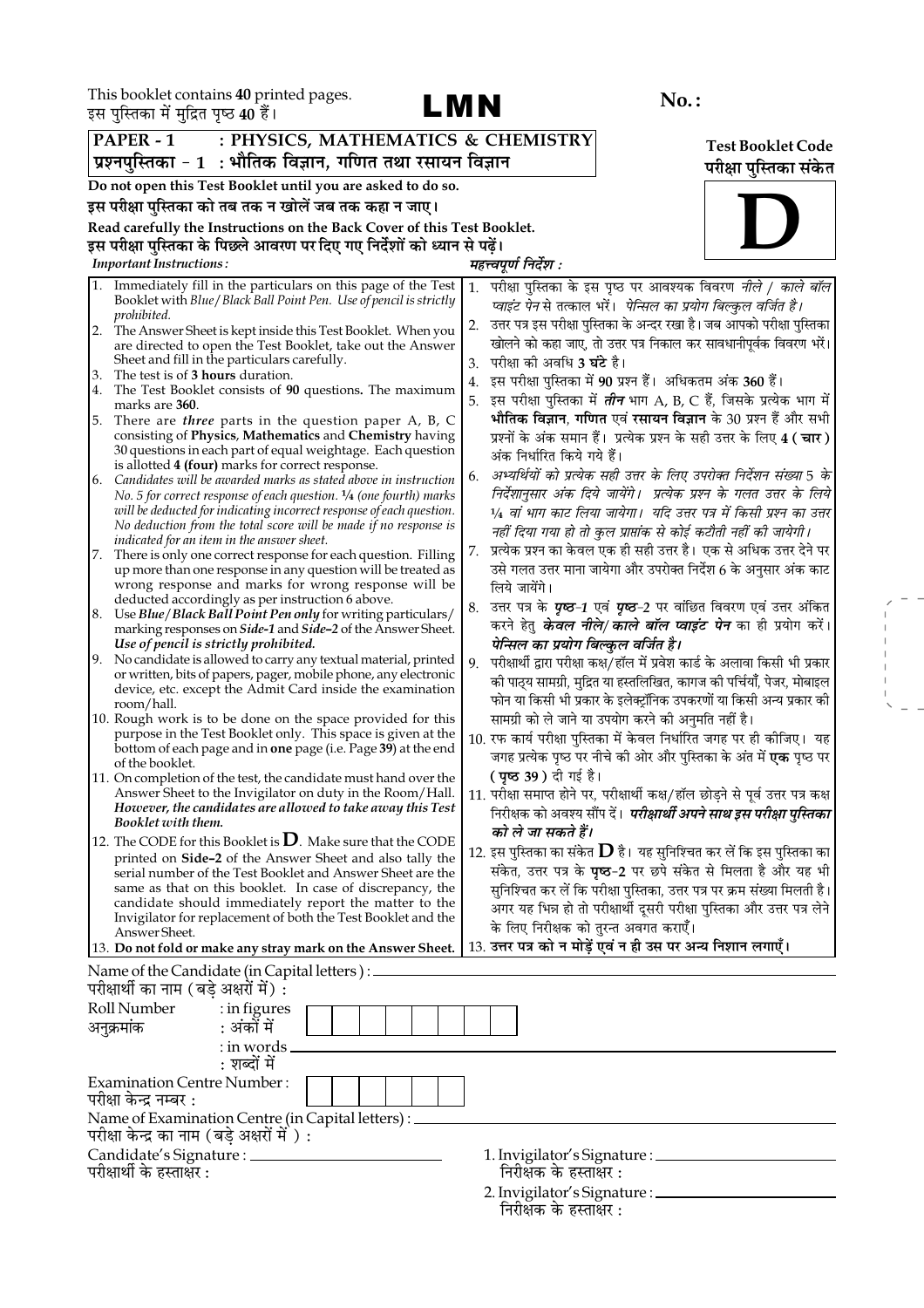#### **PART A - PHYSICS**

Distance of the centre of mass of a solid 1. uniform cone from its vertex is  $z_0$ . If the radius of its base is R and its height is h then  $z_0$  is equal to :

(1) 
$$
\frac{5h}{8}
$$
  
(2)  $\frac{3h^2}{8}$   
(3)  $\frac{3h^2}{8}$   
(4)  $\frac{5h}{8}$   
(5)  $\frac{3h^2}{8}$ 

 $h<sup>2</sup>$  $(3)$  $\overline{4R}$ 

- $2.$ A red LED emits light at 0.1 watt uniformly around it. The amplitude of the electric field of the light at a distance of 1 m from the diode is:
	- $(1)$ 5.48  $V/m$

8R

 $3h$ 

 $\overline{\mathbf{A}}$ 

 $(4)$ 

- $(2)$  $7.75 V/m$
- 1.73  $V/m$  $(3)$

 $(4)$  $2.45 V/m$ 

 $D/Page$  2

SPACE FOR ROUGH WORK / रफ कार्य के लिए जगह

# भाग  $A - \hat{A}$ मीतिक विज्ञान

किसी एकसमान ठोस शंकु के द्रव्यमान केन्द्र की  $1.$ उसके शीर्ष से दूरी  $z_0$  है। यदि शंकु के आधार की त्रिज्या R तथा शंकु की ऊँचाई h हो तो  $z_0$  का मान निम्नांकित में से किसके बराबर होगा ?

$$
(2) \quad \frac{1}{8R}
$$
\n
$$
(3) \quad \frac{h^2}{4R}
$$
\n
$$
(4) \quad 3h
$$

 $(4)$ 

- एक लाल रंग का एल.ई.डी. (प्रकाश उत्सर्जक डायोड)  $2.$ 0.1 वाट पर, एकसमान प्रकाश उत्सर्जित करता है। डायोड से 1 m दूरी पर, इस प्रकाश के विद्युत क्षेत्र का आयाम होगा :
	- 5.48  $V/m$  $(1)$
	- $(2)$  $7.75 V/m$
	- $1.73 V/m$  $(3)$

 $(4)$ 

- 
- 
- 

 $2.45 V/m$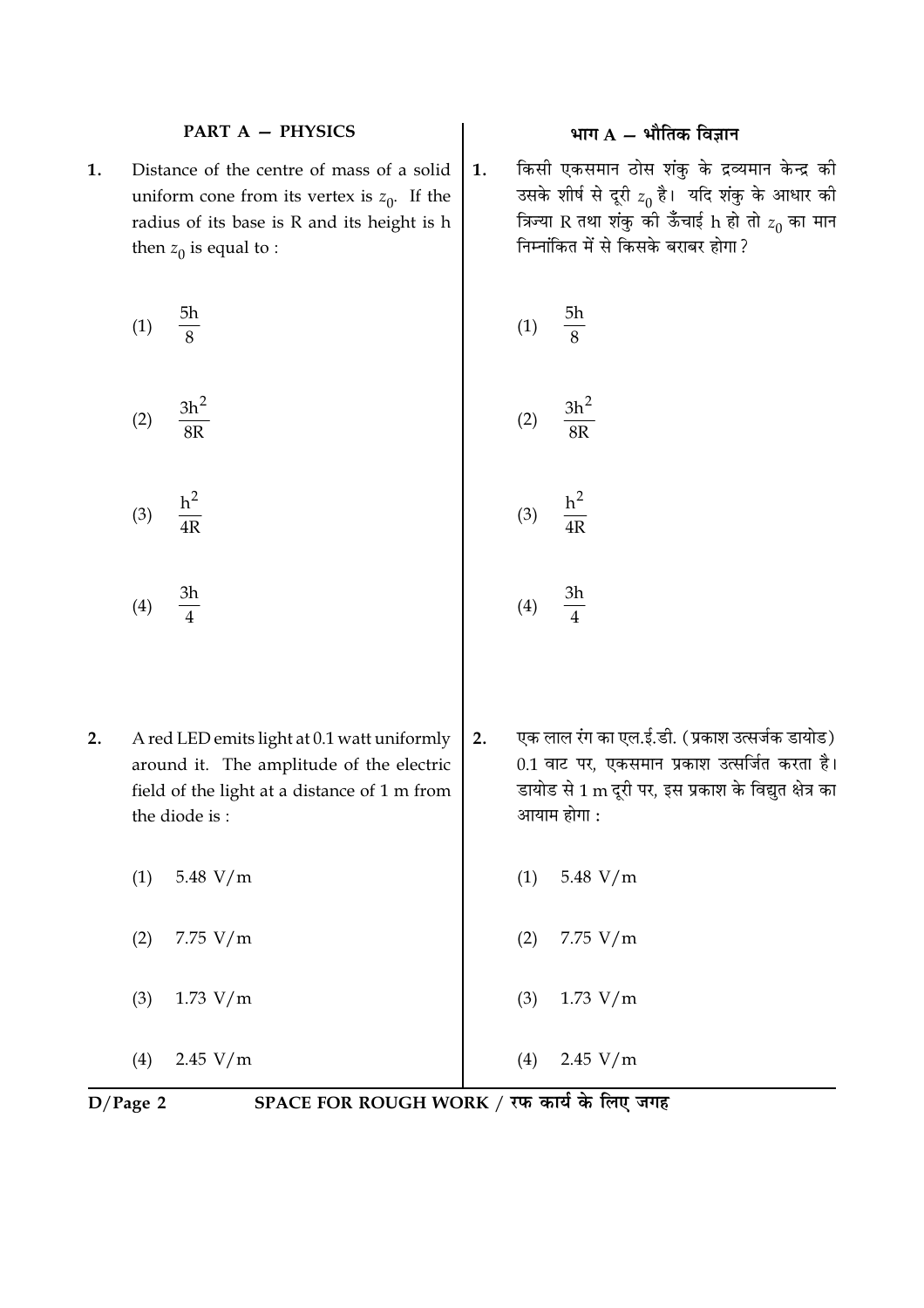**3.** A pendulum made of a uniform wire of cross sectional area A has time period T. When an additional mass M is added to its bob, the time period changes to  ${\rm T_{M^*}}$  If the Young's modulus of the material of the

wire is Y then  $\frac{1}{\sqrt{2}}$  $\overline{\gamma}$  is equal to : (g = gravitational acceleration)

(1)  $\left[1 - \left(\frac{T_M}{T}\right)^2\right] \frac{A}{M_0}$  $\left[1 - \left(\frac{T_M}{T}\right)^2\right] \frac{A}{Mg}$ 

-

3. किसी एकसमान तार को अनुप्रस्थकाट का क्षेत्रफल  $\Delta'$  हैं। इससे बनाये गये एक लोलक का आवर्तकाल  $\mathrm{T}$  हैं। इस लोलक के गोलक से एक अतिरिक्त  $\mathrm{M}% _{\mathrm{H}}$ द्रव्यमान जोड़ देने से लोलक का आवर्तकाल परिवर्तित होकर  $\mathrm{T}_{\mathrm{M}}$  हो जाता है। योद इस तार के पदार्थ का यग

गुणांक ′Y′ हो तो  $\frac{1}{\Upsilon}$  का मान होगा : ( $g$  = गुरुत्वीय त्वरण)

$$
(1) \quad \left[1 - \left(\frac{T_M}{T}\right)^2\right] \frac{A}{Mg}
$$

$$
(2) \left[1 - \left(\frac{T}{T_M}\right)^2\right] \frac{A}{Mg}
$$
 (2) 
$$
\left[1 - \left(\frac{T}{T_M}\right)^2\right] \frac{A}{Mg}
$$

$$
(3) \quad \left[ \left( \frac{T_M}{T} \right)^2 - 1 \right] \frac{A}{Mg} \tag{3} \quad \left[ \left( \frac{T_M}{T} \right)^2 - 1 \right] \frac{A}{Mg}
$$

$$
(4) \quad \left[ \left( \frac{T_M}{T} \right)^2 - 1 \right] \frac{Mg}{A} \tag{4} \quad (4) \quad \left[ \left( \frac{T_M}{T} \right)^2 - 1 \right] \frac{Mg}{A}
$$

$$
D/Page\ 3
$$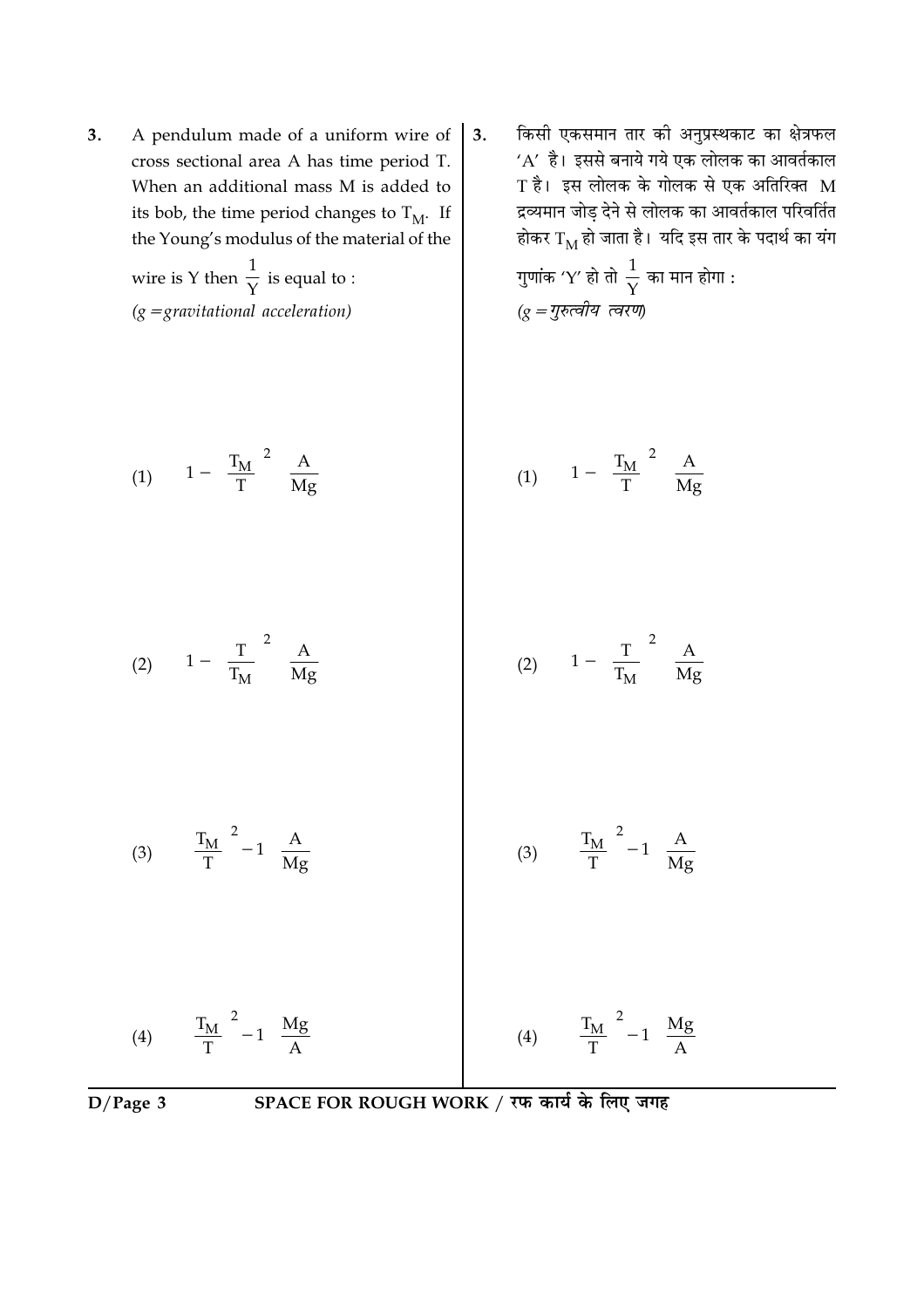$\overline{4}$ . For a simple pendulum, a graph is plotted between its kinetic energy (KE) and potential energy (PE) against its displacement d. Which one of the following represents these correctly? (graphs are schematic and not drawn to scale)



- A train is moving on a straight track with 5. speed 20 ms<sup> $-1$ </sup>. It is blowing its whistle at the frequency of 1000 Hz. The percentage change in the frequency heard by a person standing near the track as the train passes him is (speed of sound =  $320 \text{ ms}^{-1}$ ) close to:  $(1)$ 18%
	- 24%  $(2)$
	- $(3)$ 6%
	- $(4)$ 12%
	-

किसी सरल लोलक के लिये. उसके विस्थापन d तथा  $4.$ उसकी गतिज ऊर्जा के बीच और विस्थापन d तथा उसकी स्थितिज ऊर्जा के बीच ग्राफ खींचे गये हैं। निम्नांकित में से कौन सा ग्राफ (आलेख) सही है? (यहाँ ग्राफ केवल व्यवस्था आरेख हैं और स्केल के अनुसार नहीं हैं)



- 5. एक टेन (रेलगाडी) सीधी पटरियों पर 20 ms $^{-1}$  की चाल से गति कर रही है। इसकी सीटी की ध्वनि की आवृत्ति 1000 Hz है। यदि ध्वनि की वायु में चाल  $320 \text{ ms}^{-1}$  हो तो, पटरियों के निकट खडे व्यक्ति के पास से ट्रेन के गुजरने पर, उस व्यक्ति द्वारा सुनी गई सीटी की ध्वनि की आवृत्ति में प्रतिशत परिवर्तन होगा लगभग:
	- $(1)$ 18%
	- 24%  $(2)$
	- $(3)$ 6%
	- $(4)$ 12%

 $D/Page 4$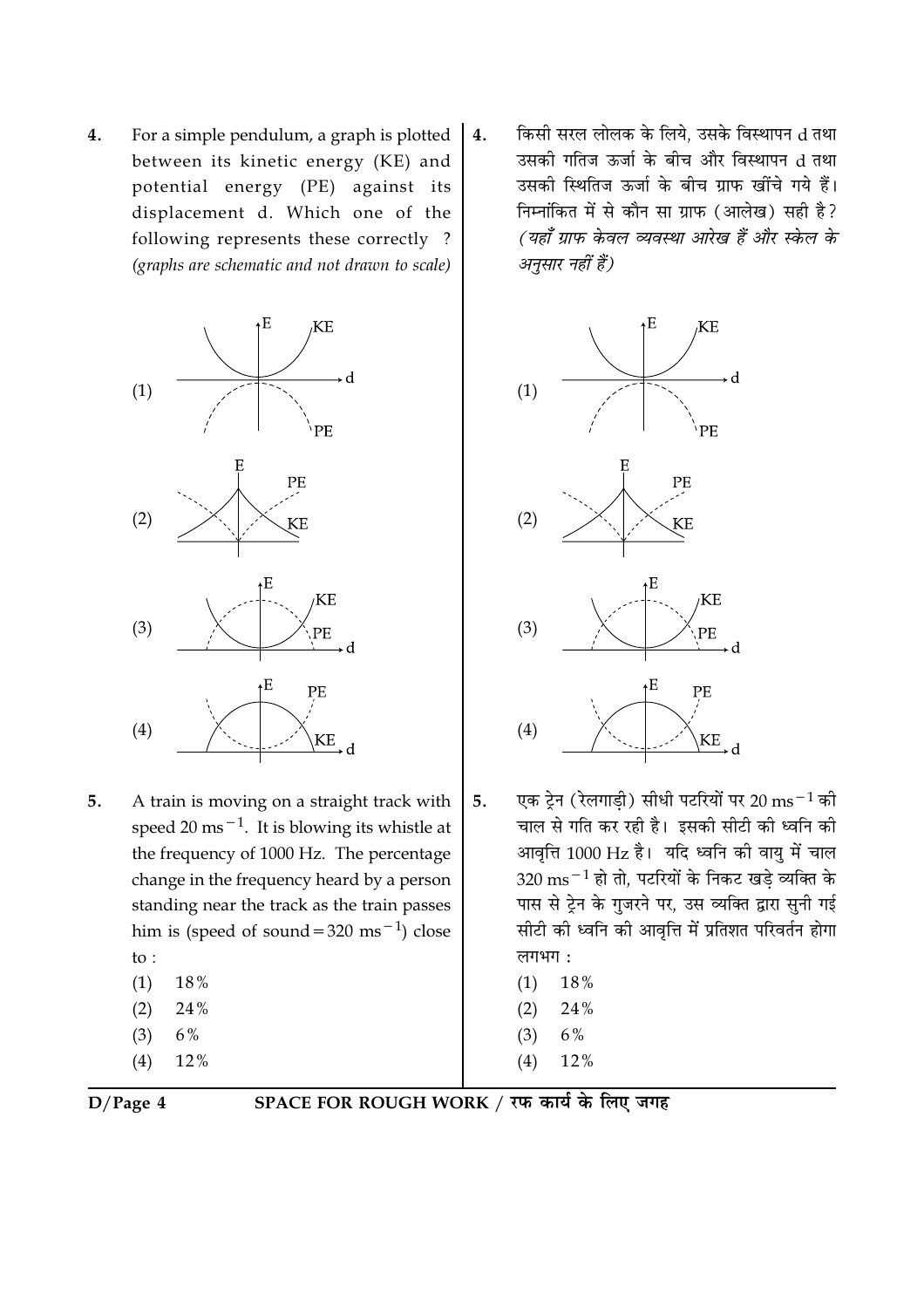- 6. When 5V potential difference is applied across a wire of length 0.1 m, the drift speed of electrons is  $2.5 \times 10^{-4}$  ms<sup>-1</sup>. If the electron density in the wire is  $8 \times 10^{28}$  m<sup>-3</sup>, the resistivity of the material is close to:
	- $1.6 \times 10^{-6}$  Qm  $(1)$
	- $1.6 \times 10^{-5}$  Ωm  $(2)$
	- $1.6 \times 10^{-8}$   $\Omega$ m  $(3)$
	- $1.6 \times 10^{-7}$  Ωm  $(4)$

7.



Two long current carrying thin wires, both with current I, are held by insulating threads of length L and are in equilibrium as shown in the figure, with threads making an angle ' $\theta$ ' with the vertical. If wires have mass  $\lambda$  per unit length then the value of Lis:

 $(g =$ gravitational acceleration)

(1) 
$$
2 \sqrt{\frac{\pi g L}{\mu_0}} \tan \theta
$$
  
(2)  $\sqrt{\frac{\pi \lambda g L}{\mu_0}} \tan \theta$ 

$$
(3) \quad \sin\theta \sqrt{\frac{\pi\lambda gL}{\mu_0 \cos\theta}}
$$

(4) 
$$
2\sin\theta \sqrt{\frac{\pi\lambda gL}{\mu_0 \cos\theta}}
$$

SPACE FOR ROUGH WORK / रफ कार्य के लिए जगह

- 0.1 m लंबे किसी तार के सिरों के बीच 5V विभवांतर 6. आरोपित करने से इलेक्ट्रॉनों की अपवाह चाल  $2.5 \times 10^{-4}$  ms  $^{-1}$  होती है। यदि इस तार में इलेक्टॉन घनत्व  $8 \times 10^{28}$  m<sup>-3</sup> हो तो, इस के पदार्थ की प्रतिरोधकता होगी, लगभग:
	- $1.6 \times 10^{-6}$  Qm  $(1)$
	- $1.6 \times 10^{-5}$  Qm  $(2)$
	- $1.6 \times 10^{-8}$   $\Omega$ m  $(3)$
	- $1.6 \times 10^{-7}$  Ωm  $(4)$



7.

दो पतले लम्बे तारों में प्रत्येक से I धारा प्रवाहित हो रही है। इन्हें L लम्बाई के विद्युतरोधी धागों से लटकाया गया है। इन धागों में प्रत्येक के द्वारा ऊर्ध्वाधर दिशा से  $40'$  कोण बनाने की स्थिति में, ये दोनों तार साम्यावस्था में रहते हैं। यदि इन तारों की प्रति इकाई लम्बाई द्रव्यमान  $\lambda$  है तथा g गुरुत्वीय त्वरण है तो, I का मान होगा $\cdot$ 

(1) 
$$
2\sqrt{\frac{\pi gL}{\mu_0} \tan \theta}
$$
  
\n(2)  $\sqrt{\frac{\pi \lambda gL}{\mu_0} \tan \theta}$   
\n(3)  $\sin \theta \sqrt{\frac{\pi \lambda gL}{\mu_0 \cos \theta}}$   
\n(4)  $2\sin \theta \sqrt{\frac{\pi \lambda gL}{\mu_0 \cos \theta}}$ 

 $\mu_0 \cos\theta$ 

 $D/Page 5$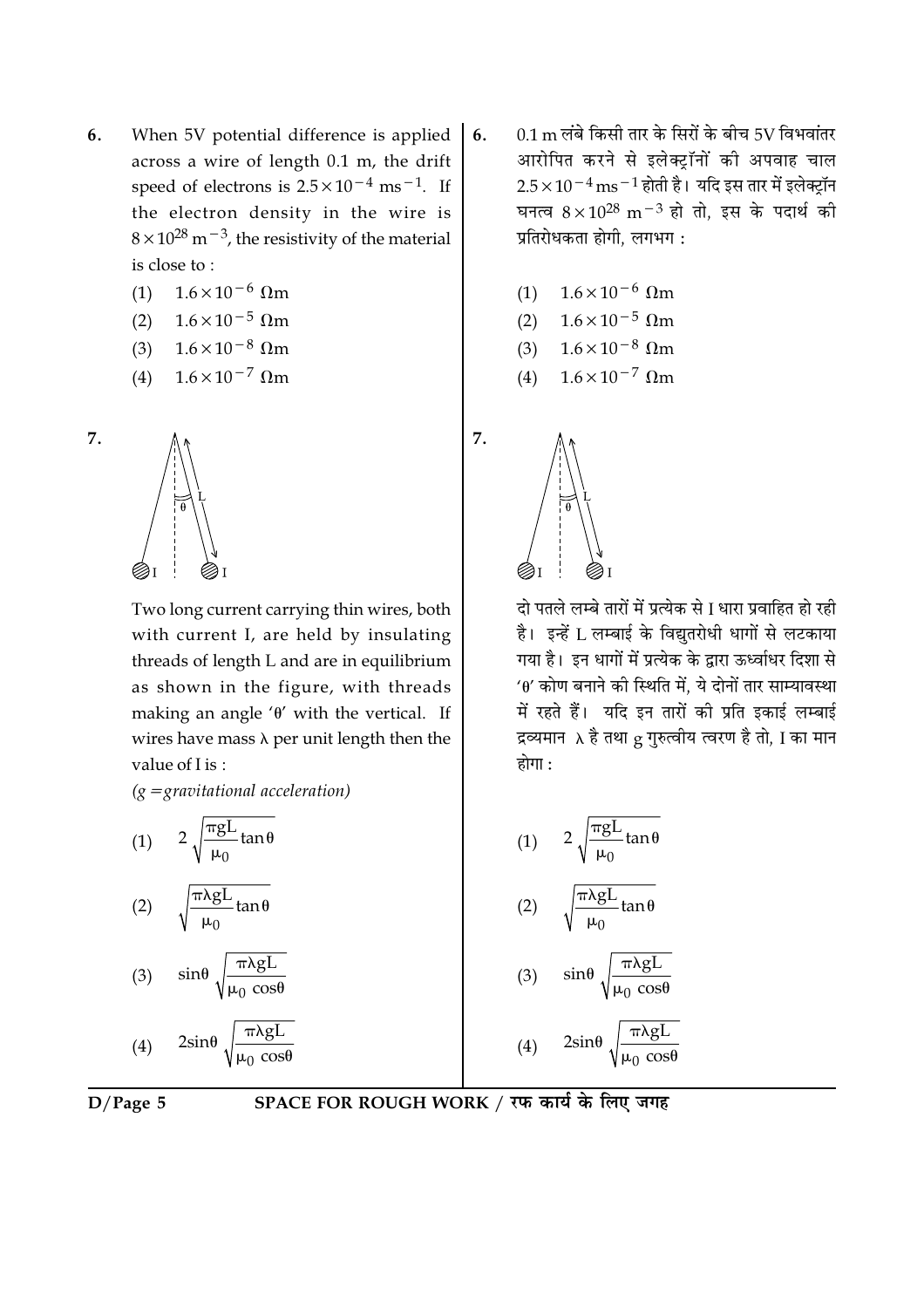8. 
$$
\begin{array}{c|c}\n\begin{array}{c}\n6V & p \ 2\Omega \\
\hline\n\end{array} \\
\hline\n\end{array}\n\qquad\n\begin{array}{c}\n\begin{array}{c}\n8. \\
\hline\n\end{array} \\
\hline\n\end{array}\n\qquad\n\begin{array}{c}\n\begin{array}{c}\n\lambda \\
\hline\n\end{array} \\
\hline\n\end{array}\n\qquad\n\begin{array}{c}\n\lambda \\
\hline\n\end{array}\n\qquad\n\begin{array}{c}\n\lambda \\
\hline\n\end{array}\n\qquad\n\end{array}\n\qquad\n\begin{array}{c}\n\lambda \\
\hline\n\end{array}\n\qquad\n\begin{array}{c}\n\lambda \\
\hline\n\end{array}\n\qquad\n\begin{array}{c}\n\lambda \\
\hline\n\end{array}\n\qquad\n\begin{array}{c}\n\lambda \\
\hline\n\end{array}\n\qquad\n\end{array}
$$

In the circuit shown, the current in the  $1\Omega$ resistor is:

- $(1)$  $0.13$  A, from Q to P
- $(2)$  $0.13$  A, from P to Q
- 1.3 A, from P to Q  $(3)$
- $(4)$  $0A$
- $9<sub>1</sub>$ Assuming human pupil to have a radius of 0.25 cm and a comfortable viewing distance of 25 cm, the minimum separation between two objects that human eye can resolve at 500 nm wavelength is :
	- $(1)$  $100 \mu m$
	- $(2)$  $300 \mu m$
	- $(3)$  $1 \mu m$
	- $(4)$  $30 \mu m$
- 10. An inductor  $(L = 0.03H)$  and a resistor  $(R = 0.15 \text{ k}\Omega)$  are connected in series to a battery of 15V EMF in a circuit shown below. The key  $K_1$  has been kept closed for a long time. Then at  $t = 0$ ,  $K_1$  is opened and key  $K_2$  is closed simultaneously. At  $t = 1$ ms, the current in the circuit will be :  $(e^5 \cong 150)$





SPACE FOR ROUGH WORK / रफ कार्य के लिए जगह

 $P$  2 $\Omega$  $1\Omega$  $QV$  $Q_{30}$  $3\Omega$ 

 $\mathbf{8}$ .

दर्शाये गये परिपथ में  $~1\Omega$  प्रतिरोधक से प्रवाहित धारा होगी :

- $(1)$  0.13 A, Q से P को
- 0.13 A, P से O को  $(2)$
- 1.3 A, P से Q की ओर  $(3)$
- $0($ शून्य)  $A$  $(4)$
- यदि मानव नेत्र की पतली की त्रिज्या 0.25 cm, और 9. स्पष्ट सुविधा जनक देखने की दूरी 25 cm हो तो, 500 nm तरंगदैर्घ्य के प्रकाश में, दो वस्तुओं के बीच कितनी न्यूनतम दूरी तक मानव नेत्र उन दोनों के बीच विभेदन कर सकेगा?
	- $(1)$  $100 \mu m$
	- $300 \mu m$  $(2)$
	- $(3)$  $1 \mu m$
	- $(4)$  $30 \mu m$
- दर्शाये गये परिपथ में, एक प्रेरक (L = 0.03H) तथा 10. एक प्रतिरोधक (R = 0.15 k $\Omega$ ) किसी 15V विद्युत वाहक बल (ई.एम.एफ) की बैटरी से जुड़े हैं। कुंजी  $K_1$  को बहुत समय तक बन्द रखा गया है। इसके पश्चात् समय  $t = 0$  पर,  $K_1$  को खोल कर साथ ही साथ,  $K_2$  को बन्द किया जाता है। समय  $t = 1ms$ पर, परिपथ में विद्युत धारा होगी : ( $e^5 \approx 150$ )

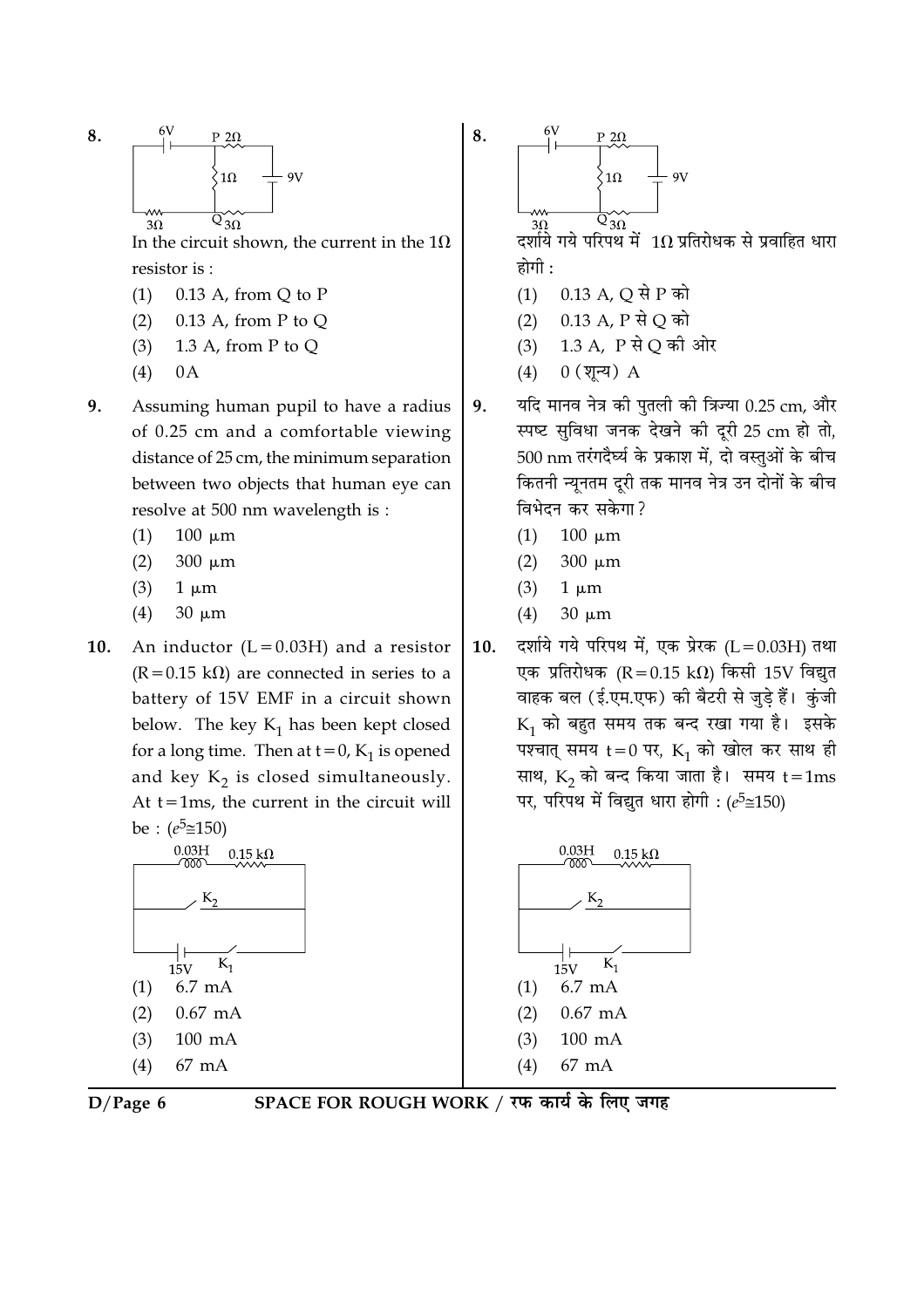An LCR circuit is equivalent to a damped 11. pendulum. In an LCR circuit the capacitor is charged to  $Q_0$  and then connected to the L and R as shown below:



If a student plots graphs of the square of maximum charge  $(Q_{\text{Max}}^2)$  on the capacitor with time(t) for two different values  $L_1$  and  $L_2$  ( $L_1$ > $L_2$ ) of L then which of the following represents this graph correctly ? (plots are schematic and not drawn to scale)



LCR (एल.सी.आर) परिपथ किसी अवमंदित लोलक 11. के तुल्य होता है। किसी LCR परिपथ में संधारित्र को  $Q_0$  तक आवेशित किया गया है, और फिर इसे आरेख में दर्शाये गये अनुसार L व R से जोड़ा गया है।



यदि एक विद्यार्थी L के, दो विभिन्न मानों,  $L_1$  तथा  $L_2$  $(L_1 > L_2)$  के लिये, समय t तथा संधारित्र पर अधिकतम आवेश के वर्ग  $Q_{\rm Max}^2$  के बीच दो ग्राफ बनाता है तो निम्नांकित में से कौन सा ग्राफ सही है? (प्लॉट केवल व्यवस्था प्लॉट हैं तथा स्केल के अनुसार नहीं हैं)





SPACE FOR ROUGH WORK / रफ कार्य के लिए जगह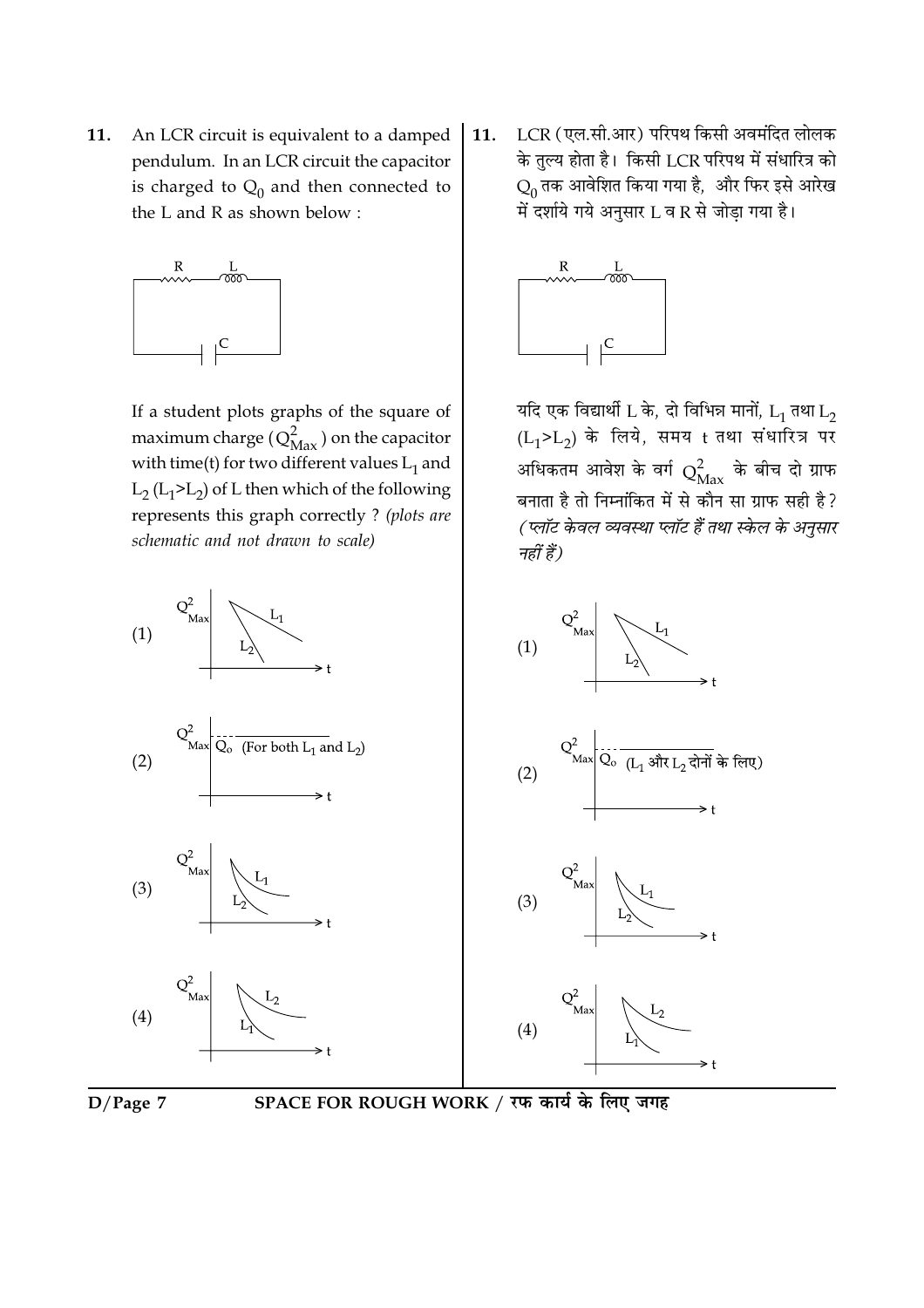- In the given circuit, charge  $Q_2$  on the  $2\mu F$ 12. capacitor changes as C is varied from  $1\mu$ F to  $3\mu$ F.  $Q_2$  as a function of 'C' is given properly by : (figures are drawn schematically and are not to scale)
- दिये गये परिपथ में, C के मान के  $1 \mu F$  से  $3 \mu F$ 12. परिवर्तित होने से,  $2\mu$ F संधारित्र पर आवेश  $Q_2$  में परिवर्तन होता है। 'C' के फलन के रूप में  $Q_2^2$  को कौन सा आलेख सही दर्शाता है? *(आलेख केवल* व्यवस्था आरेख हैं और स्केल के अनुसार नहीं हैं।)





SPACE FOR ROUGH WORK / रफ कार्य के लिए जगह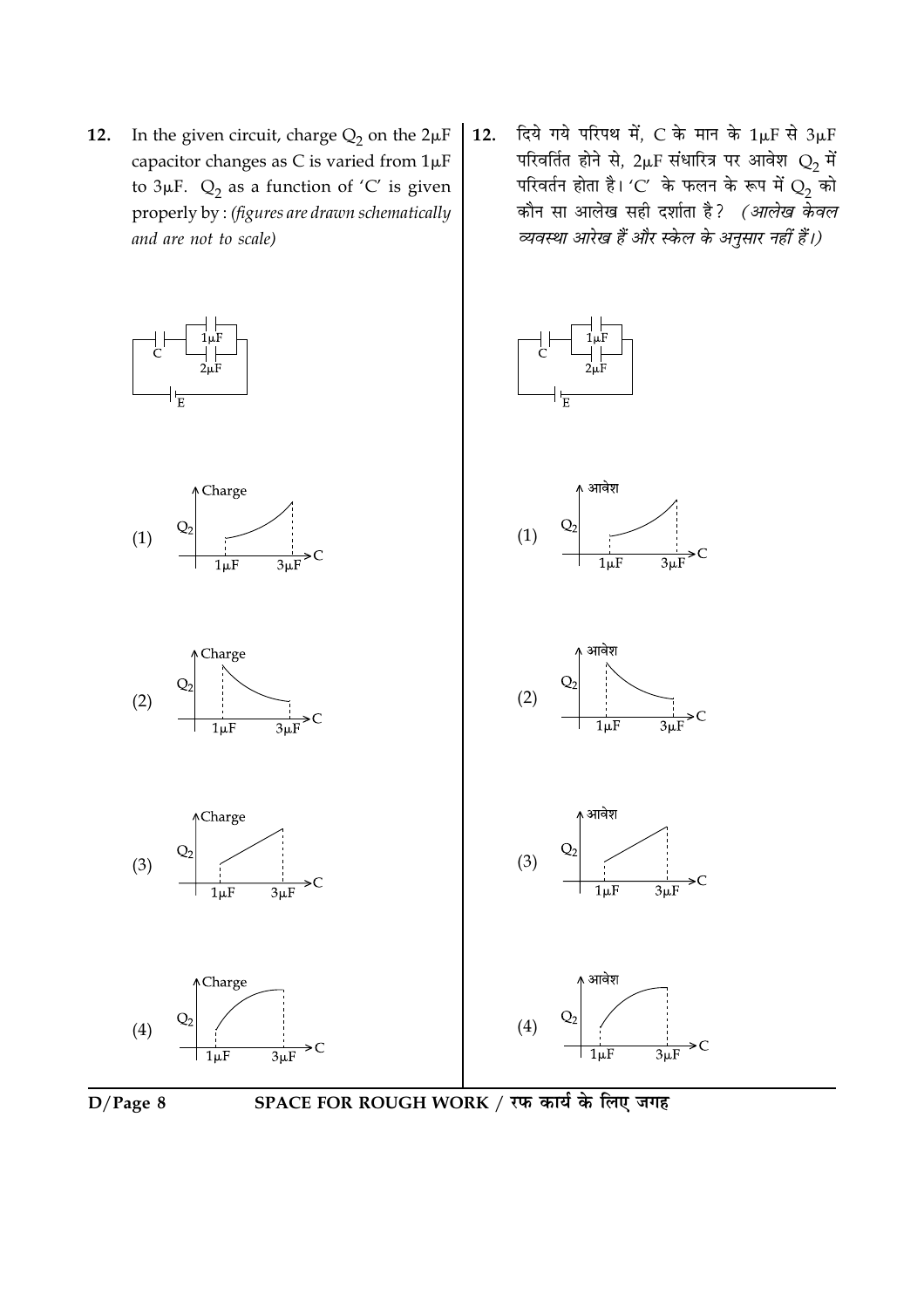From a solid sphere of mass M and radius 13. R a cube of maximum possible volume is cut. Moment of inertia of cube about an axis passing through its center and perpendicular to one of its faces is:

$$
(1) \quad \frac{4MR^2}{9\sqrt{3}\pi}
$$

$$
(2) \quad \frac{4MR^2}{3\sqrt{3}\pi}
$$

$$
(3) \quad \frac{\text{MR}^2}{32\sqrt{2}\pi}
$$

$$
(4) \quad \frac{\text{MR}^2}{16\sqrt{2}\pi}
$$

14.

किसी ठोस गोले का द्रव्यमान M तथा इसकी त्रिज्या 13. R है। इसमें से अधिकतम संभव आयतन का एक क्यूब (घन) काट लिया जाता है। इस क्यूब का जड़त्व आघूर्ण कितना होगा, यदि, इसकी घूर्णन-अक्ष, इसके केन्द्र से होकर गुज़रती है तथा इसके किसी एक फलक के लम्बवत् है?

$$
(1) \quad \frac{4MR^2}{9\sqrt{3}\pi}
$$

$$
2) \quad \frac{4MR^2}{3\sqrt{3}\pi}
$$

$$
(3) \quad \frac{\text{MR}^2}{32\sqrt{2}\pi}
$$

- $MR^2$  $(4)$
- 14. किसी सरल लोलक का आवर्त,  $T = 2\pi \sqrt{\frac{L}{g}}$  है। The period of oscillation of a simple

यथार्थता ग समय है। तो,

| pendulum is $T = 2\pi \sqrt{\frac{L}{g}}$ . Measured value                                                                                                                                             | L का मापित मान 20.0 cm है, जिसकी र                                                                                   |
|--------------------------------------------------------------------------------------------------------------------------------------------------------------------------------------------------------|----------------------------------------------------------------------------------------------------------------------|
| of L is 20.0 cm known to 1 mm accuracy<br>and time for 100 oscillations of the<br>pendulum is found to be 90 s using a wrist<br>watch of 1s resolution. The accuracy in<br>the determination of g is : | 1 mm है। इस लोलक के 100 दोलनों क<br>90 s है, जिसे 1s विभेदन की घड़ी से नापा गया<br>g के निर्धारण में यथार्थता होगी : |
| $1\%$                                                                                                                                                                                                  | $1\%$                                                                                                                |
| (1)                                                                                                                                                                                                    | (1)                                                                                                                  |
| $5\%$                                                                                                                                                                                                  | 5%                                                                                                                   |
| (2)                                                                                                                                                                                                    | (2)                                                                                                                  |
| 2%                                                                                                                                                                                                     | $2\%$                                                                                                                |
| (3)                                                                                                                                                                                                    | (3)                                                                                                                  |
| 3%                                                                                                                                                                                                     | 3%                                                                                                                   |
| (4)                                                                                                                                                                                                    | (4)                                                                                                                  |

$$
D/Page\ 9
$$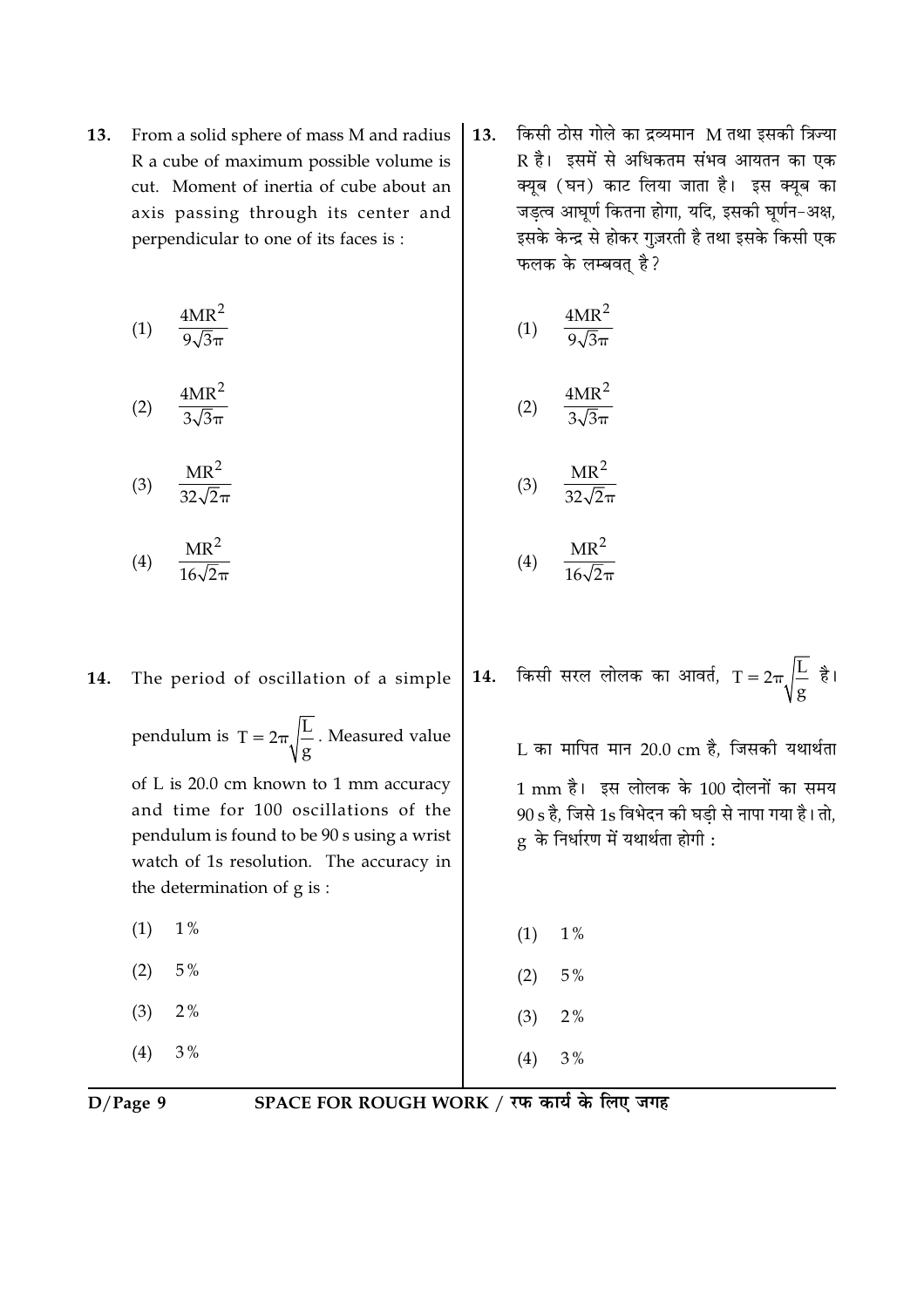- On a hot summer night, the refractive 15. index of air is smallest near the ground and increases with height from the ground. When a light beam is directed horizontally, the Huygens' principle leads us to conclude that as it travels, the light beam :
	- $(1)$ bends downwards
	- $(2)$ bends upwards
	- $(3)$ becomes narrower
	- $(4)$ goes horizontally without any deflection

ग्रीष्म ऋतु की गर्म रात्रि में, भू-तल के निकट, वायु का 15. अपवर्तनांक न्यूनतम होता है और भू-तल से ऊँचाई के साथ बढता जाता है। यदि, कोई प्रकाश-किरण-पंज क्षैतिज दिशा में जा रहा हो तो, हाइगेन्स के सिद्धान्त से यह परिणाम प्राप्त होता है कि, चलते हुए प्रकाश-किरण पुंज:

- नीचे की ओर झक जायेगा।  $(1)$
- ऊपर की ओर झुक जायेगा।  $(2)$
- संकुचित (संकीर्ण) हो जायेगा।  $(3)$
- बिना विक्षेपित हुए, क्षैतिज दिशा में चलता  $(4)$ रहेगा।
- 16. A signal of 5 kHz frequency is amplitude modulated on a carrier wave of frequency 2 MHz. The frequencies of the resultant signal is/are:
	- $(1)$ 2005 kHz, 2000 kHz and 1995 kHz
	- 2000 kHz and 1995 kHz  $(2)$
	- $(3)$ 2 MHz only

 $(4)$ 2005 kHz, and 1995 kHz

5 kHz आवृत्ति के किसी संकेत (सिग्नल) का 16. 2 MHz आवृत्ति की वाहक तरंग पर आयाम मॉडुलन किया गया है। तो, परिणामी सिग्नल (संकेत) की आवृत्ति होगी :

- $(1)$ 2005 kHz, 2000 kHz तथा 1995 kHz
- $(2)$ 2000 kHz तथा 1995 kHz
- 2 MHz केवल  $(3)$
- $(4)$ 2005 kHz, तथा 1995 kHz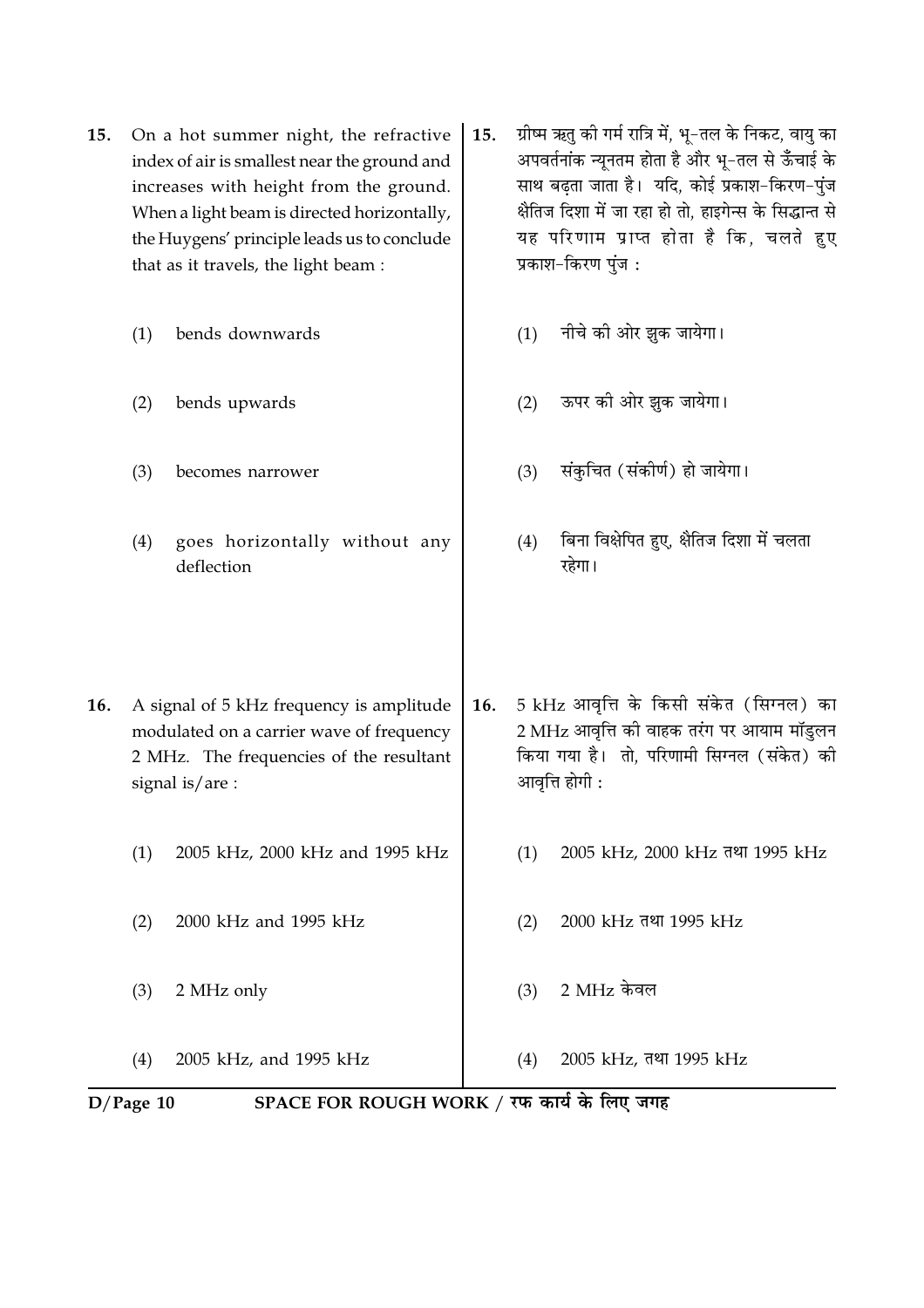- A solid body of constant heat capacity 17.  $1$  J/ $\degree$ C is being heated by keeping it in contact with reservoirs in two ways :
	- Sequentially keeping in contact with  $(i)$ 2 reservoirs such that each reservoir supplies same amount of heat.
	- $(ii)$ Sequentially keeping in contact with 8 reservoirs such that each reservoir supplies same amount of heat.

In both the cases body is brought from initial temperature 100°C to final temperature 200°C. Entropy change of the body in the two cases respectively is:

- $ln2$ ,  $2ln2$  $(1)$
- $2ln2, 8ln2$  $(2)$
- $(3)$  $ln2, 4ln2$
- $ln2, ln2$  $(4)$

18. Consider a spherical shell of radius R at temperature T. The black body radiation inside it can be considered as an ideal gas of photons with internal energy per unit

volume  $u = \frac{U}{V} \propto T^4$  and pressure

 $p = \frac{1}{3} \left( \frac{U}{V} \right)$ . If the shell now undergoes

an adiabatic expansion the relation between T and R is:

 $T \propto \frac{1}{R}$  $(1)$ (2)  $T \propto \frac{1}{R^3}$ 

$$
(3) \tT \propto e^{-R}
$$

 $T \propto e^{-3R}$  $(4)$ 

- एक ठोस पिंड (वस्तु) की स्थिर ऊष्मा धारिता 17. 1 ∏′℃ है। इसको ऊष्मकों (ऊष्मा भंडारों) के सम्पर्क में रखकर निम्न दो प्रकार से गर्म किया जाता है.
	- अनक्रमिक रूप से 2 ऊष्मकों के सम्पर्क में  $(i)$ इस प्रकार रखकर कि प्रत्येक ऊष्मक समान मात्रा में ऊष्मा देता है.
	- अनक्रमिक रूप से 8 ऊष्मकों के सम्पर्क में  $(ii)$ इस प्रकार रखकर कि प्रत्येक ऊष्मक समान मात्रा में ऊष्मा देता है.

दोनों स्थितियों में पिंड का प्रारंभिक ताप 100°C तथा अन्तिम ताप 200℃ है। तो, इन दो स्थितियों में पिंड की एन्ट्रॉपी में परिवर्तन होगा, क्रमश:

- $(1)$   $ln2, 2ln2$
- $2ln2, 8ln2$  $(2)$
- $(3)$   $ln2, 4ln2$
- $ln2, ln2$  $(4)$

किसी गोलीय कोश (शैल) की त्रिज्या R है और इसका 18. ताप T है। इसके भीतर कृष्णिका विकिरणों को फोटॉनों को एक ऐसी आदर्श गैस माना जा सकता है जिसकी प्रति इकाई आयतन आन्तरिक ऊर्जा,  $u = \frac{U}{V} \propto T^4$ तथा दाब,  $p = \frac{1}{3} \left( \frac{U}{V} \right)$ है। यदि इस कोश में रुद्धोष्म

प्रसार हो तो, T तथा R के बीच संबंध होगा :

| (1)               | $T \propto \frac{1}{\cdot}$<br>$\mathbb{R}$ |
|-------------------|---------------------------------------------|
| (2)               | $T \propto \frac{1}{R^3}$                   |
| (3)               | $T \propto e^{-R}$                          |
| $\left( 4\right)$ | $T \propto e^{-3R}$                         |

 $D/Page$  11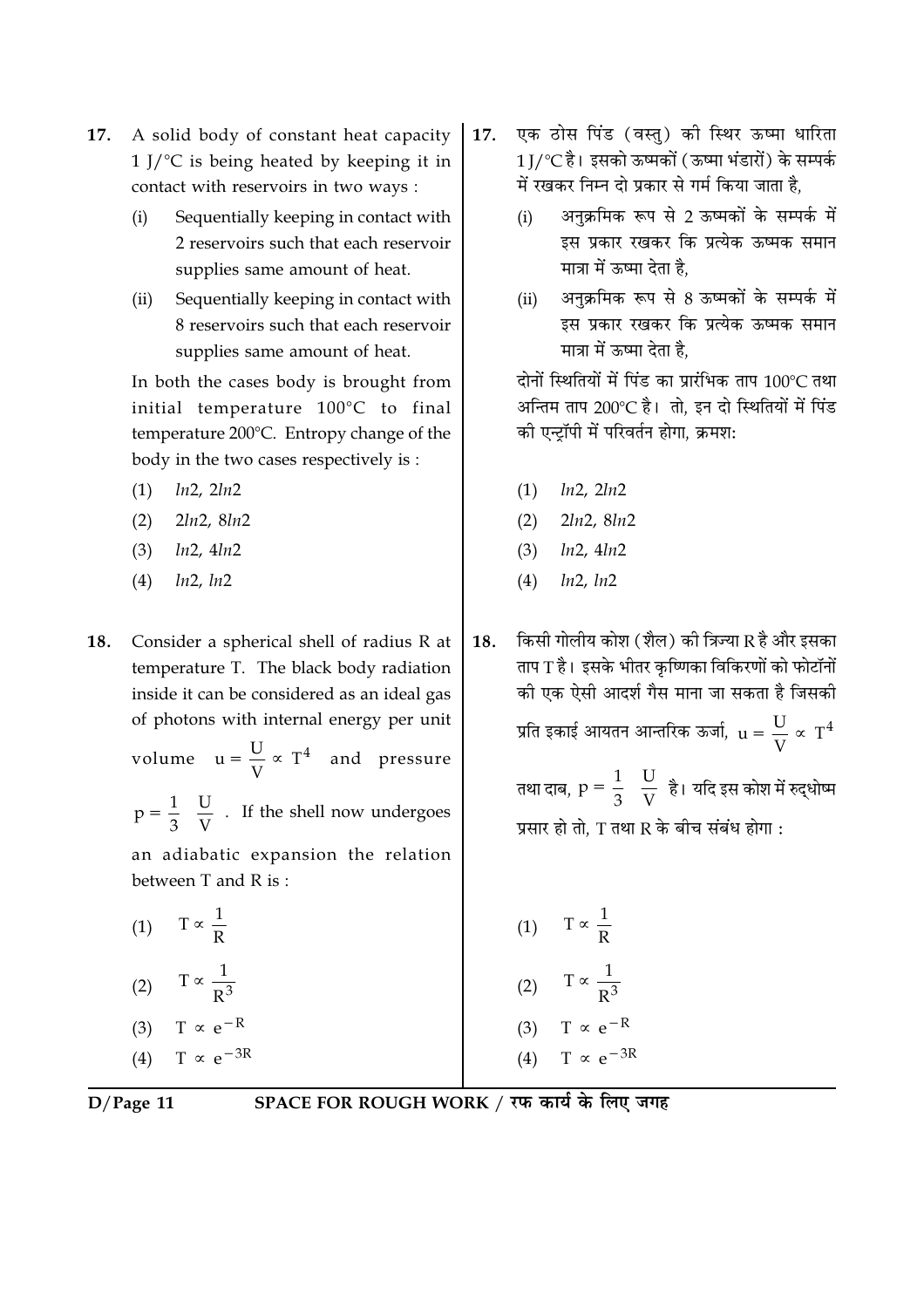19. Two stones are thrown up simultaneously from the edge of a cliff 240 m high with initial speed of 10 m/s and 40 m/s respectively. Which of the following graph best represents the time variation of relative position of the second stone with respect to the first?

> (Assume stones do not rebound after hitting the ground and neglect air resistance, take  $g = 10 \text{ m/s}^2$

> (The figures are schematic and not drawn to scale)

किसी 240 m ऊँची चोटी के एक किनारे से, दो 19. पत्थरों को एकसाथ ऊपर की ओर फेंका गया है, इनकी प्रारंभिक चाल क्रमश: 10 m/s तथा 40 m/s है. तो. निम्नांकित में से कौनसा ग्राफ (आलेख) पहले पत्थर के सापेक्ष दुसरे पत्थर की स्थिति के समय विचरण (परिवर्तन) को सर्वाधिक सही दर्शाता है?

> (मान लीजिए कि, पत्थर जमीन से टकराने के पश्चात ऊपर की ओर नहीं उछलते हैं तथा वायु का प्रतिरोध नगण्य है, दिया है  $g = 10 \text{ m/s}^2$ )

> (यहाँ ग्राफ केवल व्यवस्था आरेख हैं और स्केल के अनुसार नहीं हैं)



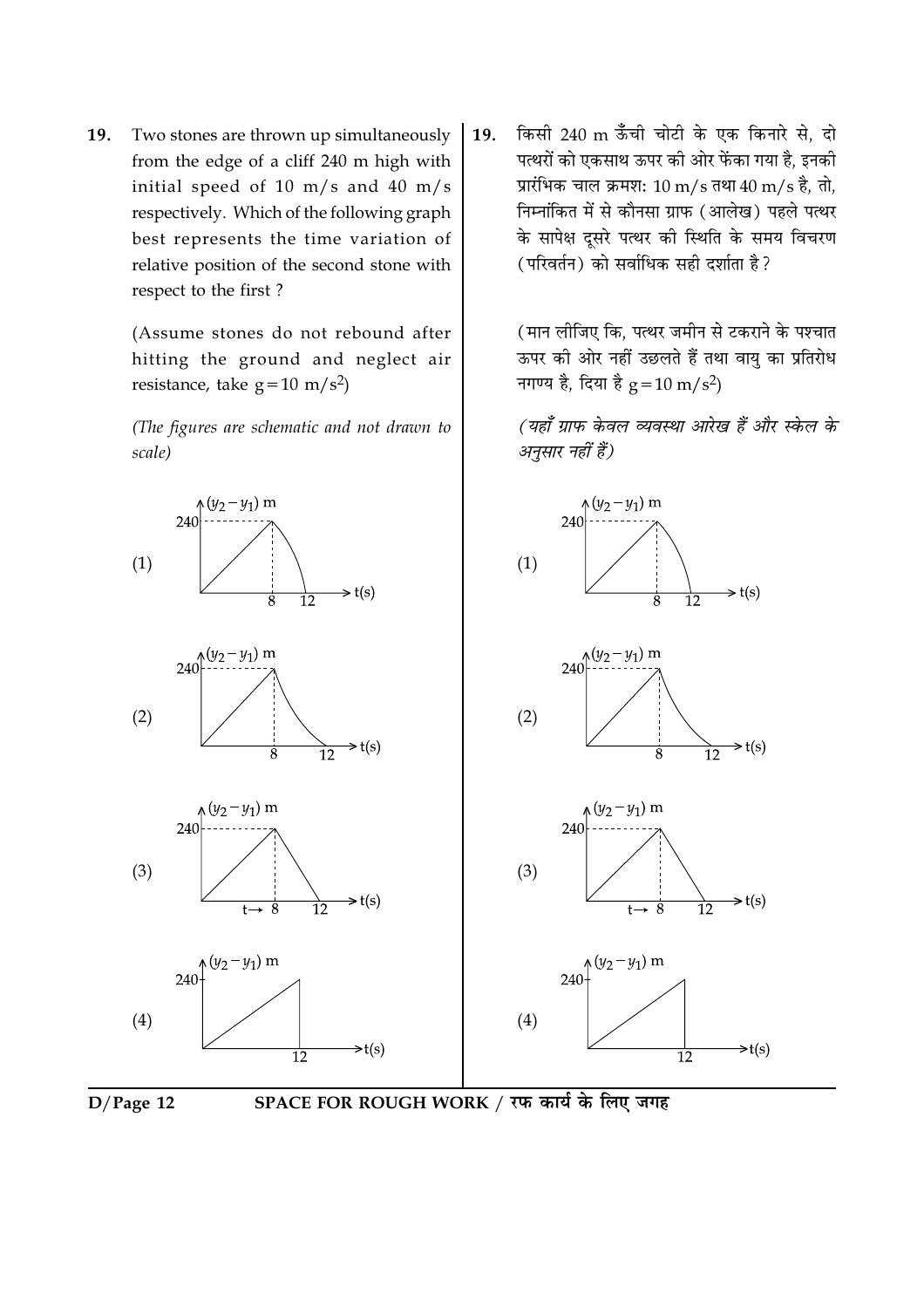20. A uniformly charged solid sphere of radius R has potential  $V_0$  (measured with respect to  $\infty$ ) on its surface. For this sphere the equipotential surfaces with potentials  $\frac{3V_0}{2}$ ,  $\frac{5V_0}{4}$ ,  $\frac{3V_0}{4}$  and  $\frac{V_0}{4}$  have radius R<sub>1</sub>,

 $R_2$ ,  $R_3$  and  $R_4$  respectively. Then

- $R_1 = 0$  and  $R_2 < (R_4 R_3)$  $(1)$
- (2)  $2R < R_4$
- (3)  $R_1 = 0$  and  $R_2 > (R_4 R_3)$
- (4)  $R_1 \neq 0$  and  $(R_2 R_1) > (R_4 R_3)$
- 21. Monochromatic light is incident on a glass prism of angle A. If the refractive index of the material of the prism is  $\mu$ , a ray, incident at an angle  $\theta$ , on the face AB would get transmitted through the face AC of the prism provided :
- R त्रिज्या के किसी एकसमान आवेशित ठोस गोले के 20. पृष्ठ का विभव  $V_0$  है (∞ के सापेक्ष मापा गया)। इस गोले के लिये,  $\frac{3V_0}{2}$ ,  $\frac{5V_0}{4}$ ,  $\frac{3V_0}{4}$ तथा  $\frac{V_0}{4}$ विभवों वाले समविभवी पृष्ठों की त्रिज्यायें, क्रमशः  $R_1, R_2, R_3$  तथा  $R_4$  हैं। तो,
	- (1)  $R_1 = 0$  तथा  $R_2 < (R_4 R_3)$
	- (2)  $2R < R_4$
	- (3)  $R_1 = 0$  तथा  $R_2 > (R_4 R_3)$
	- (4)  $R_1 \neq 0$  तथा  $(R_2 R_1)$  >  $(R_4 R_3)$
- काँच के किसी प्रिज्म का कोण 'A' है। इस पर 21. एकवर्णी प्रकाश आपतित होता है। यदि, प्रिज्म के पदार्थ का अपवर्तनांक  $\mu$  है तो, प्रिज्म के AB फलक पर,  $\theta$  कोण आपतित प्रकाश की किरण, प्रिज्म के फलक AC से पारगत होगी यदि:

$$
\begin{pmatrix}\n\frac{\partial}{\partial t} & \frac{\partial}{\partial t} & \frac{\partial}{\partial t} & \frac{\partial}{\partial t} & \frac{\partial}{\partial t} \\
0 & 0 & \cos^{-1} \left[ \mu \sin \left( A + \sin^{-1} \left( \frac{1}{\mu} \right) \right] \right] & \frac{\partial}{\partial t} & \frac{\partial}{\partial t} & \frac{\partial}{\partial t} \\
1 & 0 & \cos^{-1} \left[ \mu \sin \left( A + \sin^{-1} \left( \frac{1}{\mu} \right) \right] \right] & \frac{\partial}{\partial t} & \frac{\partial}{\partial t} & \frac{\partial}{\partial t} & \frac{\partial}{\partial t} \\
1 & 0 & \cos^{-1} \left[ \mu \sin \left( A + \sin^{-1} \left( \frac{1}{\mu} \right) \right] \right] & \frac{\partial}{\partial t} & \frac{\partial}{\partial t} & \frac{\partial}{\partial t} & \frac{\partial}{\partial t} & \frac{\partial}{\partial t} \\
1 & 0 & \cos^{-1} \left[ \mu \sin \left( A - \sin^{-1} \left( \frac{1}{\mu} \right) \right] \right] & \frac{\partial}{\partial t} & \frac{\partial}{\partial t} & \frac{\partial}{\partial t} & \frac{\partial}{\partial t} & \frac{\partial}{\partial t} & \frac{\partial}{\partial t} & \frac{\partial}{\partial t} \\
1 & 0 & \cos^{-1} \left[ \mu \sin \left( A - \sin^{-1} \left( \frac{1}{\mu} \right) \right] \right] & \frac{\partial}{\partial t} & \frac{\partial}{\partial t} & \frac{\partial}{\partial t} & \frac{\partial}{\partial t} & \frac{\partial}{\partial t} & \frac{\partial}{\partial t} & \frac{\partial}{\partial t} \\
1 & 0 & \cos^{-1} \left[ \mu \sin \left( A - \sin^{-1} \left( \frac{1}{\mu} \right) \right] \right] & \frac{\partial}{\partial t} & \frac{\partial}{\partial t} & \frac{\partial}{\partial t} & \frac{\partial}{\partial t} & \frac{\partial}{\partial t} & \frac{\partial}{\partial t} & \frac{\partial}{\partial t} \right)\n\end{pmatrix}
$$

$$
D/Page\ 13
$$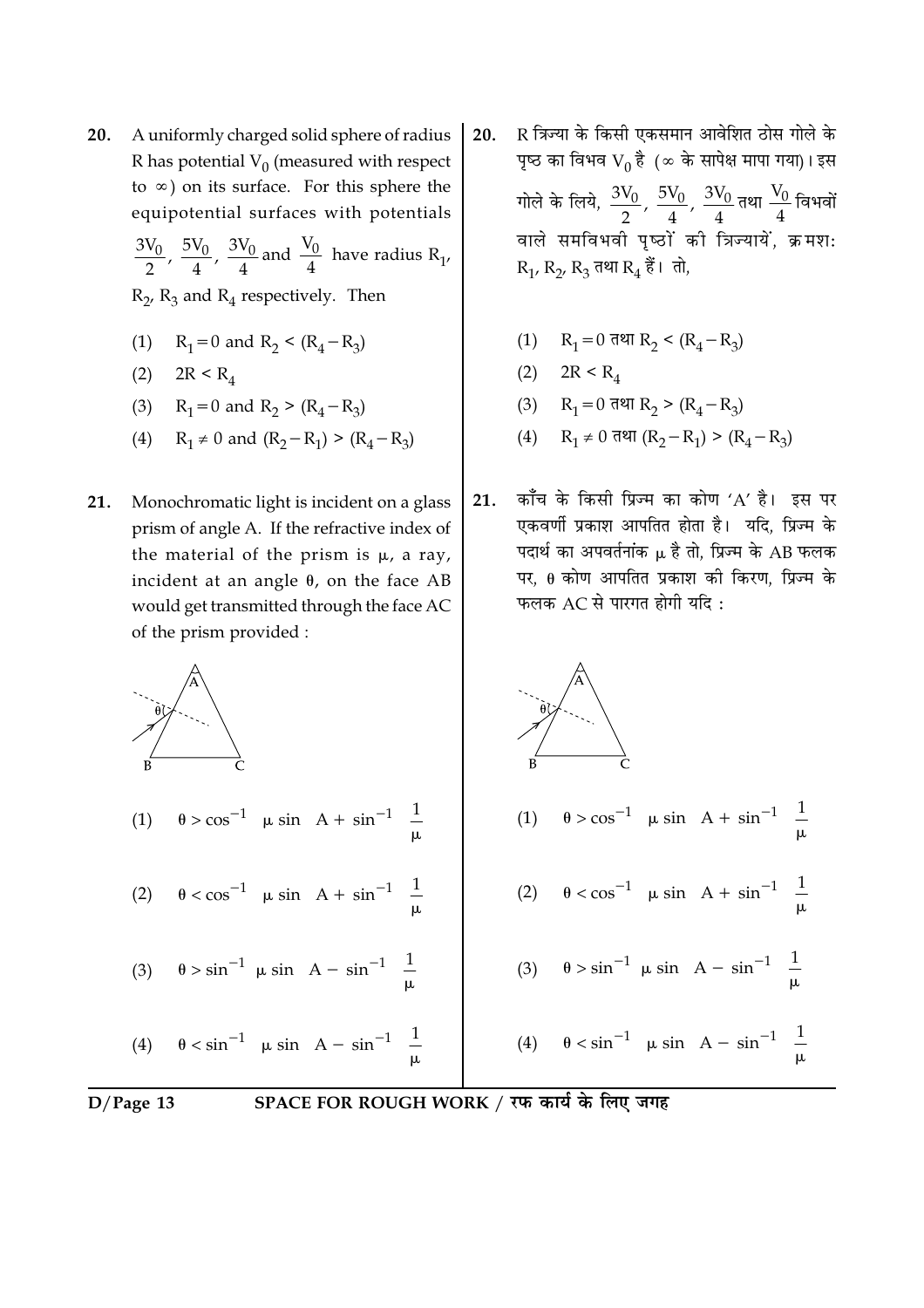A rectangular loop of sides 10 cm and 22. 5 cm carrying a current I of 12 A is placed in different orientations as shown in the figures below:



If there is a uniform magnetic field of  $0.3$  T in the positive  $z$  direction, in which orientations the loop would be in (i) stable equilibrium and (ii) unstable equilibrium?

- (b) and (d), respectively  $(1)$
- (b) and (c), respectively  $(2)$
- (a) and (b), respectively  $(3)$
- $(4)$ (a) and (c), respectively

10 cm तथा 5 cm भुजाओं के एक आयताकार लूप 22. (पाश) से एक विद्युत धारा, I = 12 A, प्रवाहित हो रही है। इस पाश को आरेख में दर्शाये गये अनुसार विभिन्न अभिविन्यासों (स्थितियों) में रखा गया है।



यदि वहाँ 0.3 T तीव्रता का कोई एकसमान चुम्बकीय क्षेत्र, धनात्मक z दिशा में विद्यमान है तो, दर्शाये गये किस अभिविन्यास में, यह पाश (लूप) (i) स्थायी संतुलन तथा (ii) अस्थायी संतुलन में, होगा ?

- क्रमश: (b) तथा (d) में  $(1)$
- क्रमश: (b) तथा (c) में  $(2)$
- क्रमश: (a) तथा (b) में  $(3)$
- $(4)$ क्रमश: (a) तथा (c) में

 $D/Page 14$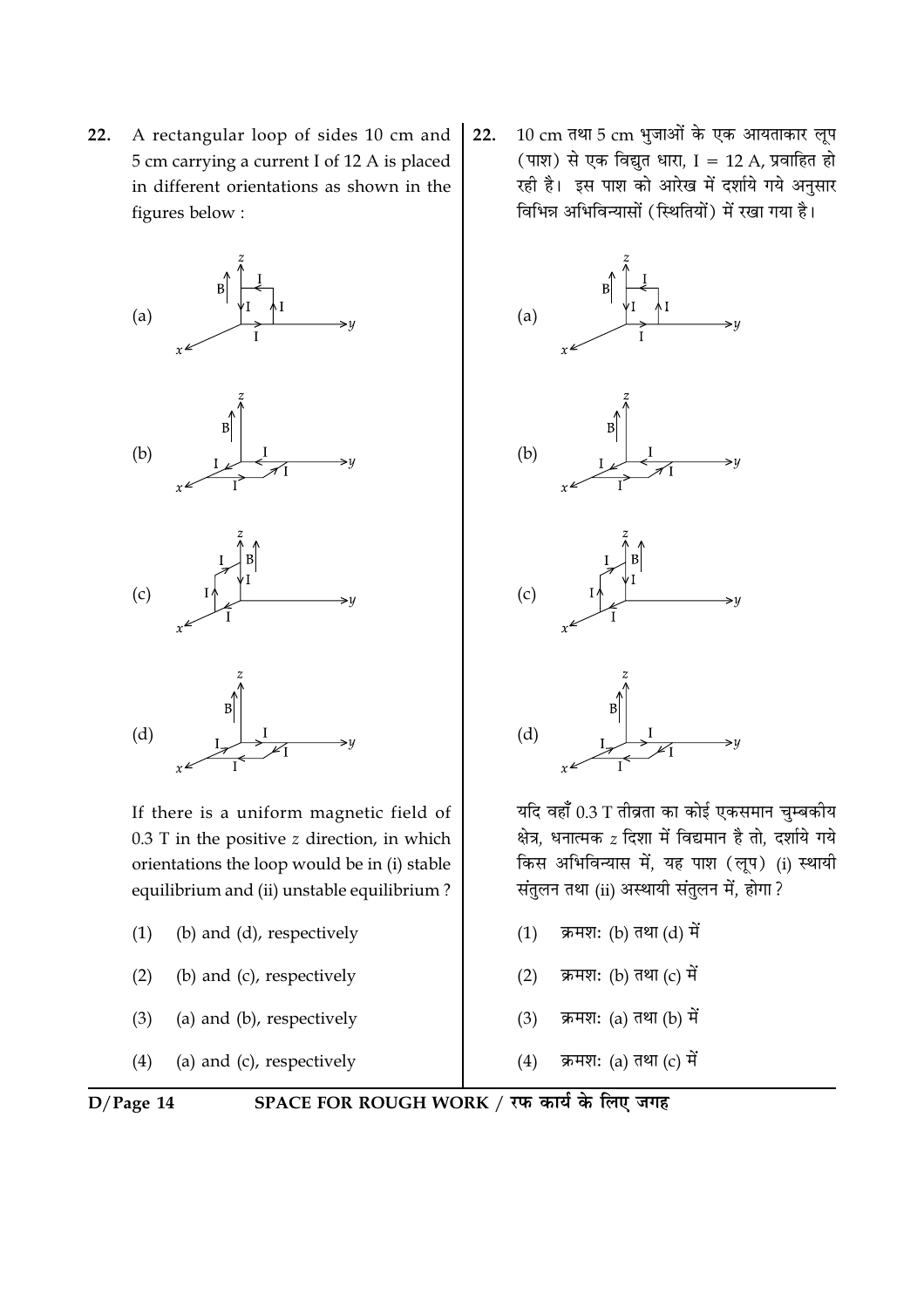Two coaxial solenoids of different radii 23. carry current I in the same direction. Let be the magnetic force on the inner  $F_1$ solenoid due to the outer one and  $\overrightarrow{F_2}$  be the magnetic force on the outer solenoid due to the inner one. Then:

(1) 
$$
\overrightarrow{F_1}
$$
 is radially inwards and  $\overrightarrow{F_2} = 0$ 

(2) 
$$
\overrightarrow{F_1}
$$
 is radially outwards and  $\overrightarrow{F_2} = 0$ 

- (3)  $\overrightarrow{F_1} = \overrightarrow{F_2} = 0$
- (4)  $\overrightarrow{F_1}$  is radially inwards and  $\overrightarrow{F_2}$  is radially outwards
- A particle of mass m moving in the 24. x direction with speed  $2v$  is hit by another particle of mass 2m moving in the  $\nu$  direction with speed  $\nu$ . If the collision is perfectly inelastic, the percentage loss in the energy during the collision is close to:
	- $(1)$ 56%  $(2)$ 62%
	- $(3)$ 44%
	- $(4)$ 50%

दो समाक्षी परिनालिकाओं में, प्रत्येक से 1 धारा एक ही 23. दिशा में प्रवाहित हो रही है। यदि, बाहरी परिनालिका के कारण. भीतरी परिनालिका पर चम्बकीय बल  $\stackrel{\rightarrow}{\mathrm{F_1}}$  तथा भीतरी परिनालिका के कारण, बाहरी परिनालिका पर चुम्बकीय बल $\stackrel{\rightarrow}{\mathrm{F_{2}}}$  हो तो :

- (1)  $\overrightarrow{F_1}$  भीतर की ओर व अरीय है तथा  $\overrightarrow{F_2} = 0$
- (2)  $\overrightarrow{F_1}$  बाहर की ओर व अरीय है तथा  $\overrightarrow{F_2} = 0$

$$
(3) \qquad \overrightarrow{F_1} = \overrightarrow{F_2} = 0
$$

- (4)  $\overrightarrow{F_1}$  भीतर की ओर व अरीय (क्रिन्य) है और<br> $\overrightarrow{F_2}$  बाहर की ओर व अरीय है।
- $x$ -दिशा में 2 $v$  चाल से चलते हुए  $\,$ m द्रव्यमान के एक 24. कण से,  $y$ -दिशा में  $v$  वेग से चलता हुआ 2m द्रव्यमान का एक कण, टकराता है। यदि यह संघट्ट (टक्कर) पर्णत: अप्रत्यास्थ है तो. टक्कर के दौरान ऊर्जा का क्षय (हानि) होगी:

 $(1)$ 56%

 $(2)$ 62%

50%

44%  $(3)$ 

 $(4)$ 

 $D/Page$  15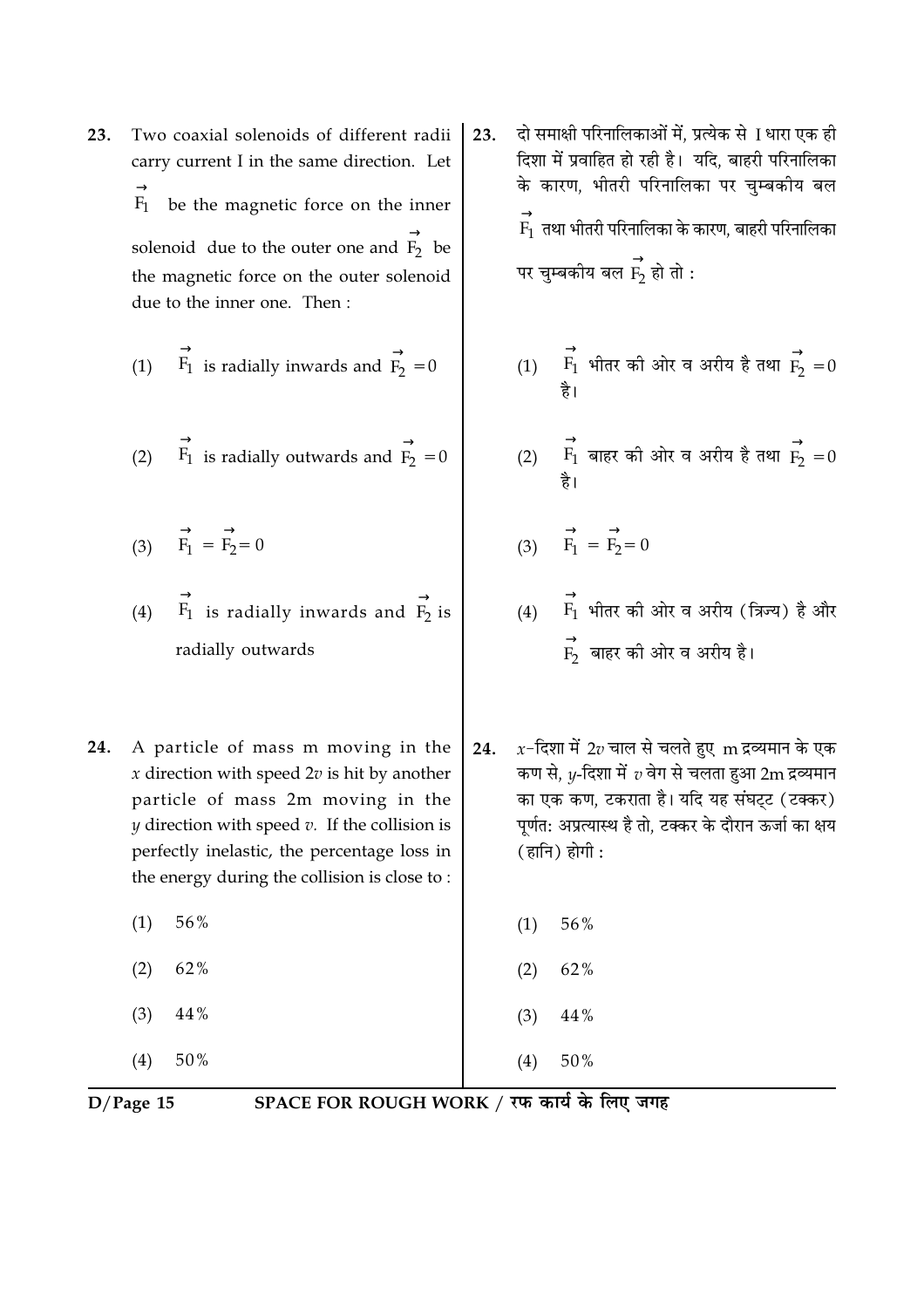Consider an ideal gas confined in an 25. isolated closed chamber. As the gas undergoes an adiabatic expansion, the average time of collision between molecules increases as  $V^q$ , where V is the volume of the gas. The value of  $q$  is:

$$
\left(\gamma = \frac{C_{p}}{C_{v}}\right)
$$
  
(1) 
$$
\frac{\gamma + 1}{2}
$$
  
(2) 
$$
\frac{\gamma - 1}{2}
$$

$$
(3) \quad \frac{3\gamma + 5}{6}
$$
\n
$$
(4) \quad \frac{3\gamma - 5}{6}
$$

From a solid sphere of mass M and radius 26. R, a spherical portion of radius  $\frac{R}{2}$  is removed, as shown in the figure. Taking gravitational potential  $V=0$  at  $r=\infty$ , the potential at the centre of the cavity thus formed is:

 $(G =$  gravitational constant)

$$
(1) \frac{-2GM}{3R}
$$
  
\n
$$
(2) \frac{-2GM}{R}
$$
  
\n
$$
(3) \frac{-GM}{2R}
$$
  
\n
$$
(4) \frac{-GM}{R}
$$

एक आदर्श गैस किसी बन्द (संवृत), वियुक्त 25. (विलगित) कक्ष में सीमित (रखी) है। इस गैस में रुदधोष्म प्रसार होने पर. इसके अणओं के बीच टक्कर का औसत काल (समय)  $\rm V^q$ के अनुसार बढ जाता है, जहाँ V गैस का आयतन है। तो q का मान होगा:

$$
\left(\gamma = \frac{C_{p}}{C_{v}}\right)
$$
\n
$$
(1) \quad \frac{\gamma + 1}{2}
$$
\n
$$
(2) \quad \frac{\gamma - 1}{2}
$$
\n
$$
(3) \quad \frac{3\gamma + 5}{6}
$$
\n
$$
(4) \quad \frac{3\gamma - 5}{6}
$$

एक ठोस गोले का द्रव्यमान M तथा त्रिज्या R है। 26. इससे  $\frac{\text{R}}{2}$  त्रिज्या का एक गोलीय भाग, आरेख में दर्शाये गये अनुसार काट लिया जाता है।  $\mathbf{r} = \infty$  (अनन्त) पर गुरुत्वीय विभव के मान V को शून्य  $(V=0)$  मानते हुए, इस प्रकार बने कोटर (कैविटी) के केन्द्र पर, गुरुत्वीय विभव का मान होगा :  $(G = \eta \overline{\eta})$ क्लीय स्थिराँक है।

$$
(1) \frac{-2GM}{3R}
$$
  
\n
$$
(2) \frac{-2GM}{R}
$$
  
\n
$$
(3) \frac{-GM}{2R}
$$
  
\n
$$
(4) \frac{-GM}{R}
$$

 $D/Page 16$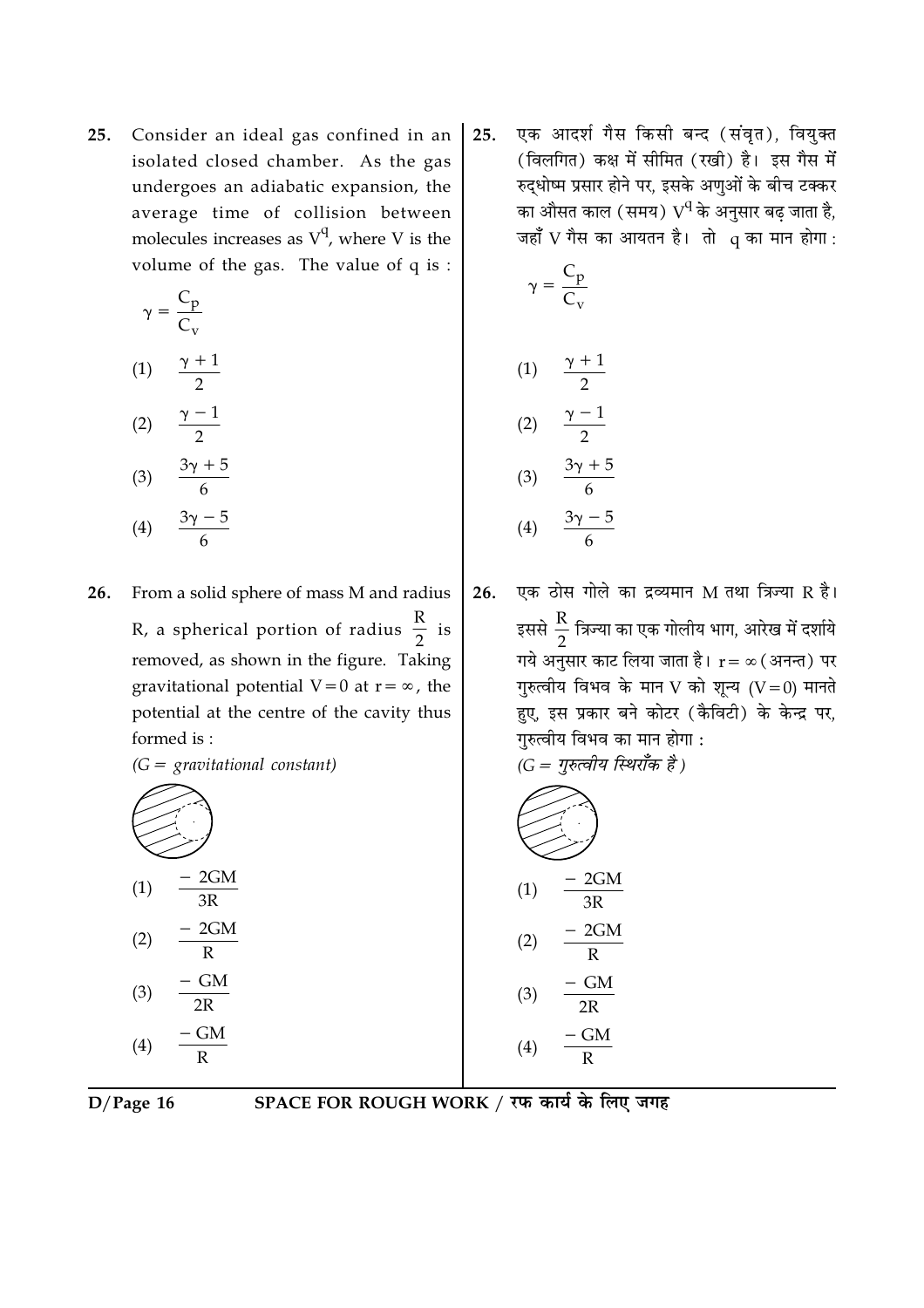



Given in the figure are two blocks A and B of weight 20 N and 100 N, respectively. These are being pressed against a wall by a force F as shown. If the coefficient of friction between the blocks is 0.1 and between block B and the wall is 0.15, the frictional force applied by the wall on block B is:

- $(1)$ 120 N
- $(2)$ 150 N
- 100 N  $(3)$
- $(4)$ 80 N
- 28. A long cylindrical shell carries positive surface charge  $\sigma$  in the upper half and negative surface charge  $-\sigma$  in the lower half. The electric field lines around the cylinder will look like figure given in : (figures are schematic and not drawn to scale)



हैं जिनके भार क्रमश: 20 N तथा 100 N हैं। इन्हें, एक बल F द्वारा किसी दीवार पर दबाया जा रहा है। यदि घर्षण गुणांक का मान,  $A$  तथा  $B$  के बीच 0.1 तथा B और दीवार के बीच 0.15 है तो, दीवार द्वारा ब्लॉक B पर लगा बल होगा :

- 120 N  $(1)$
- $(2)$ 150 N
- $(3)$ 100 N
- $(4)$ 80 N
- किसी लम्बे बेलनाकार कोश के ऊपरी भाग में धनात्मक 28. पृष्ठ आवेश  $\sigma$  तथा निचले भाग में ऋणात्मक पृष्ठ आवेश  $-\sigma$  हैं। इस बेलन (सिलिन्डर) के चारों ओर विद्युत क्षेत्र-रेखायें, यहाँ दर्शाये गये आरेखों में से किस आरेख के समान होंगी ?

(यह आरेख केवल व्यवस्था आरेख है और स्केल के अनुसार नहीं है)





SPACE FOR ROUGH WORK / रफ कार्य के लिए जगह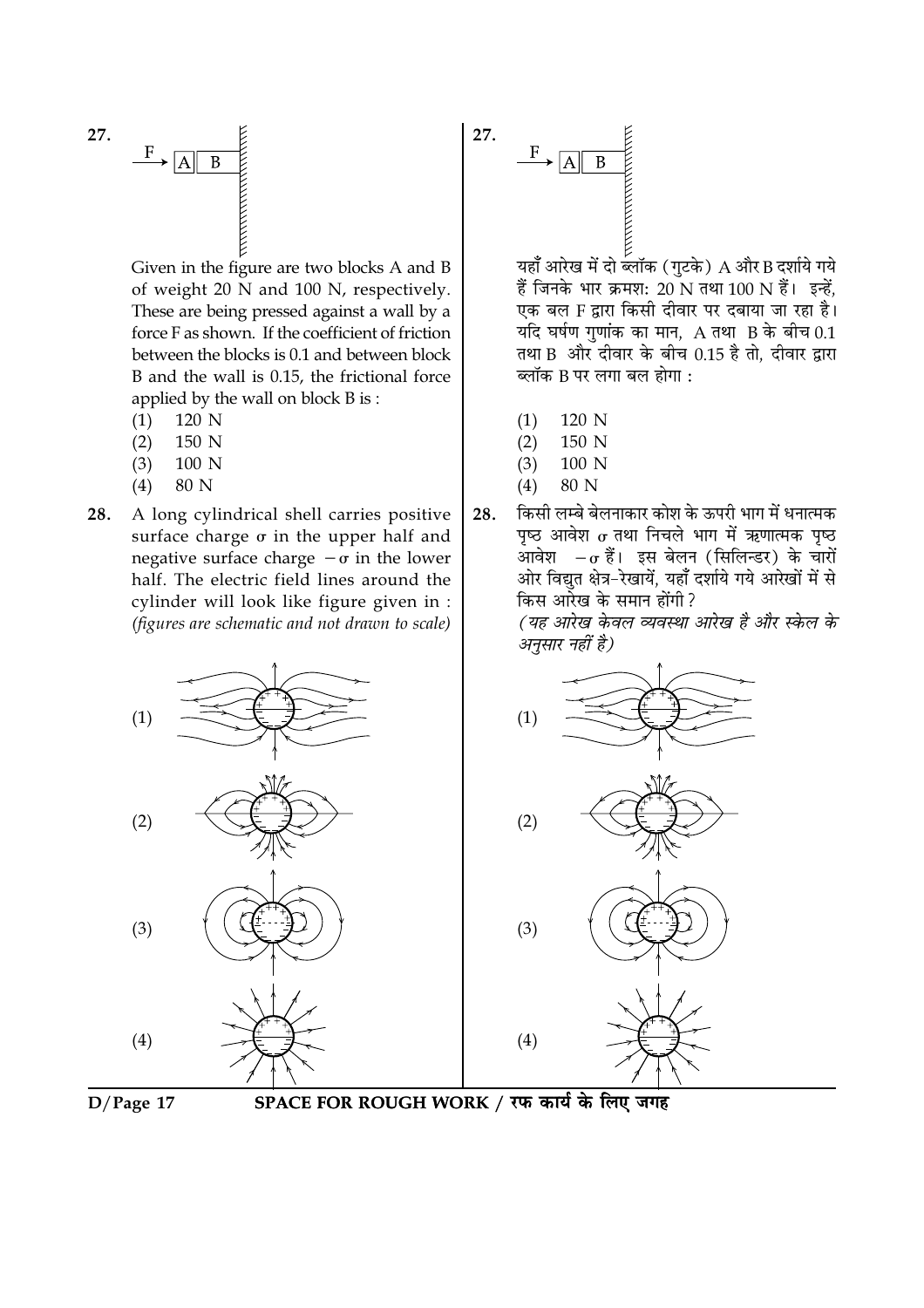- **29.** As an electron makes a transition from an excited state to the ground state of a hydrogen - like atom/ion :
	- (1) kinetic energy decreases, potential energy increases but total energy remains same
	- (2) kinetic energy and total energy decrease but potential energy increases
	- (3) its kinetic energy increases but potential energy and total energy decrease
	- (4) kinetic energy, potential energy and total energy decrease
- **30.** Match List I (Fundamental Experiment) with **List - II** (its conclusion) and select the correct option from the choices given below the list :

|     | List - I                        |               | List - II                         |
|-----|---------------------------------|---------------|-----------------------------------|
| (A) | Franck-Hertz<br>Experiment.     | (i)           | Particle nature<br>of light       |
| (B) | Photo-electric<br>experiment.   | (ii)          | Discrete energy<br>levels of atom |
|     | Davison - Germer<br>Experiment. | (iii)         | Wave nature of<br>electron        |
|     |                                 | (iv)          | Structure of<br>atom              |
| (1) | $(A) - (ii)$                    | $(B) - (i)$   | $(C) - (iii)$                     |
| (2) | $(A) - (iv)$                    | $(B) - (iii)$ | $(C) - (ii)$                      |
| (3) | $(A) - (i)$                     |               | $(B) - (iv)$ (C) - (iii)          |
| (4) | $(A) - (ii)$                    | $(B) - (iv)$  | $(C) - (iii)$                     |

- 29. जब कोई इलेक्ट्रॉन, हाइड्रोजन जैसे परमाणु /आयन को उत्तीजत अवस्था से न्यूनतम ऊंजो अवस्था म<mark>े</mark> सक्रमण करता है तो उसक<mark>ो</mark> :
	- (1) गोतंज ऊर्जा कम होती है, स्थितिज ऊर्जा बढ़ती है और कुल ऊंजो वहीं रहतों हैं।
	- (2) गोतज ऊर्जा व कुल ऊर्जा कम हो जाती है किन्तु, स्थितिज ऊर्जा बढ<mark>़</mark> जाती है।
	- (3) गतिज ऊर्जा में वृद्धि तथा स्थितिज ऊर्जा तथा कुल ऊर्जा में कमी होती हैं<mark>।</mark>
	- (4) गोतज ऊर्जा, स्थितिज ऊर्जा तथा कुल ऊर्जा में कमी हो जाती <mark>है</mark>।
- <mark>30. सूची I</mark> ( मूल प्रयोग) का **सूची II** ( उसके परिणाम) के साथ सुमेलन (मैच) कोजिये और निम्नांकित विकल्पो में से सही विकल्प का चयन का<mark>जिये</mark> :

|     | सूची - I                  |               | सूची - II                                   |
|-----|---------------------------|---------------|---------------------------------------------|
|     | (A) फ्रेंक हर्ट्स प्रयोग  | (i)           | प्रकाश की कणिका<br>प्रकृति                  |
|     | (B) प्रकाश विद्युत प्रयोग | (ii)          | अणु के विविक्त<br>ऊर्जा स्तर                |
|     | (C) डिवीसन जर्मर प्रयोग   | (iii)         | इलेक्ट्रॉन क <mark>ी</mark> तरंग<br>प्रकृति |
|     |                           |               | (iv) परमाणु की संरचना                       |
| (1) | $(A) - (ii)$              | $(B) - (i)$   | $(C) - (iii)$                               |
| (2) | $(A)$ -(iv)               | $(B) - (iii)$ | $(C)$ - (ii)                                |
| (3) | $(A) - (i)$               | $(B) - (iv)$  | $(C) - (iii)$                               |
| (4) | $(A) - (ii)$              | $(B) - (iv)$  | $(C)$ - $(iii)$                             |



 $\bf ACE$  FOR ROUGH WORK / रफ कार्य के लिए जगह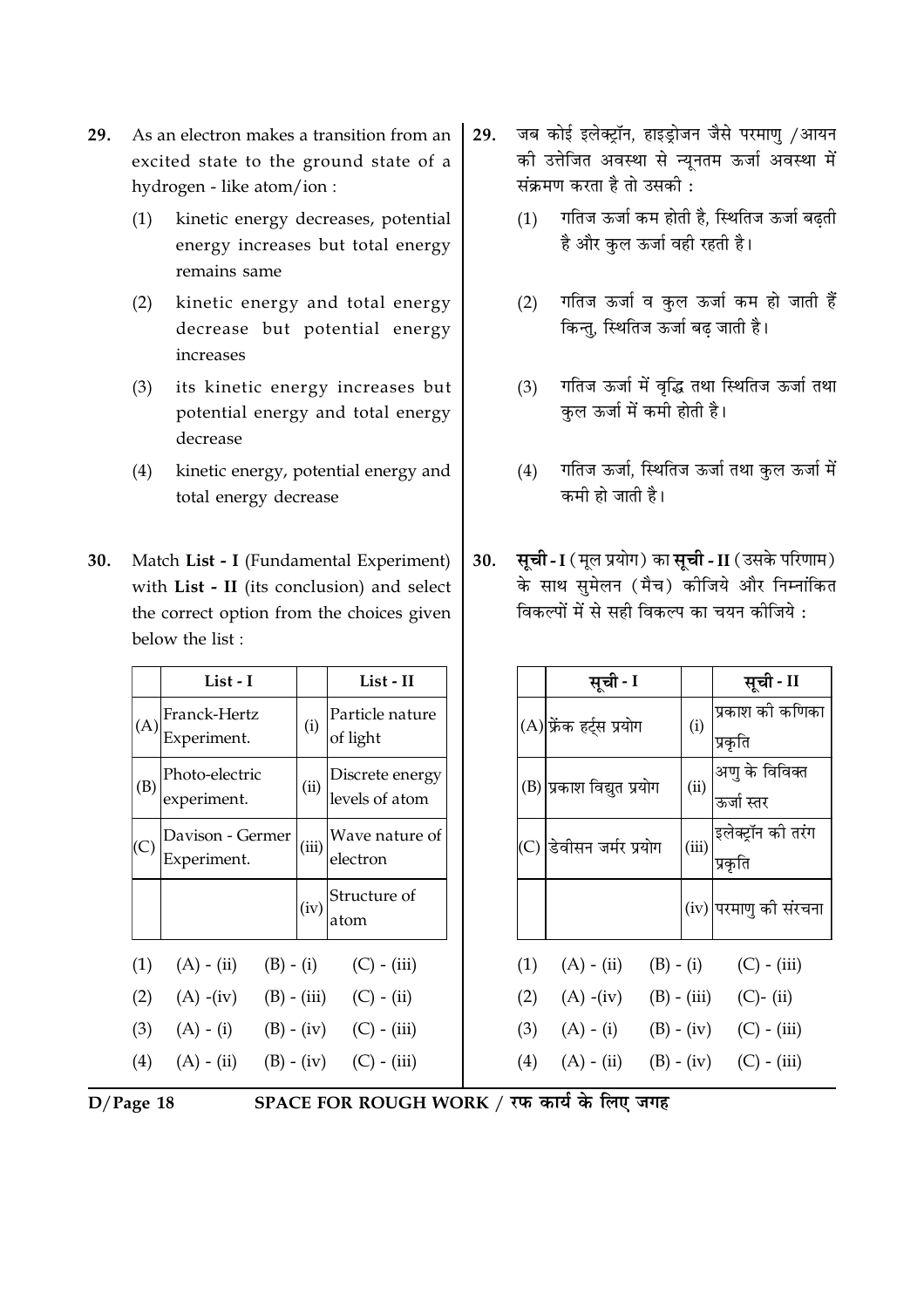#### **PART B - MATHEMATICS**

 $\rightarrow$   $\rightarrow$   $\rightarrow$   $\rightarrow$  Let a, b and c be three non-zero vectors 31. such that no two of them are collinear and

 $(a \times b) \times c = \frac{1}{3} |b||c| \rightarrow c$ . If  $\theta$  is the

angle between vectors  $\overrightarrow{b}$  and  $\overrightarrow{c}$ , then a value of  $sin \theta$  is:

$$
(1) \quad \frac{2}{3}
$$

- (2)  $\frac{-2\sqrt{3}}{3}$
- $\frac{2\sqrt{2}}{3}$  $(3)$
- (4)  $\frac{-\sqrt{2}}{2}$
- 32. Let  $O$  be the vertex and  $Q$  be any point on the parabola,  $x^2 = 8y$ . If the point P divides the line segment OQ internally in the ratio  $1:3$ , then the locus of P is:
	- (1)  $y^2 = 2x$
	- (2)  $x^2 = 2y$
	- (3)  $x^2 = y$

(4)  $y^2 = x$ 

 $D/Page$  19

# SPACE FOR ROUGH WORK / रफ कार्य के लिए जगह

माना  $\overrightarrow{a}$ ,  $\overrightarrow{b}$  तथा  $\overrightarrow{c}$  तीन शून्येतर ऐसे सदिश हैं कि  $31.$ उनमें से कोई दो संरेख नहीं हैं तथा

> $\overrightarrow{a}$   $\overrightarrow{b}$   $\times$   $\overrightarrow{c}$  =  $\frac{1}{3}$   $\overrightarrow{b}$   $\overrightarrow{c}$   $\overrightarrow{a}$   $\overrightarrow{a}$  1 यदि सदिशों  $\overrightarrow{b}$  तथा  $\overrightarrow{c}$  के बीच का कोण  $\theta$  है, तो  $\sin\theta$  का एक मान है :

$$
(1) \frac{2}{3}
$$

$$
(2) \frac{-2\sqrt{3}}{3}
$$

 $\overline{a}$ 

$$
(3) \quad \frac{2\sqrt{2}}{3}
$$

$$
(4) \quad \frac{-\sqrt{2}}{3}
$$

- माना परवलय  $x^2 = 8y$  का शीर्ष O तथा उस पर कोई 32. बिंदु Q है। यदि बिंदु P, रेखाखंड OQ को  $1:3$  के आंतरिक अनपात में बाँटता है, तो P का बिंदुपथ है :
	- (1)  $y^2 = 2x$
	- (2)  $x^2 = 2y$
	- (3)  $x^2 = y$

(4)  $y^2 = x$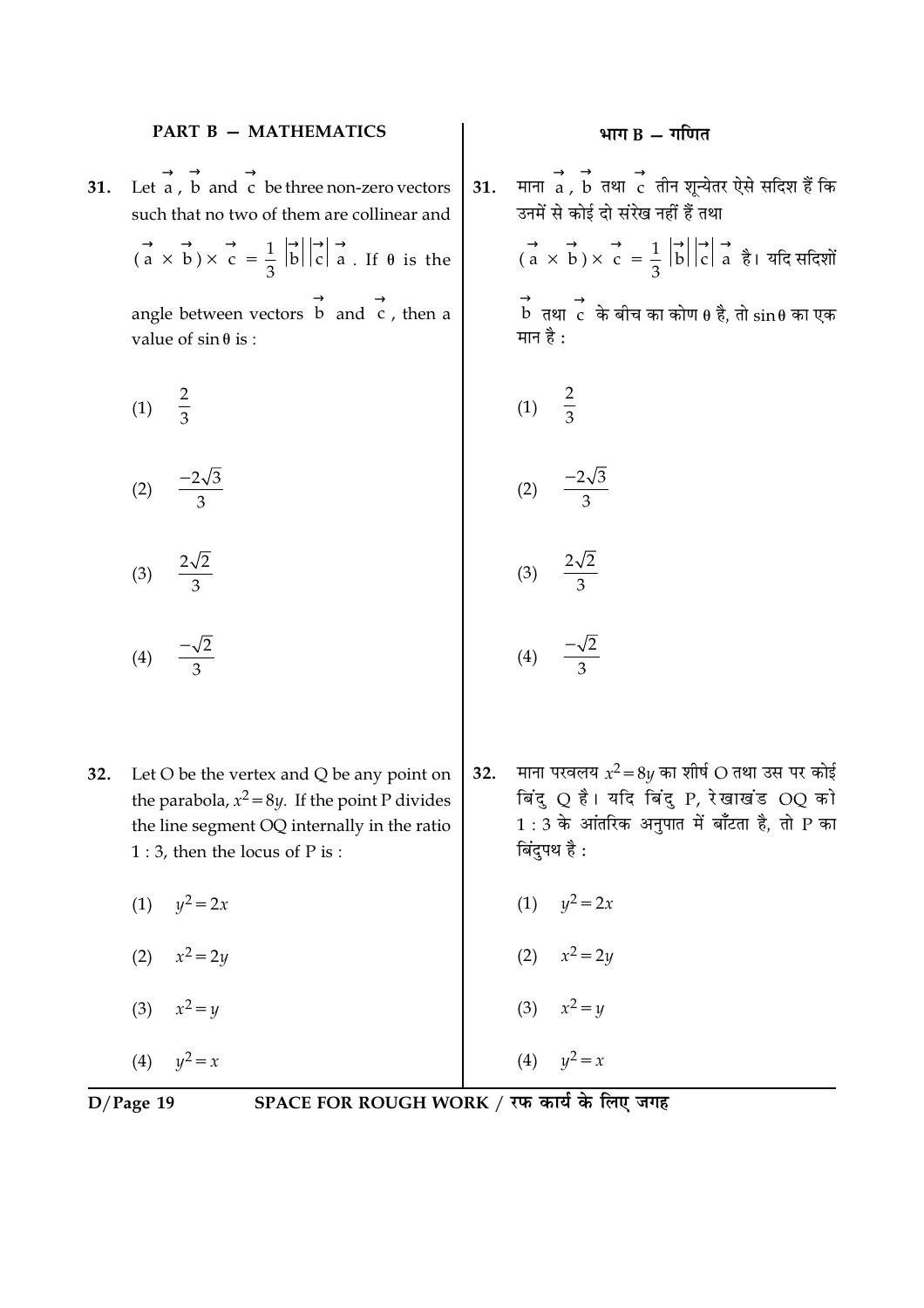- If the angles of elevation of the top of a 33. tower from three collinear points A, B and C, on a line leading to the foot of the tower, are  $30^{\circ}$ ,  $45^{\circ}$  and  $60^{\circ}$  respectively, then the ratio,  $AB : BC$ , is:
	- $1:\sqrt{3}$  $(1)$
	- $(2) \quad 2:3$
	- $(3) \sqrt{3}:1$
	- $\sqrt{3}$ :  $\sqrt{2}$  $(4)$
- 34. The number of points, having both co-ordinates as integers, that lie in the interior of the triangle with vertices  $(0, 0)$ ,  $(0, 41)$  and  $(41, 0)$ , is :
	- 820  $(1)$
	- $(2)$ 780
	- 901  $(3)$
	- $(4)$ 861

35. The equation of the plane containing the line  $2x - 5y + z = 3$ ;  $x + y + 4z = 5$ , and parallel to the plane,  $x + 3y + 6z = 1$ , is:

- $x + 3y + 6z = 7$  $(1)$
- $2x+6y+12z=-13$  $(2)$
- $(3)$  $2x + 6y + 12z = 13$
- $x + 3y + 6z = -7$  $(4)$

36. Let A and B be two sets containing four and two elements respectively. Then the number of subsets of the set  $A \times B$ , each having at least three elements is:

- $(1)$ 275  $(2)$ 510 219  $(3)$
- $(4)$ 256

तीन सरेख बिंदुओं A, B तथा C, एक ऐसी रेखा पर 33. स्थित हैं जो एक मीनार के पाद की दिशा में ले जाती है. से एक मीनार के शिखर के उन्नयन कोण क्रमश:  $30^{\circ}$ ,  $45^{\circ}$  तथा  $60^{\circ}$  हैं, तो AB : BC का अनुपात है :

- $1:\sqrt{3}$  $(1)$
- $(2) \quad 2:3$
- $\sqrt{3}:1$  $(3)$
- $\sqrt{3}$  :  $\sqrt{2}$  $(4)$
- त्रिभुज, जिसके शीर्ष (0, 0), (0, 41) तथा (41, 0) हैं, 34. के आंतरिक भाग में स्थित उन बिंदुओं की संख्या जिनके दोनों निर्देशांक पूर्णांक हैं, है:
	- 820  $(1)$
	- $(2)$ 780
	- 901  $(3)$
	- $(4)$ 861

रेखा 2x-5y+z=3, x+y+4z=5 को अंतर्विष्ट 35. करने वाले समतल, जो समतल  $x + 3y + 6z = 1$  के समांतर है. का समीकरण है:

- (1)  $x + 3y + 6z = 7$
- (2)  $2x+6y+12z=-13$
- $(3)$  $2x + 6y + 12z = 13$
- $x + 3y + 6z = -7$  $(4)$
- माना A तथा B दो समुच्चय हैं जिनमें क्रमश: चार तथा 36. दो अवयव हैं, तो समुच्चय  $A \times B$  के उन उपसमुच्चयों की संख्या. जिनमें प्रत्येक में कम से कम तीन अवयव हैं, है :
	- $(1)$  275
	- $(2)$ 510
	- 219  $(3)$
	- $(4)$ 256

 $D/Page$  20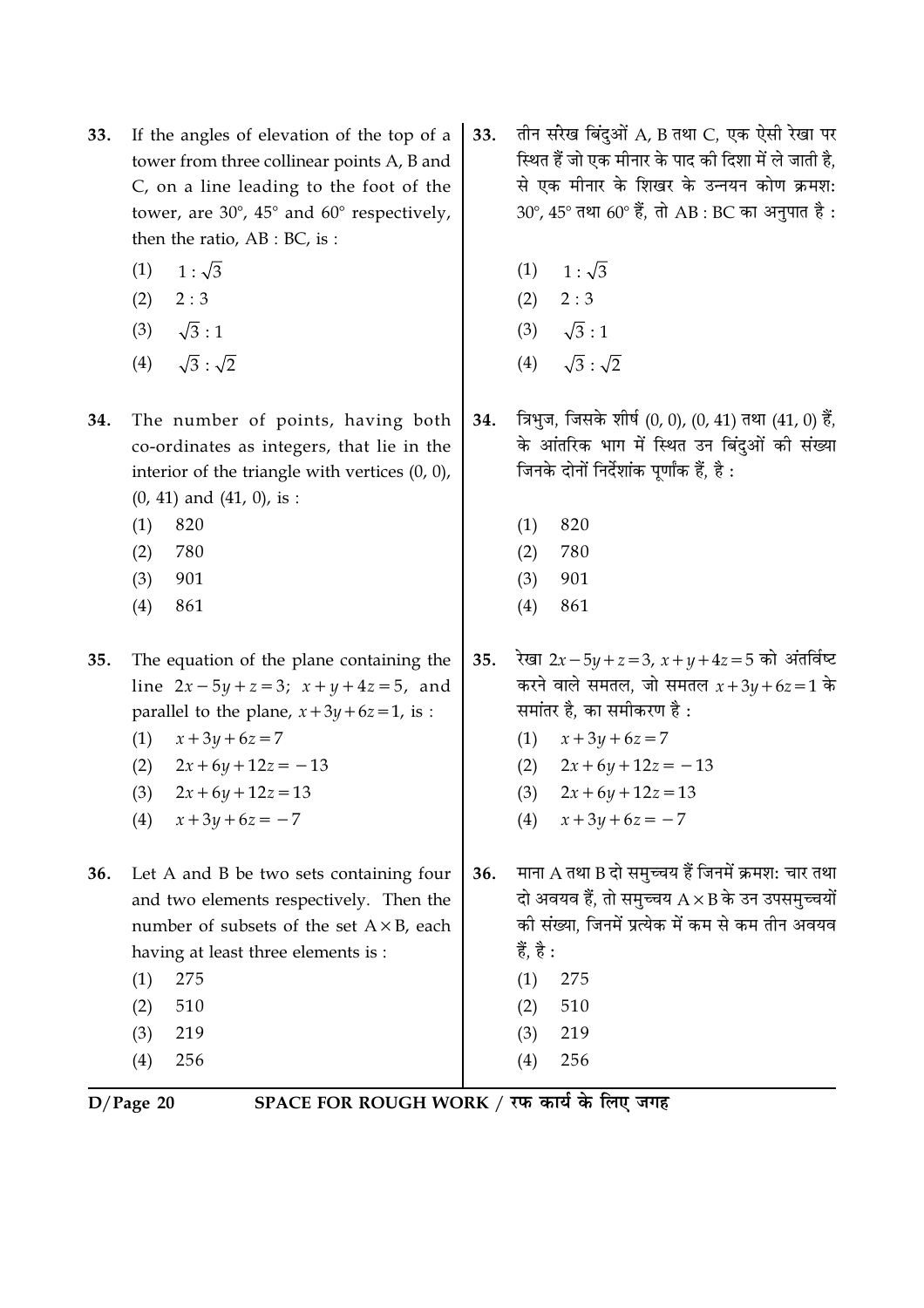| 37. | Locus of the image of the point $(2, 3)$ in<br>the line $(2x-3y+4)+k(x-2y+3)=0$ ,<br>$k \in \mathbf{R}$ , is a : | 37. | बिंदु (2, 3) के रेखा<br>$(2x-3y+4)+k(x-2y+3)=0, k \in \mathbb{R}$<br>प्रतिबिंब का बिंदुपथ एक :                         |
|-----|------------------------------------------------------------------------------------------------------------------|-----|------------------------------------------------------------------------------------------------------------------------|
|     | circle of radius $\sqrt{2}$ .<br>(1)                                                                             |     | $\sqrt{2}$ त्रिज्या का वृत्त है।<br>(1)                                                                                |
|     | circle of radius $\sqrt{3}$ .<br>(2)                                                                             |     | (2) $\sqrt{3}$ त्रिज्या का वृत्त है।                                                                                   |
|     | (3)<br>straight line parallel to $x$ -axis.                                                                      |     | $x$ -अक्ष के समांतर रेखा है।<br>(3)                                                                                    |
|     | (4)<br>straight line parallel to $y$ -axis.                                                                      |     | $y$ -अक्ष के समांतर रेखा है।<br>(4)                                                                                    |
| 38. | $\frac{(1 - \cos 2x)(3 + \cos x)}{x \tan 4x}$ is equal to :<br>lim<br>$x\rightarrow 0$                           | 38. | $\lim_{x\to 0} \frac{(1-\cos 2x)(3+\cos x)}{x \tan 4x}$ बराबर है :                                                     |
|     | (1)<br>$\overline{2}$                                                                                            |     | (1)<br>$\overline{2}$                                                                                                  |
|     | $\frac{1}{2}$<br>(2)                                                                                             |     | $\frac{1}{2}$<br>(2)                                                                                                   |
|     | (3)<br>$\overline{4}$                                                                                            |     | (3)<br>$\overline{4}$                                                                                                  |
|     | $\mathfrak{Z}$<br>(4)                                                                                            |     | (4)<br>$\mathfrak{Z}$                                                                                                  |
| 39. | The distance of the point $(1, 0, 2)$ from the<br>point of intersection of the line                              | 39. | रेखा $\frac{x-2}{3} = \frac{y+1}{4} = \frac{z-2}{12}$ तथा समतल<br>$x-y+z=16$ के प्रतिच्छेद बिंदु की, बिंदु $(1, 0, 2)$ |
|     | $\frac{x-2}{3} = \frac{y+1}{4} = \frac{z-2}{12}$ and the plane<br>$x - y + z = 16$ , is :                        |     | से दूरी है:                                                                                                            |
|     | $3\sqrt{21}$<br>(1)                                                                                              |     | (1)<br>$3\sqrt{21}$                                                                                                    |
|     | 13<br>(2)                                                                                                        |     | 13<br>(2)                                                                                                              |
|     | $2\sqrt{14}$<br>(3)                                                                                              |     | (3)<br>$2\sqrt{14}$                                                                                                    |
|     | $\, 8$<br>(4)                                                                                                    |     | $\,8\,$<br>(4)                                                                                                         |

 $\overline{D/Page~21}$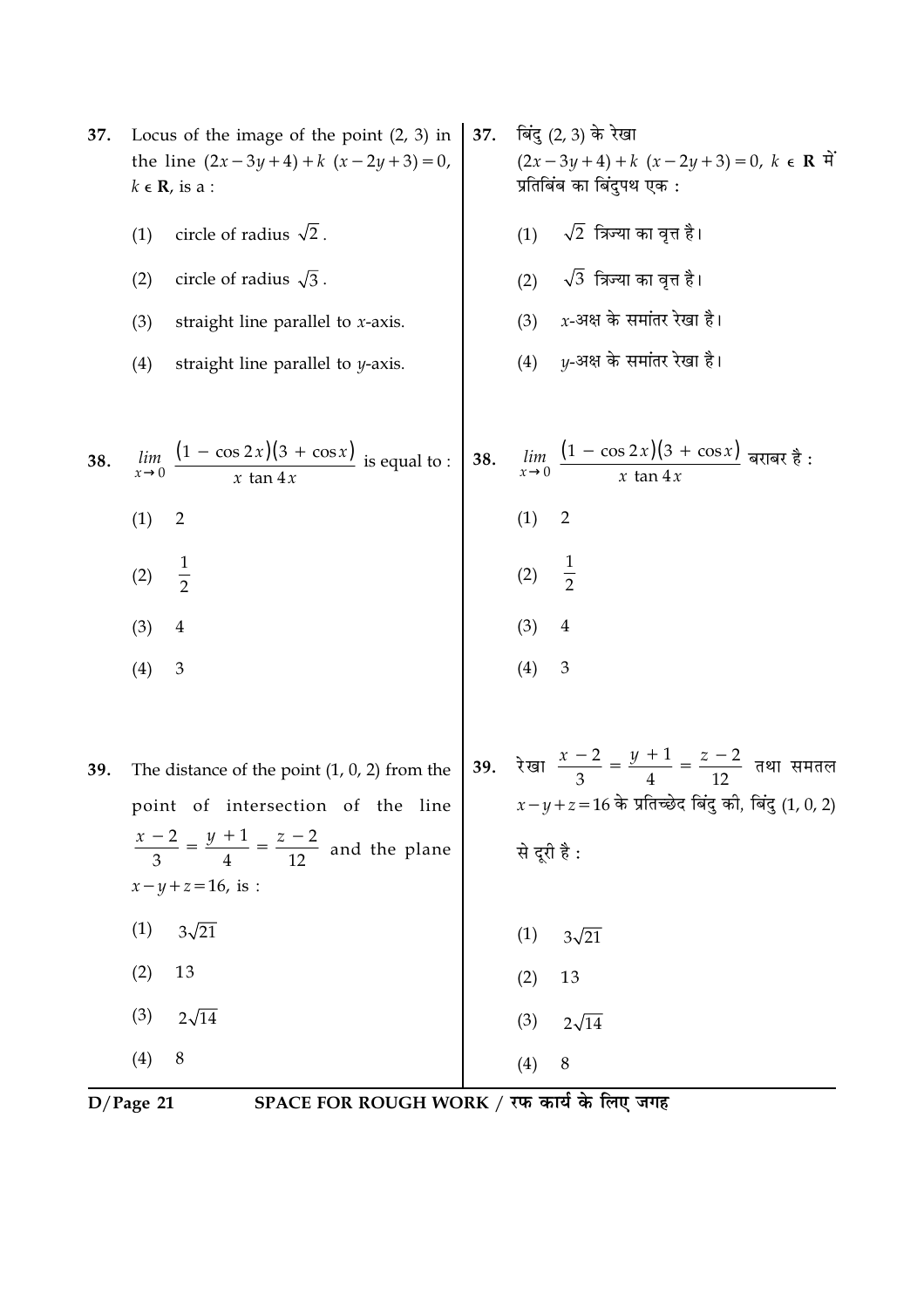| 40. | The sum of coefficients of integral powers<br>of $x$ in the binomial expansion of<br>$(1 - 2\sqrt{x})^{50}$ is :                   |     | <b>40.</b> $(1 - 2\sqrt{x})^{50}$ के द्विपद प्रसार में <i>x</i> की पूर्णांकीय<br>घातों के गुणांकों का योग है :    |
|-----|------------------------------------------------------------------------------------------------------------------------------------|-----|-------------------------------------------------------------------------------------------------------------------|
|     | (1) $\frac{1}{2}$ (3 <sup>50</sup> -1)<br>(2) $\frac{1}{2}$ $\left(2^{50} + 1\right)$                                              |     | (1) $\frac{1}{2}$ (3 <sup>50</sup> -1)<br>(2) $\frac{1}{2}$ $\left(2^{50} + 1\right)$                             |
|     | (3) $\frac{1}{2}$ (3 <sup>50</sup> + 1)<br>(4) $\frac{1}{2}$ (3 <sup>50</sup> )                                                    |     | (3) $\frac{1}{2}$ (3 <sup>50</sup> + 1)<br>(4) $\frac{1}{2}$ (3 <sup>50</sup> )                                   |
| 41. | The sum of first 9 terms of the series<br>$\frac{1^3}{1}$ + $\frac{1^3 + 2^3}{1 + 3}$ + $\frac{1^3 + 2^3 + 3^3}{1 + 3 + 5}$ +  is: | 41. | श्रेणी<br>$\frac{1^3}{1}$ + $\frac{1^3+2^3}{1+3}$ + $\frac{1^3+2^3+3^3}{1+3+5}$ +  के<br>प्रथम 9 पदों का योग है : |
|     | (1)<br>142<br>(2)<br>192<br>(3)<br>71<br>96<br>(4)                                                                                 |     | (1)<br>142<br>192<br>(2)<br>(3)<br>71<br>(4)<br>96                                                                |
| 42. | The area (in sq. units) of the region<br>described by<br>$\{(x, y) : y^2 \le 2x \text{ and } y \ge 4x - 1\} \text{ is :}$          | 42. | { $(x, y): y^2 \le 2x$ तथा $y \ge 4x - 1$ } द्वारा परिभाषित<br>क्षेत्र का क्षेत्रफल (वर्ग इकाइयों) में है :       |
|     | $\frac{15}{64}$<br>(1)<br>$\frac{9}{32}$<br>(2)                                                                                    |     | $\frac{15}{64}$<br>(1)<br>$\frac{9}{32}$                                                                          |
|     | $\frac{7}{32}$<br>(3)                                                                                                              |     | (2)<br>$\frac{7}{32}$<br>(3)                                                                                      |
|     | $\frac{5}{64}$<br>(4)                                                                                                              |     | $\frac{5}{64}$<br>(4)                                                                                             |

D/Page 22 SPACE FOR ROUGH WORK / रफ कार्य के लिए जगह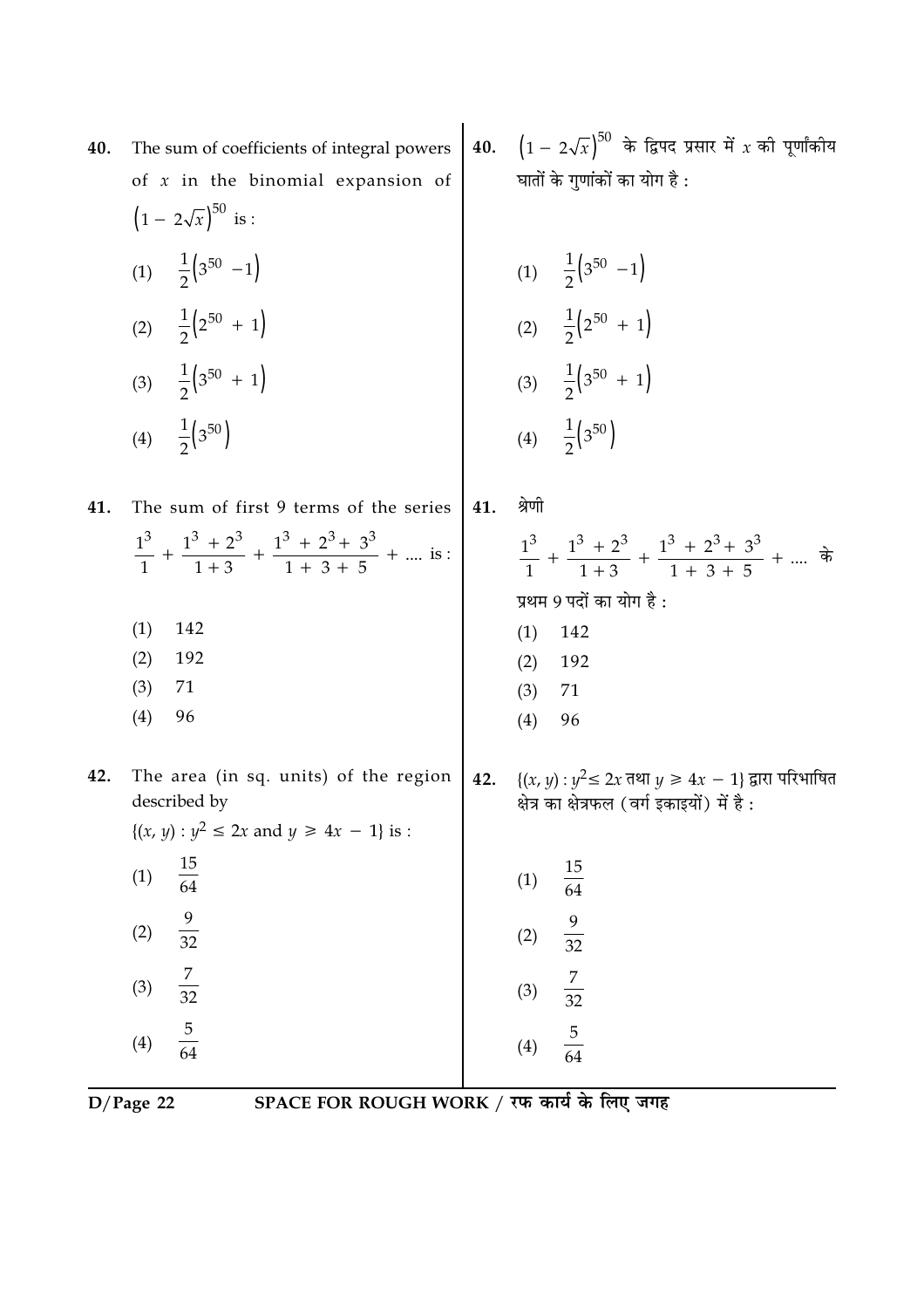| 43. | The set of all values of $\lambda$ for which the<br>system of linear equations :                                                | 43. | λ के सभी मानों का समुच्चय, जिनके लिए रैखिक<br>समीकरण निकाय                                                                |
|-----|---------------------------------------------------------------------------------------------------------------------------------|-----|---------------------------------------------------------------------------------------------------------------------------|
|     | $2x_1 - 2x_2 + x_3 = \lambda x_1$                                                                                               |     | $2x_1 - 2x_2 + x_3 = \lambda x_1$                                                                                         |
|     | $2x_1 - 3x_2 + 2x_3 = \lambda x_2$                                                                                              |     | $2x_1 - 3x_2 + 2x_3 = \lambda x_2$                                                                                        |
|     | $-x_1+2x_2 = \lambda x_3$                                                                                                       |     | $-x_1+2x_2 = \lambda x_3$                                                                                                 |
|     | has a non-trivial solution,                                                                                                     |     | का एक अतुच्छ हल है,                                                                                                       |
|     | (1)<br>contains two elements.                                                                                                   |     | (1) में दो अवयव हैं।                                                                                                      |
|     | (2)<br>contains more than two elements.                                                                                         |     | में दो से अधिक अवयव हैं।<br>(2)                                                                                           |
|     | (3)<br>is an empty set.                                                                                                         |     | एक रिक्त समुच्चय है।<br>(3)                                                                                               |
|     | (4)<br>is a singleton.                                                                                                          |     | एक एकल समुच्चय है।<br>(4)                                                                                                 |
| 44. | A complex number z is said to be<br>unimodular if $ z =1$ . Suppose $z_1$ and $z_2$                                             | 44. | एक सम्मिश्र संख्या $z$ एकमापांकी कहलाती है यदि<br>$ z =1$ है। माना $z_1$ तथा $z_2$ ऐसी सम्मिश्र संख्याएँ हैं              |
|     | are complex numbers such that $\frac{z_1 - 2z_2}{2 - z_1 \overline{z_2}}$                                                       |     | कि $\frac{z_1 - 2z_2}{2 - z_1 \overline{z}_2}$ एकमापांकी है तथा $z_2$ एकमापांकी                                           |
|     | is unimodular and $z_2$ is not unimodular.<br>Then the point $z_1$ lies on a :                                                  |     | नहीं है, तो बिंदु $z_1$ स्थित है :                                                                                        |
|     | circle of radius 2.<br>(1)                                                                                                      |     | 2 त्रिज्या वाले वृत्त पर।<br>(1)                                                                                          |
|     | circle of radius $\sqrt{2}$ .<br>(2)                                                                                            |     | $\sqrt{2}$ त्रिज्या वाले वृत्त पर।<br>(2)                                                                                 |
|     | (3)<br>straight line parallel to $x$ -axis.                                                                                     |     | $x$ -अक्ष के समांतर एक रेखा पर।<br>(3)                                                                                    |
|     | (4)<br>straight line parallel to $y$ -axis.                                                                                     |     | $y$ -अक्ष के समांतर एक रेखा पर।<br>(4)                                                                                    |
| 45. | The number of common tangents to the<br>circles $x^2 + y^2 - 4x - 6y - 12 = 0$<br>and<br>$x^2 + y^2 + 6x + 18y + 26 = 0$ , is : | 45. | वृत्तों $x^2 + y^2 - 4x - 6y - 12 = 0$ तथा<br>$x^2 + y^2 + 6x + 18y + 26 = 0$ की उभयनिष्ठ स्पर्श<br>रेखाओं की संख्या है : |
|     | (1)<br>3                                                                                                                        |     | 3<br>(1)                                                                                                                  |
|     | (2)<br>$\overline{4}$                                                                                                           |     | (2)<br>$\overline{4}$                                                                                                     |
|     | (3)<br>$\mathbf{1}$                                                                                                             |     | (3)<br>$\mathbf{1}$                                                                                                       |
|     | $\overline{2}$<br>(4)                                                                                                           |     | $\overline{2}$<br>(4)                                                                                                     |

 $\overline{D/Page 23}$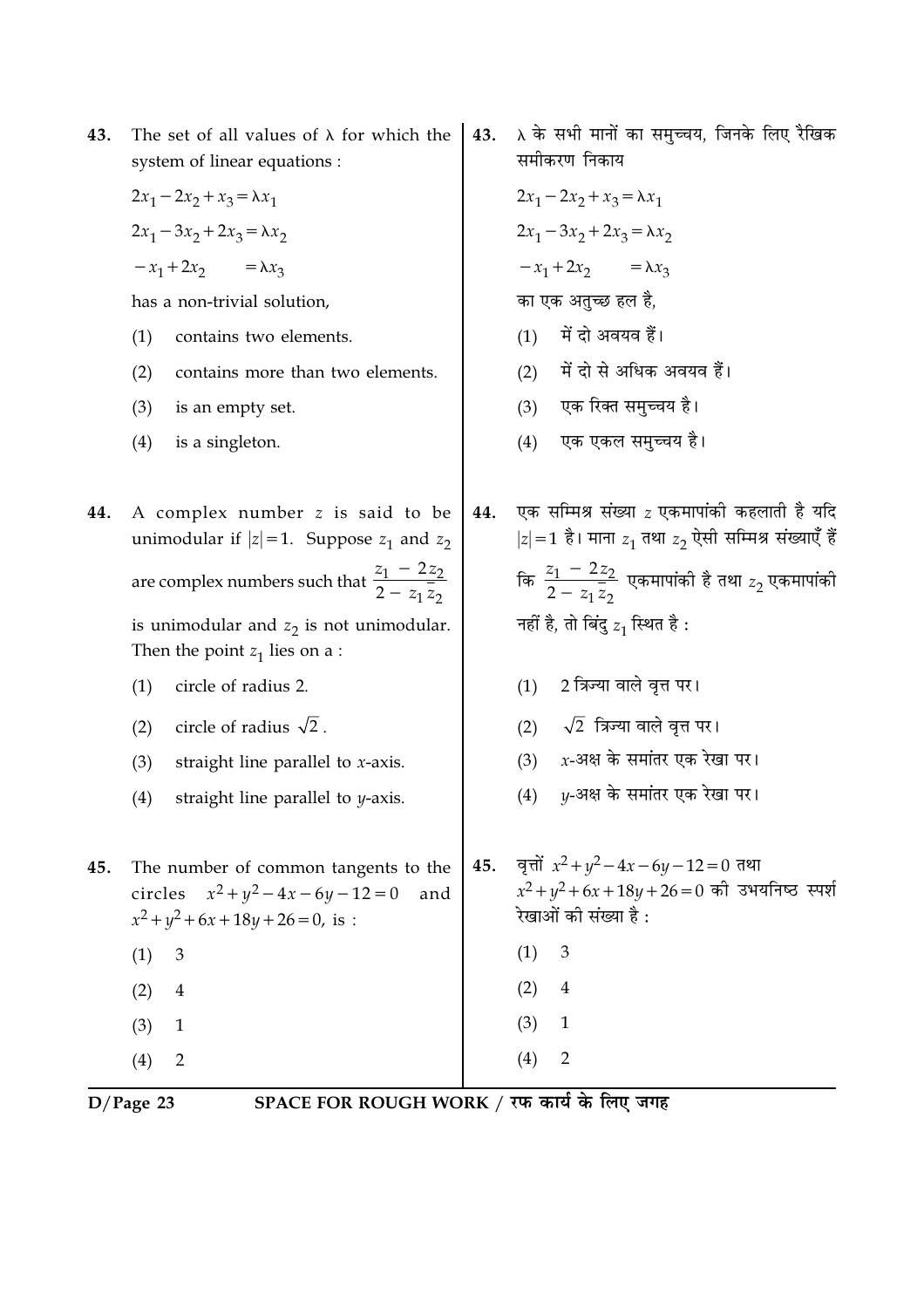| 46. | The number of integers greater than 6,000<br>that can be formed, using the digits 3, 5, 6,<br>7 and 8, without repetition, is :                                                                                                                                                                                                                                                                                                          | 46. | अंकों 3, 5, 6, 7 तथा 8 के प्रयोग से, बिना दोहराये,<br>बनने वाले 6,000 से बड़े पूर्णांकों की संख्या है :                  |
|-----|------------------------------------------------------------------------------------------------------------------------------------------------------------------------------------------------------------------------------------------------------------------------------------------------------------------------------------------------------------------------------------------------------------------------------------------|-----|--------------------------------------------------------------------------------------------------------------------------|
|     | (1)<br>120                                                                                                                                                                                                                                                                                                                                                                                                                               |     | 120<br>(1)                                                                                                               |
|     | 72<br>(2)                                                                                                                                                                                                                                                                                                                                                                                                                                |     | (2)<br>72                                                                                                                |
|     | 216<br>(3)                                                                                                                                                                                                                                                                                                                                                                                                                               |     | (3)<br>216                                                                                                               |
|     | 192<br>(4)                                                                                                                                                                                                                                                                                                                                                                                                                               |     | (4)<br>192                                                                                                               |
| 47. | Let $y(x)$ be the solution of the differential<br>equation                                                                                                                                                                                                                                                                                                                                                                               | 47. | माना अवकल समीकरण                                                                                                         |
|     | $(x \log x) \frac{dy}{dx} + y = 2x \log x, (x \ge 1).$                                                                                                                                                                                                                                                                                                                                                                                   |     | $(x \log x) \frac{dy}{dx} + y = 2x \log x, (x \ge 1)$                                                                    |
|     | Then $y(e)$ is equal to :                                                                                                                                                                                                                                                                                                                                                                                                                |     | का हल $y(x)$ है, तो $y(e)$ बराबर है :                                                                                    |
|     | $\overline{2}$<br>(1)                                                                                                                                                                                                                                                                                                                                                                                                                    |     | $\overline{2}$<br>(1)                                                                                                    |
|     | (2)<br>2e                                                                                                                                                                                                                                                                                                                                                                                                                                |     | (2)<br>2e                                                                                                                |
|     | (3)<br>${\bf e}$                                                                                                                                                                                                                                                                                                                                                                                                                         |     | (3)<br>${\bf e}$                                                                                                         |
|     | (4)<br>$\boldsymbol{0}$                                                                                                                                                                                                                                                                                                                                                                                                                  |     | (4)<br>$\boldsymbol{0}$                                                                                                  |
|     | 48. If $A = \begin{bmatrix} 1 & 2 & 2 \\ 2 & 1 & -2 \\ a & 2 & b \end{bmatrix}$ is a matrix satisfying $\begin{bmatrix} 48. & 4\pi/3 & 4\pi/3 & 4\pi/3 & 4\pi/3 & 4\pi/3 & 4\pi/3 & 4\pi/3 & 4\pi/3 & 4\pi/3 & 4\pi/3 & 4\pi/3 & 4\pi/3 & 4\pi/3 & 4\pi/3 & 4\pi/3 & 4\pi/3 & 4\pi/3 & 4\pi/3 & 4\pi/3 & 4\pi/$<br>the equation $AAT = 9I$ , where I is $3 \times 3$<br>identity matrix, then the ordered pair<br>$(a, b)$ is equal to : |     | आव्यूह समीकरण $AAT = 9I$ , को संतुष्ट करता है,<br>जहाँ I, 3×3 का तत्समक आव्यूह है, तो क्रमित युग्म<br>(a, b) का मान है : |
|     | (1)<br>(2, 1)                                                                                                                                                                                                                                                                                                                                                                                                                            |     | (2, 1)<br>(1)                                                                                                            |
|     | $(2) \quad (-2, -1)$                                                                                                                                                                                                                                                                                                                                                                                                                     |     | $(2) \quad (-2, -1)$                                                                                                     |
|     | $(3)$ $(2, -1)$                                                                                                                                                                                                                                                                                                                                                                                                                          |     | $(3)$ $(2, -1)$                                                                                                          |
|     | $(-2, 1)$<br>(4)                                                                                                                                                                                                                                                                                                                                                                                                                         |     | $(4)$ $(-2, 1)$                                                                                                          |

D/Page 24 SPACE FOR ROUGH WORK / रफ कार्य के लिए जगह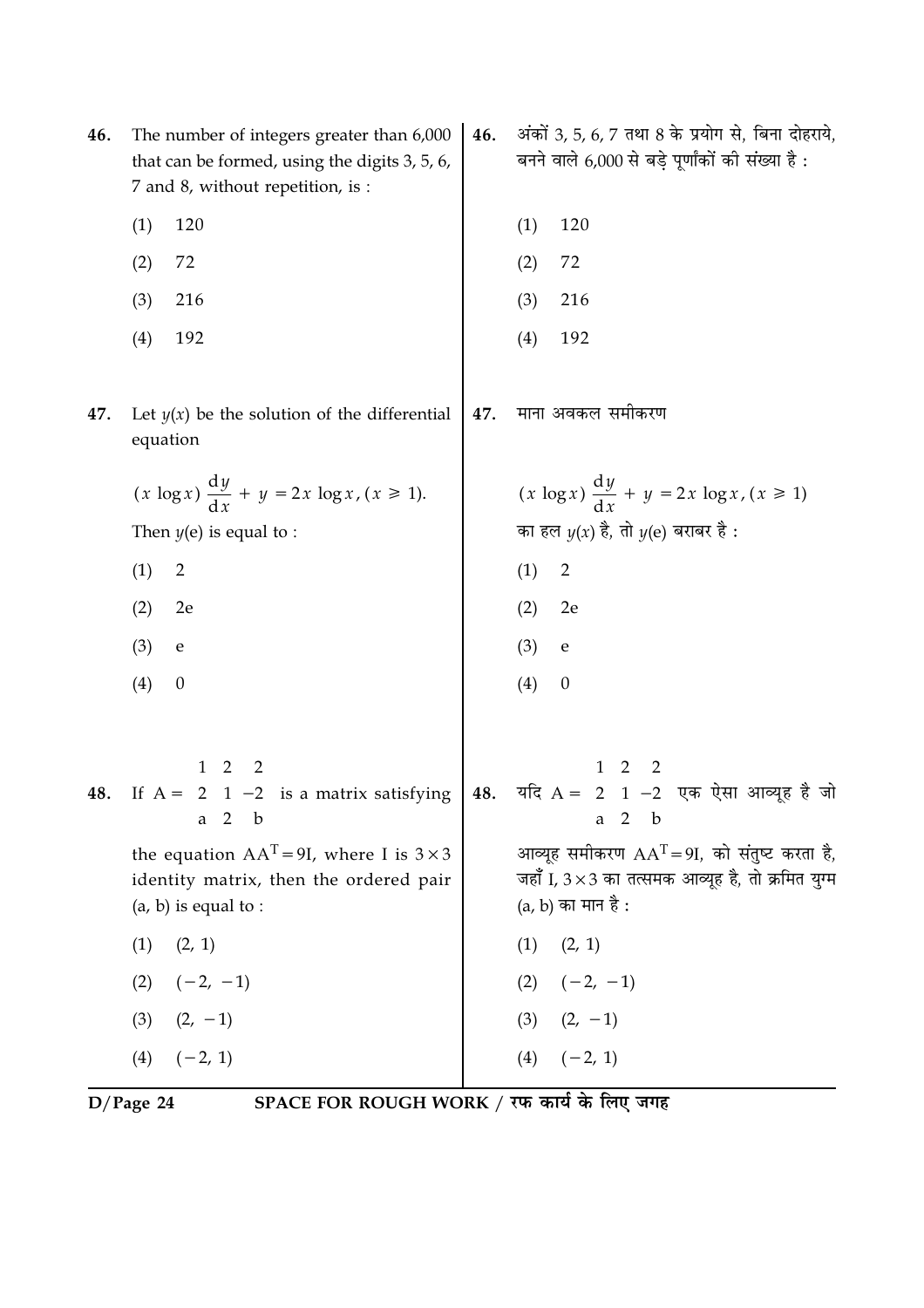|     | SPACE FOR ROUGH WORK / रफ कार्य के लिए जगह<br>$D/Page$ 25 |                                                                                                                                                                        |     |     |                                                                                                                                                                                 |
|-----|-----------------------------------------------------------|------------------------------------------------------------------------------------------------------------------------------------------------------------------------|-----|-----|---------------------------------------------------------------------------------------------------------------------------------------------------------------------------------|
|     |                                                           | (4) $(x^4+1)^{\frac{1}{4}} + c$                                                                                                                                        |     |     | (4) $(x^4+1)^{\frac{1}{4}} + c$                                                                                                                                                 |
|     |                                                           | (3) $\left(\frac{x^4 + 1}{x^4}\right)^{\frac{1}{4}} + c$                                                                                                               |     |     | (3) $\left(\frac{x^4 + 1}{x^4}\right)^{\frac{1}{4}} + c$                                                                                                                        |
|     |                                                           | (2) $-\left(\frac{x^4+1}{x^4}\right)^{\frac{1}{4}} + c$                                                                                                                |     |     | (2) $-\left(\frac{x^4+1}{x^4}\right)^{\frac{1}{4}} + c$                                                                                                                         |
|     |                                                           | (1) $-(x^4+1)^{\frac{1}{4}} + c$                                                                                                                                       |     |     | (1) $-(x^4+1)^{\frac{1}{4}} + c$                                                                                                                                                |
| 51. |                                                           | The integral $\int \frac{dx}{x^2(x^4 + 1)^{3/4}}$ equals :                                                                                                             | 51. |     | समाकल $\int \frac{dx}{x^2(x^4+1)^{3/4}}$ बराबर है :                                                                                                                             |
|     |                                                           | (4) $s \wedge (r \wedge \sim s)$                                                                                                                                       |     |     | (4) $s \wedge (r \wedge \sim s)$                                                                                                                                                |
|     | (3)                                                       | s $\wedge$ ~ r                                                                                                                                                         |     |     | (3) $s \wedge \sim r$                                                                                                                                                           |
|     | (2)                                                       | $s \mathrel{\wedge} r$                                                                                                                                                 |     | (2) | $\mathbf{s}\wedge\mathbf{r}$                                                                                                                                                    |
|     | (1)                                                       | $s \vee (r \vee \sim s)$                                                                                                                                               |     |     | (1) $s \vee (r \vee \sim s)$                                                                                                                                                    |
| 50. | to :                                                      | The negation of $\sim$ s $\vee$ ( $\sim$ r $\wedge$ s) is equivalent                                                                                                   | 50. |     | $\sim$ s $\vee$ (~ r $\wedge$ s) का निषेध समतुल्य है :                                                                                                                          |
|     | (4)                                                       | $4 \, lm^2n$                                                                                                                                                           |     | (4) | $4 \, lm^2n$                                                                                                                                                                    |
|     | (3)                                                       | $4 \; l^2$ mn                                                                                                                                                          |     | (3) | $4 \; l^2$ mn                                                                                                                                                                   |
|     | (2)                                                       | 4 $l^2m^2n^2$                                                                                                                                                          |     | (2) | $4 \; l^2 m^2 n^2$                                                                                                                                                              |
|     | (1)                                                       | $4 \; \text{lmn}^2$                                                                                                                                                    |     | (1) | $4 \; \text{lmn}^2$                                                                                                                                                             |
|     |                                                           | and <i>n</i> , then $G_1^4 + 2G_2^4 + G_3^4$ equals.                                                                                                                   |     |     | $G_3$ हैं, तो $G_1^4 + 2G_2^4 + G_3^4$ बराबर है :                                                                                                                               |
| 49. |                                                           | If $m$ is the A.M. of two distinct real<br>numbers <i>l</i> and <i>n</i> ( <i>l</i> , <i>n</i> > 1) and $G_1$ , $G_2$ and<br>$G_3$ are three geometric means between l | 49. |     | यदि दो विभिन्न वास्तविक संख्याओं $l$ तथा $n$<br>( <i>l, n</i> > 1) का समांतर माध्य (A.M.) <i>m</i> है और <i>l</i> तथा<br>$n$ के बीच तीन गुणोत्तर माध्य (G.M.) $G_1$ , $G_2$ तथा |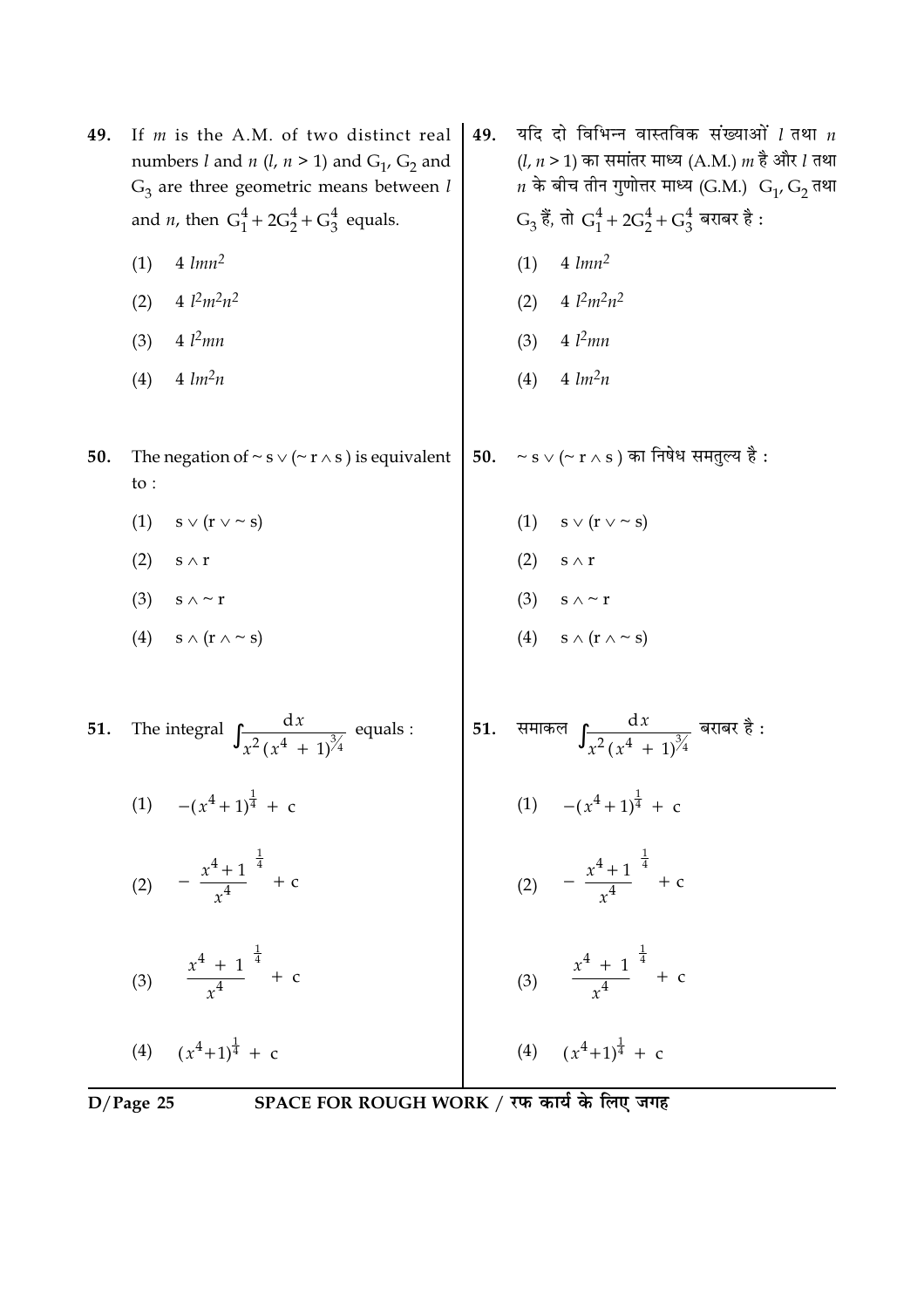- **52.** The normal to the curve,  $x^2 + 2xy 3y^2 = 0$ , at (1, 1) :
	- (1) meets the curve again in the third quadrant.
	- (2) meets the curve again in the fourth quadrant.
	- (3) does not meet the curve again.
	- (4) meets the curve again in the second quadrant.

### **53.** Let

$$
\tan^{-1} y = \tan^{-1} x + \tan^{-1} \left( \frac{2x}{1 - x^2} \right),
$$

where 
$$
|x| < \frac{1}{\sqrt{3}}
$$
. Then a value of *y* is :

$$
(1) \quad \frac{3x - x^3}{1 + 3x^2}
$$

$$
(2) \quad \frac{3x + x^3}{1 + 3x^2}
$$

$$
(3) \quad \frac{3x - x^3}{1 - 3x^2}
$$

$$
(4) \quad \frac{3x + x^3}{1 - 3x^2}
$$

**54.** If the function.

|  |  | $g(x) = \begin{cases} k\sqrt{x+1} , & 0 \le x \le 3 \\ mx+2 , & 3 < x \le 5 \end{cases}$ |
|--|--|------------------------------------------------------------------------------------------|
|  |  | to difference to ble the control conductor of                                            |

is differentiable, then the value of  $k+m$  is :

 $(1)$ 10  $\overline{3}$  $(2) 4$  $(3) 2$  $(4)$ 16  $\overline{5}$ 

52. वक्र 
$$
x^2 + 2xy - 3y^2 = 0
$$
 के बिंदु (1, 1) पर अभिलम्ब :  
(1) वक्र को दोबारा तृतीय चतुर्थांश में मिलता है।  
(2) वक्र को दोबारा चतुर्थ चतुर्थांश में मिलता है।

- $(3)$  $\overline{\phantom{\cdot}}$  को दोबारा नहीं मिलता।
- $(4)$ <sup>5</sup> को दोबारा द्वितीय चतुर्थाश में मिलता है।

## **53.** <br> **HIFT**

I

$$
\tan^{-1} y = \tan^{-1} x + \tan^{-1} \left( \frac{2x}{1 - x^2} \right)
$$
  
\n
$$
\frac{3x}{1 - x^3} = \frac{3x - x^3}{1 + 3x^2}
$$
  
\n(1) 
$$
\frac{3x - x^3}{1 + 3x^2}
$$
  
\n(2) 
$$
\frac{3x + x^3}{1 - 3x^2}
$$
  
\n(3) 
$$
\frac{3x - x^3}{1 - 3x^2}
$$
  
\n(4) 
$$
\frac{3x + x^3}{1 - 3x^2}
$$
  
\n54. 
$$
\frac{3x + x^3}{1 - 3x^2}
$$
  
\n54. 
$$
\frac{3x + x^3}{1 - 3x^2}
$$

$$
g(x) = \begin{cases} k\sqrt{x+1} & , 0 \le x \le 3\\ mx+2 & , 3 < x \le 5 \end{cases}
$$
  
an a graph of  $k+m$  and  $m \ne 3$ :  

$$
\begin{array}{r} 10\\ (1) \quad \frac{10}{3}\\ (2) \quad 4\\ (3) \quad 2\\ (4) \quad \frac{16}{5} \end{array}
$$

**D**/Page 26 SP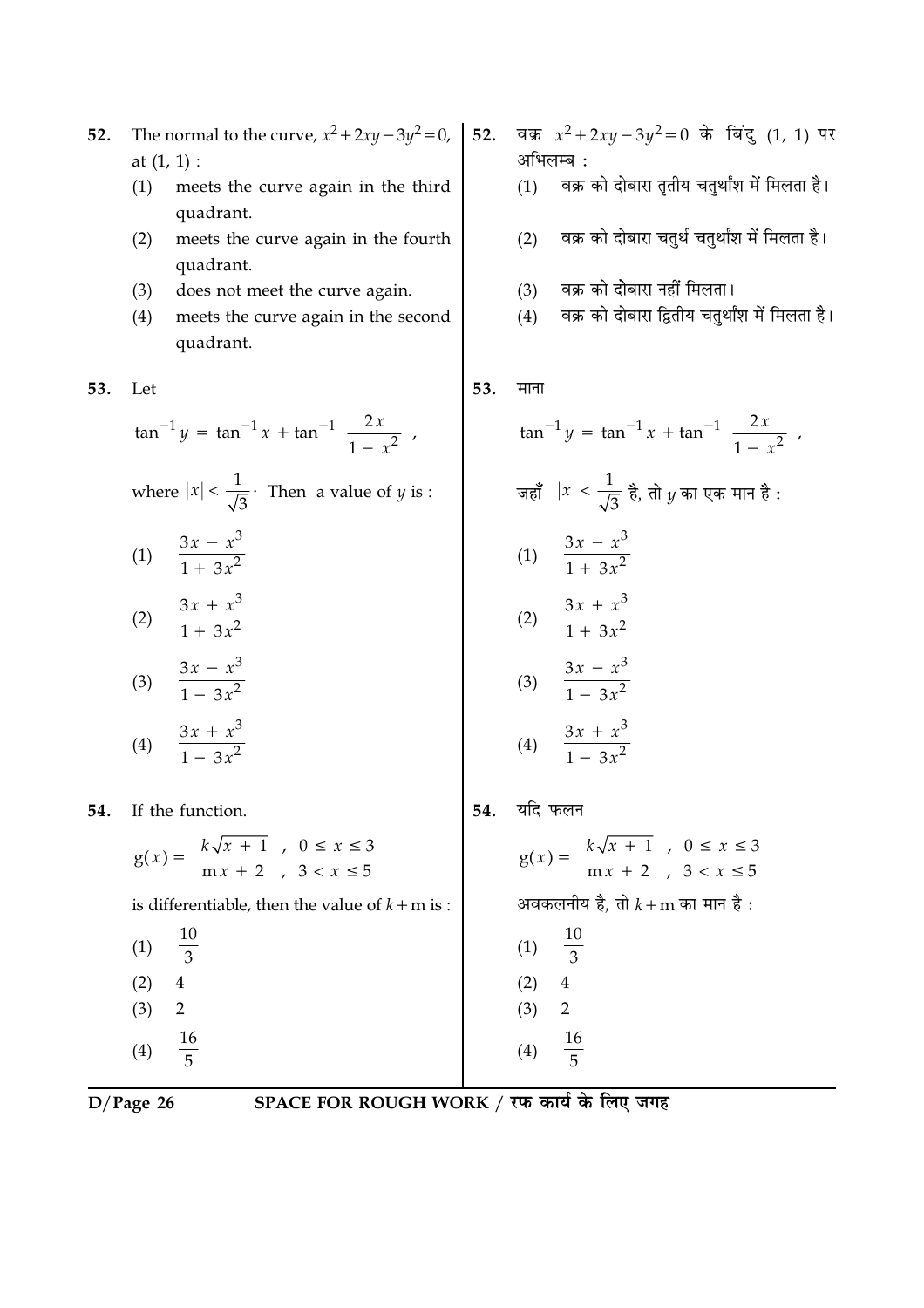- The mean of the data set comprising of 16 55. observations is 16. If one of the observation valued 16 is deleted and three new observations valued 3, 4 and 5 are added to the data, then the mean of the resultant data, is :
	- $(1)$ 15.8
	- $(2)$ 14.0
	- $(3)$ 16.8
	- $(4)$ 16.0
- The integral 56.
	- $\int_{0}^{4} \frac{\log x^{2}}{\log x^{2} + \log (36 12x + x^{2})} dx$ is equal to:  $(1) 1$
	-
	- $(2)$ 6
	- $(3)$  $\overline{2}$
	- $(4)$  $\overline{4}$
- 57. Let  $\alpha$  and  $\beta$  be the roots of equation  $x^2 - 6x - 2 = 0$ . If  $a_n = \alpha^n - \beta^n$ , for  $n \ge 1$ , then the value of  $\frac{a_{10} - 2a_8}{2a_9}$  is equal to :  $(1)$  $\mathfrak{Z}$  $(2)$  $-3$  $(3)$ 6
- $(4)$  $D/Page$  27

 $-6$ 

SPACE FOR ROUGH WORK / रफ कार्य के लिए जगह

- 16 प्रेक्षणों वाले आँकडों का माध्य 16 है। यदि एक 55. प्रेक्षण जिसका मान 16 है, को हटा कर, 3 नये प्रेक्षण जिनके मान 3, 4 तथा 5 हैं. आँकडों में मिला दिये जाते हैं, तो नये आँकडों का माध्य है :
	- $(2)$ 14.0

 $(1)$ 

15.8

- $(3)$ 16.8
- 16.0  $(4)$

समाकल 56.

- $\int_{2}^{4} \frac{\log x^{2}}{\log x^{2} + \log (36 12x + x^{2})} dx$ बराबर है :  $(1)$  $\mathbf{1}$  $(2) 6$  $(3)$  $\overline{2}$  $(4)$  $\overline{4}$
- 57. माना α तथा β द्विघात समीकरण  $x^2 - 6x - 2 = 0$  के मूल हैं। यदि n≥1 के लिए,  $a_n = \alpha^n - \beta^n$  है, तो  $\frac{a_{10} - 2a_8}{2a_9}$  का मान है:  $(1)$ 3  $(2)$  $(3)$  $\boldsymbol{6}$  $(4)$  $-6$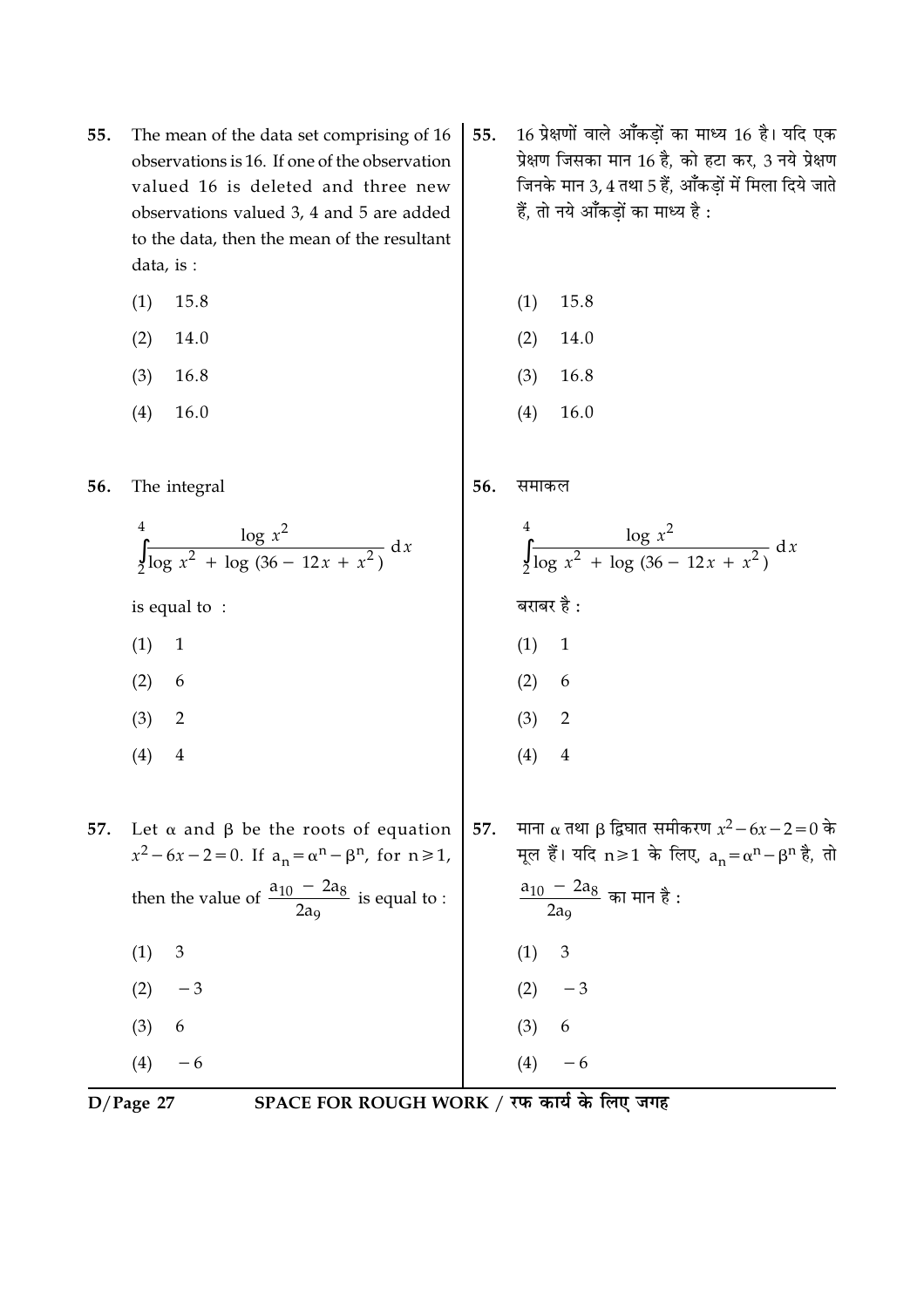| 58. Let $f(x)$ be a polynomial of degree four   58. माना $f(x)$ घात 4 का एक बहुपद है जिसके<br>having extreme values at $x=1$ and $x=2$ . | $x=1$ तथा $x=2$ पर चरम मान हैं। यदि                                            |
|------------------------------------------------------------------------------------------------------------------------------------------|--------------------------------------------------------------------------------|
| If $\lim_{x\to 0} \left[1 + \frac{f(x)}{x^2}\right] = 3$ , then $f(2)$ is equal                                                          | $\lim_{x\to 0} \left[1 + \frac{f(x)}{x^2}\right] = 3$ है, तो $f(2)$ बराबर है : |
| $\mathsf{to}$ :                                                                                                                          |                                                                                |
| (1)                                                                                                                                      |                                                                                |
| (2)<br>4                                                                                                                                 | $(1)$<br>$(2)$                                                                 |
| (3)<br>$-8$                                                                                                                              | (3)<br>$-8$                                                                    |
|                                                                                                                                          | (4)                                                                            |

दीर्घवृत्त  $\frac{x^2}{9} + \frac{y^2}{5} = 1$  के नाभिलम्बों के सिरों पर 59. खींची गई स्पर्श रेखाओं द्वारा निर्मित चतुर्भुज का क्षेत्रफल (वर्ग इकाइयों में) है:

यदि

| (1) | 27<br>2 |
|-----|---------|
| (2) | 27      |
| (3) | 27<br>4 |
| (4) | 18      |

यदि 12 एक जैसी गेंदें, 3 एक जैसे बक्सों में रखी जाती 60. हैं, तो इनमें से एक बक्से में ठीक 3 गेंदें होने की प्रायिकता है :

| $220\left(\frac{1}{3}\right)^{12}$               | $220\left(\frac{1}{3}\right)^{12}$<br>(1)    |
|--------------------------------------------------|----------------------------------------------|
| $22\left(\frac{1}{3}\right)^{11}$                | $22\left(\frac{1}{3}\right)^{11}$<br>(2)     |
| $rac{55}{3} igg( \frac{2}{3} igg)$ <sup>11</sup> | (3) $rac{55}{3} igg( \frac{2}{3} igg) ^{11}$ |
| $55\left(\frac{2}{3}\right)^{10}$                | $55\left(\frac{2}{3}\right)^{10}$<br>(4)     |

 $D/Page$  28

 $(4)$ 

SPACE FOR ROUGH WORK / रफ कार्य के लिए जगह

The area (in sq. units) of the quadrilateral 59. formed by the tangents at the end points

of the latera recta to the ellipse

- $rac{x^2}{9} + \frac{y^2}{5} = 1$ , is :  $\frac{27}{2}$  $(1)$ 27  $(2)$  $\frac{27}{4}$  $(3)$  $(4)$ 18
- 60. If 12 identical balls are to be placed in 3 identical boxes, then the probability that one of the boxes contains exactly 3 balls  $is:$

| (1) | $220\left(\frac{1}{3}\right)$             |
|-----|-------------------------------------------|
| (2) | $22\left(\frac{1}{3}\right)^{1}$          |
| (3) | $\frac{55}{3} \left(\frac{2}{3}\right)^1$ |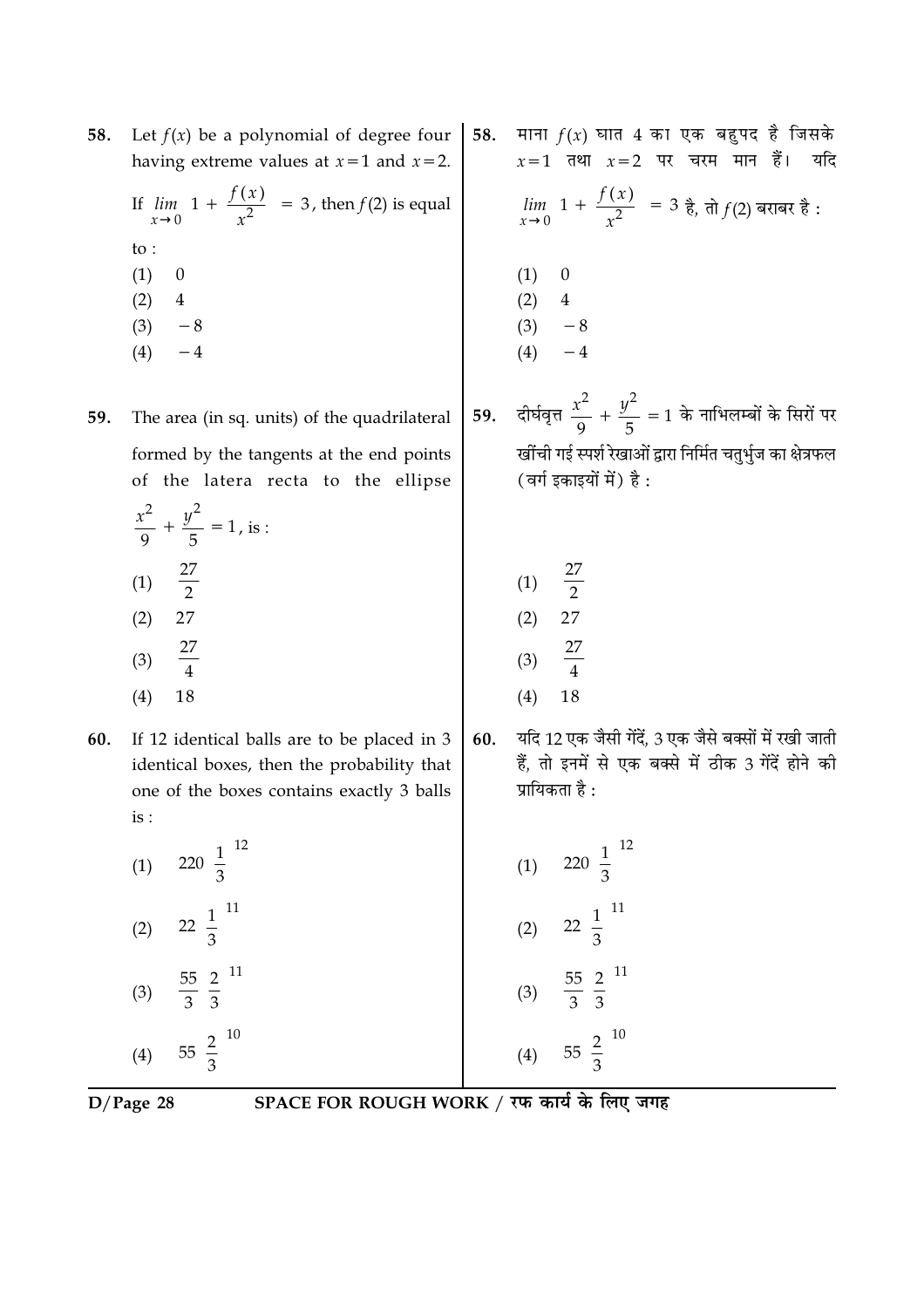

Which compound would 61. give 5 - keto - 2 - methyl hexanal upon ozonolysis ?



- 62. Which of the vitamins given below is water soluble?
	- Vitamin E  $(1)$
	- $(2)$ Vitamin K
	- Vitamin C  $(3)$
	- $(4)$ Vitamin D
- Which one of the following alkaline earth 63. metal sulphates has its hydration enthalpy greater than its lattice enthalpy?
	- $(1)$  $BaSO<sub>4</sub>$
	- $(2)$  $SrSO<sub>4</sub>$
	- $CaSO<sub>A</sub>$  $(3)$
	- $(4)$  $BeSO<sub>4</sub>$

# भाग $C - \bar{x}$ सायन विज्ञान

ओज़ोनोलिसिस करने पर कौन सा यौगिक 61. 5 - कीटो - 2 - मेथिल हेक्सानैल देता है ?



- निम्नलिखित विटामिनों में जल में विलेय होने वाला 62. है :
	- विटामिन E  $(1)$
	- विटामिन K  $(2)$
	- विटामिन C  $(3)$
	- विटामिन D  $(4)$
- निम्नलिखित में से कौन से क्षारीय मृदा धातु सल्फेट 63. की जलयोजन ऐन्थाल्पी उसके जालक ऐन्थाल्पी से अधिक है?
	- $BaSO<sub>4</sub>$  $(1)$
	- $(2)$  $SrSO<sub>4</sub>$
	- $CaSO<sub>4</sub>$  $(3)$
	- $(4)$  $BeSO<sub>A</sub>$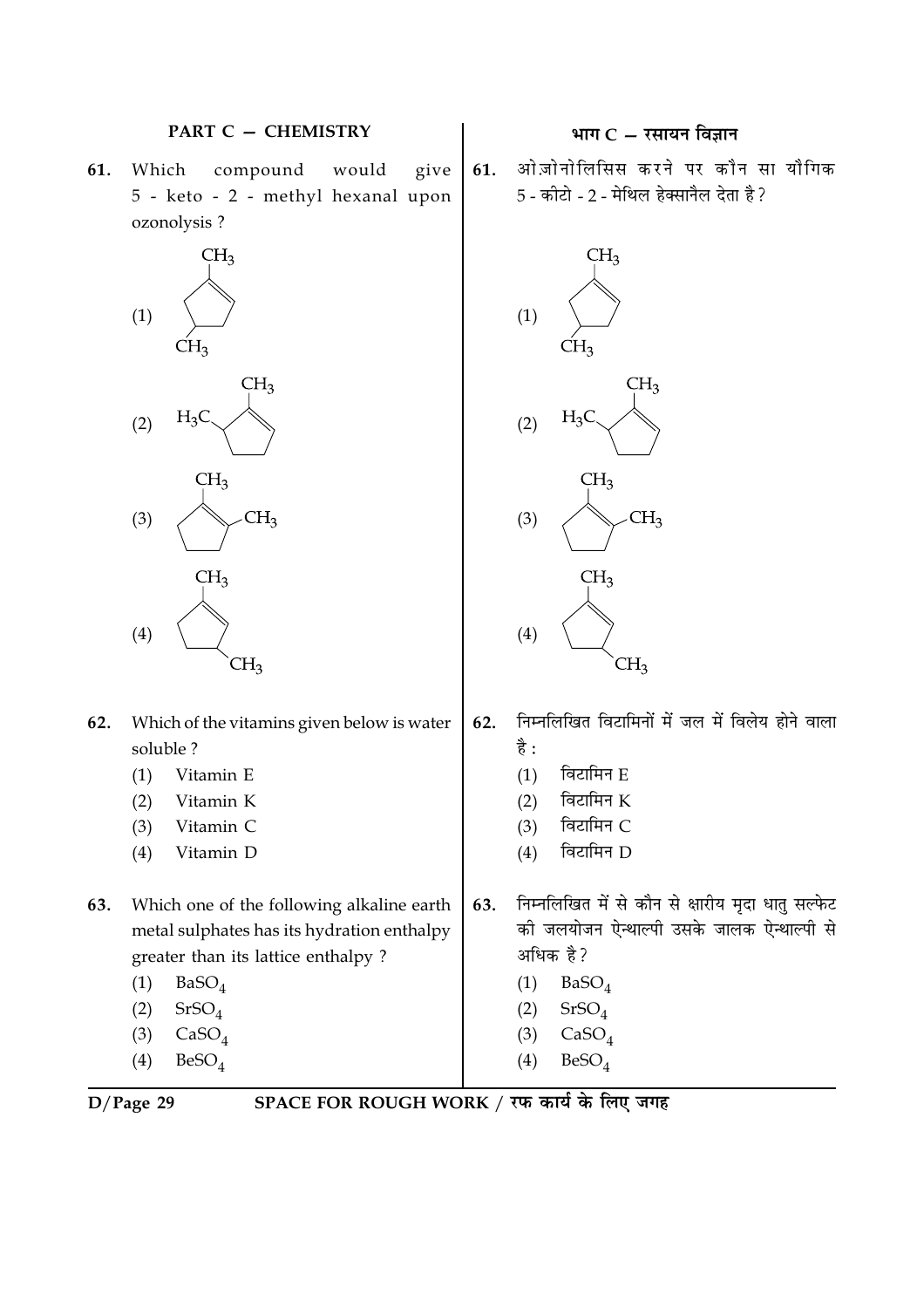

the product E is:



- Sodium metal crystallizes in a body centred 65. cubic lattice with a unit cell edge of 4.29Å. The radius of sodium atom is approximately:
	- $5.72\text{\AA}$  $(1)$
	- $0.93\text{\AA}$  $(2)$
	- $1.86\text{\AA}$  $(3)$
	- $(4)$  $3.22\text{\AA}$

दिए गए अभिक्रिया में उत्पाद E है: 64.



 $D/Page$  30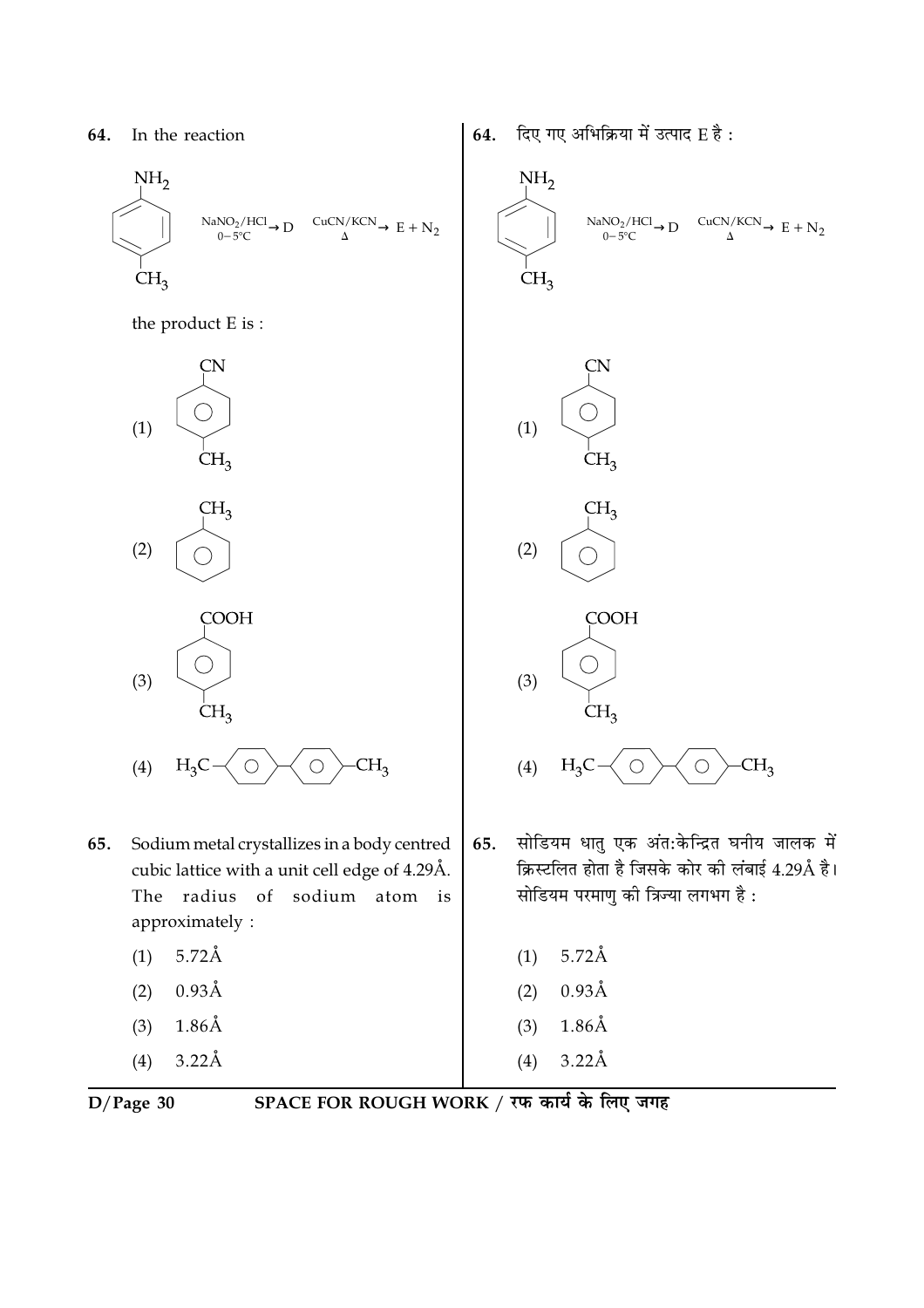| 66. | Which of the following compounds is not<br>colored yellow? |                                                                                        |     | है ? | दिए गए यौगिकों में कौन से यौगिक का रंग पीला <b>नहीं</b>                          |
|-----|------------------------------------------------------------|----------------------------------------------------------------------------------------|-----|------|----------------------------------------------------------------------------------|
|     | (1)                                                        | $(NH_4)_3$ [As $(Mo_3 O_{10})_4$ ]                                                     |     | (1)  | $(NH_4)_3$ [As $(Mo_3 O_{10})_4$ ]                                               |
|     | (2)                                                        | BaCrO <sub>4</sub>                                                                     |     | (2)  | BaCrO <sub>4</sub>                                                               |
|     | (3)                                                        | $Zn_2[Fe(CN)_6]$                                                                       |     | (3)  | $Zn_2[Fe(CN)_6]$                                                                 |
|     | (4)                                                        | $K_3[Co(NO_2)_6]$                                                                      |     | (4)  | $K_3[Co(NO_2)_6]$                                                                |
| 67. |                                                            | Which of the following is the energy of a<br>possible excited state of hydrogen?       | 67. |      | निम्नलिखित में से हाईड्रोजन की संभव उत्तेजित अवस्था<br>की ऊर्जा कौन सी है?       |
|     | (1)                                                        | $-3.4$ eV                                                                              |     | (1)  | $-3.4$ eV                                                                        |
|     | (2)                                                        | $+6.8$ eV                                                                              |     | (2)  | $+6.8$ eV                                                                        |
|     | (3)                                                        | $+13.6$ eV                                                                             |     | (3)  | $+13.6$ eV                                                                       |
|     | (4)                                                        | $-6.8$ eV                                                                              |     | (4)  | $-6.8$ eV                                                                        |
| 68. |                                                            | Which of the following compounds is not<br>an antacid?                                 | 68. |      | निम्नलिखित में से कौन सा यौगिक प्रतिअम्ल <b>नहीं</b> है ?                        |
|     | (1)                                                        | Phenelzine                                                                             |     | (1)  | फिनल्जिन                                                                         |
|     | (2)                                                        | Ranitidine                                                                             |     | (2)  | रैनिटिडीन                                                                        |
|     | (3)                                                        | Aluminium hydroxide                                                                    |     | (3)  | ऐलूमिनियम हाइड्राक्साइड                                                          |
|     | (4)                                                        | Cimetidine                                                                             |     | (4)  | सिमेटिडीन                                                                        |
| 69. |                                                            | The ionic radii (in Å) of $N^{3-}$ , $O^{2-}$ and F <sup>-</sup><br>are respectively : | 69. |      | $N^{3-}$ , $O^{2-}$ तथा F $^-$ को आयनिक त्रिज्यायें ( $\AA$ में)<br>क्रमश: हैं : |
|     | (1)                                                        | 1.71, 1.40 and 1.36                                                                    |     | (1)  | $1.71, 1.40$ तथा $1.36$                                                          |
|     | (2)                                                        | 1.71, 1.36 and 1.40                                                                    |     | (2)  | $1.71, 1.36$ तथा $1.40$                                                          |
|     | (3)                                                        | 1.36, 1.40 and 1.71                                                                    |     | (3)  | $1.36, 1.40$ तथा $1.71$                                                          |
|     | (4)                                                        | 1.36, 1.71 and 1.40                                                                    |     | (4)  | $1.36, 1.71$ तथा $1.40$                                                          |

D/Page 31 SPACE FOR ROUGH WORK / रफ कार्य के लिए जगह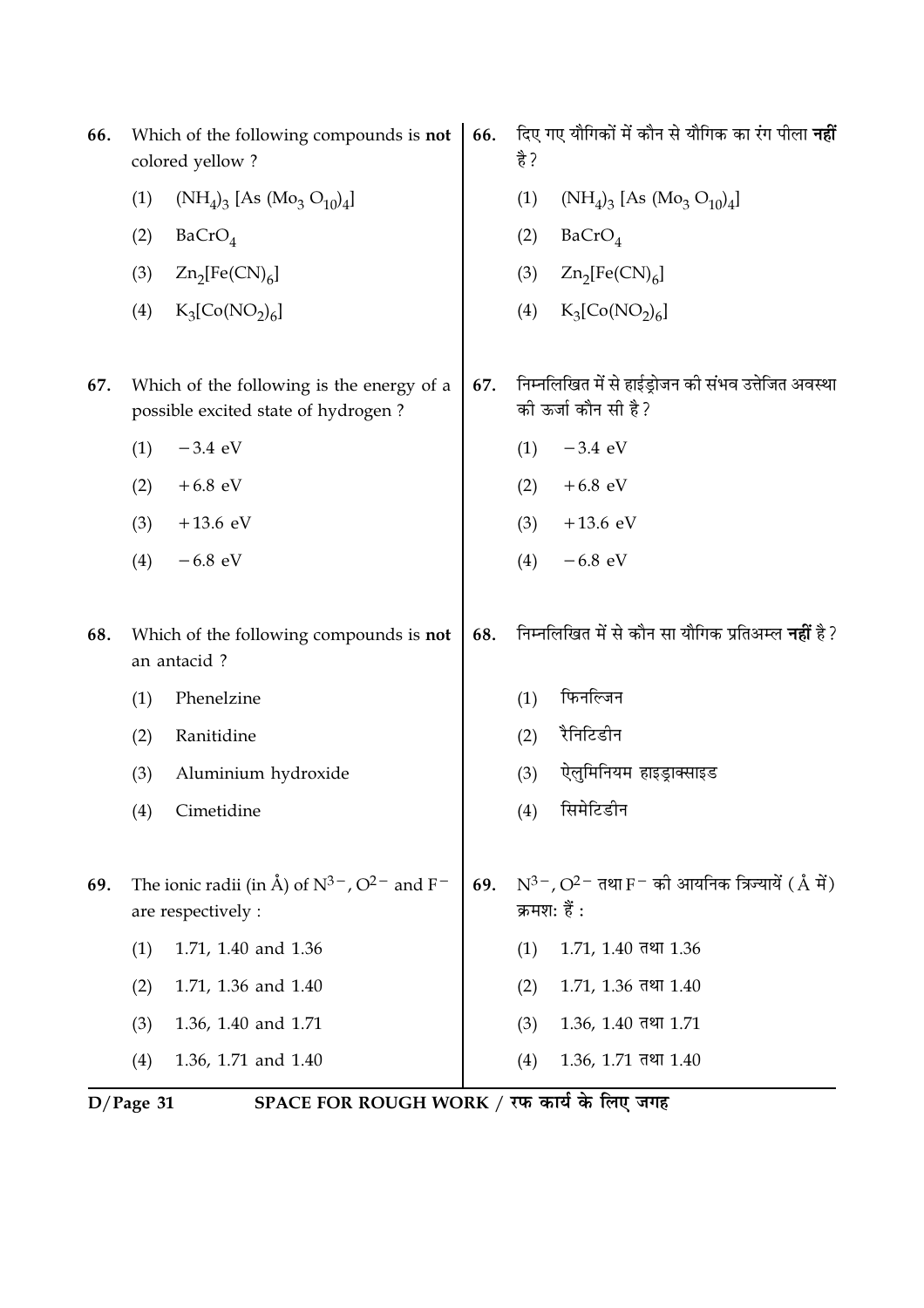- 70. In the context of the Hall - Heroult process for the extraction of Al, which of the following statements is false?
	- $Al^{3+}$  is reduced at the cathode to  $(1)$ form Al
	- $\text{Na}_3\text{AlF}_6$  serves as the electrolyte  $(2)$
	- CO and  $CO<sub>2</sub>$  are produced in this  $(3)$ process
	- $Al_2O_3$  is mixed with CaF<sub>2</sub> which  $(4)$ lowers the melting point of the mixture and brings conductivity
- In the following sequence of reactions : 71. Toluene  $\xrightarrow{\text{KMnO}_4} A \xrightarrow{\text{SOC}_2} B \xrightarrow{\text{H}_2/\text{Pd}} C$ , the product  $C$  is :
	- $(1)$  C<sub>6</sub>H<sub>5</sub>CH<sub>2</sub>OH
	- $(2)$  C<sub>6</sub>H<sub>5</sub>CHO
	- (3)  $C_6H_5COOH$
	- $(4)$  $C_6H_5CH_3$
- Higher order  $(>3)$  reactions are rare due 72. to:
	- $(1)$ shifting of equilibrium towards reactants due to elastic collisions
	- $(2)$ loss of active species on collision
	- $(3)$ low probability of simultaneous collision of all the reacting species
	- increase in entropy and activation  $(4)$ energy as more molecules are involved
- $D/Page$  32
- SPACE FOR ROUGH WORK / रफ कार्य के लिए जगह
- हॉल-हेरॉल्ट प्रक्रम से ऐलुमिनियम के निष्कर्षण के 70. संदर्भ में कौन सा कथन **गलत** है ?
	- कैथोड पर  $Al^{3+}$  अपचयित हो कर  $Al$  बनाता  $(1)$ है।
	- $\mathrm{Na_{3}AlF_{6}}$  विद्युत अपघट्य का काम करता  $(2)$
	- इस प्रक्रम में  $\overline{\text{CO}}$ तथा $\overline{\text{CO}}_2$ का उत्पादन होता  $(3)$ है।
	- $CaF<sub>2</sub>$  को  $Al<sub>2</sub>O<sub>3</sub>$  में मिलाने पर मिश्रण का  $(4)$ गलनांक कम होता है और उसमें चालकता आती है।
- दिए गए अभिक्रिया अनुक्रम में उत्पाद  $\text{C}$  है: 71. Toluene  $\frac{\text{KMnO}_4}{\text{BnSO}_4}$  A  $\frac{\text{SOCl}_2}{\text{BnSO}_4}$  B  $\frac{H_2/Pd}{\text{BnSO}_4}$  C
	- (1)  $C_6H_5CH_2OH$
	- (2)  $C_6H_5CHO$
	- (3)  $C_6H_5COOH$
	- (4)  $C_6H_5CH_3$
- उच्च कोटि अभिक्रिया (>3) दर्लभ है क्योंकि: 72.
	- लोचदार टकराव के कारण अभिकारकों की  $(1)$ दिशा में साम्य का स्थानांतरण होता है।
	- टकराव से सक्रिय स्पीशीज़ का क्षय होता है।  $(2)$
	- प्रतिक्रिया में सभी प्रजातियों के एक साथ टक्कर  $(3)$ की संभावना कम होती है।
	- अधिक अणुओं के शामिल होने से एंटापी और  $(4)$ संक्रियण ऊर्जा में वृद्धि होती है।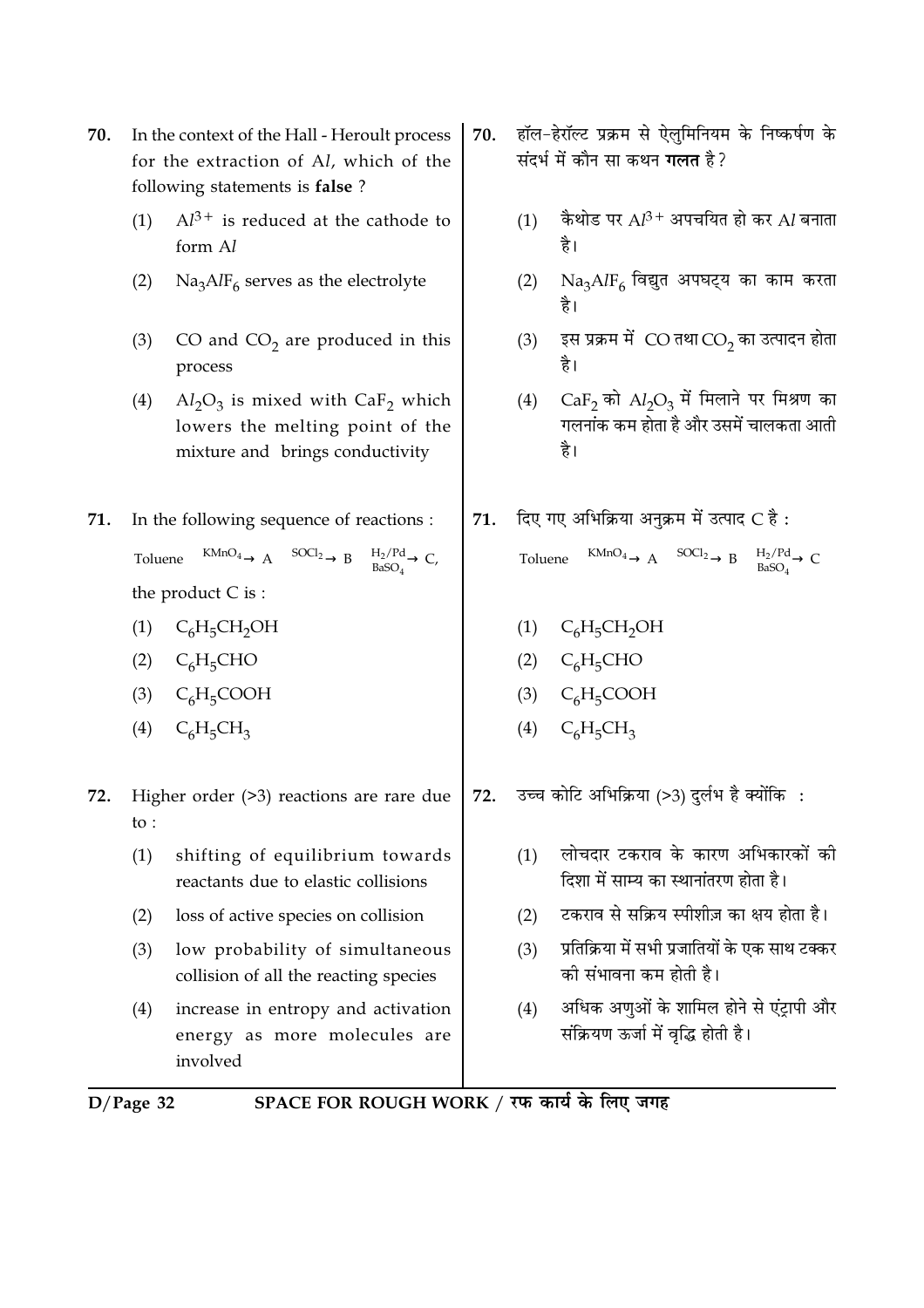| 73. |             | exhibit geometrical isomerism? |       | Which of the following compounds will                                               | 73. |        | समावयवता दर्शाता है ?             |       | निम्नलिखित में से कौन सा यौगिक ज्यामितीय                                                  |
|-----|-------------|--------------------------------|-------|-------------------------------------------------------------------------------------|-----|--------|-----------------------------------|-------|-------------------------------------------------------------------------------------------|
|     | (1)         | 2 - Phenyl - 1 - butene        |       |                                                                                     |     | (1)    | 2 - फेनिल - 1 - ब्यूटीन           |       |                                                                                           |
|     | (2)         |                                |       | 1, 1 - Diphenyl - 1 - propane                                                       |     | (2)    | $1, 1$ - डाईफेनिल - $1$ - प्रोपेन |       |                                                                                           |
|     | (3)         | 1 - Phenyl - 2 - butene        |       |                                                                                     |     | (3)    | 1 - फेनिल - 2 - ब्यूटीन           |       |                                                                                           |
|     | (4)         | 3 - Phenyl - 1 - butene        |       |                                                                                     |     | (4)    | $3$ - फेनिल - $1$ - ब्यूटीन       |       |                                                                                           |
| 74. |             | processes :                    |       | Match the catalysts to the correct                                                  | 74. | करें : |                                   |       | दिए गए उत्प्रेरकों को सही प्रक्रम के साथ सुमेलित                                          |
|     |             | Catalyst                       |       | <b>Process</b>                                                                      |     |        | उत्प्रेरक                         |       | प्रक्रम                                                                                   |
|     | (A)         | TiCl <sub>3</sub>              | (i)   | Wacker process                                                                      |     | (A)    | TiCl <sub>3</sub>                 | (i)   | वॉकर प्रक्रम                                                                              |
|     | (B)         | PdCl <sub>2</sub>              | (ii)  | Ziegler - Natta<br>polymerization                                                   |     | (B)    | PdCl <sub>2</sub>                 | (ii)  | त्सीग्लर-नट्टा<br>बहुलकीकरण                                                               |
|     | (C)         | CuCl <sub>2</sub>              | (iii) | Contact process                                                                     |     | (C)    | CuCl <sub>2</sub>                 | (iii) | संस्पर्श प्रक्रम                                                                          |
|     | (D)         | $V_2O_5$                       | (iv)  | Deacon's process                                                                    |     | (D)    | $V_2O_5$                          | (iv)  | डीकन प्रक्रम                                                                              |
|     | (1)         |                                |       | $(A) - (ii)$ , $(B) - (iii)$ , $(C) - (iv)$ , $(D) - (i)$                           |     | (1)    |                                   |       | $(A) - (ii)$ , $(B) - (iii)$ , $(C) - (iv)$ , $(D) - (i)$                                 |
|     | (2)         |                                |       | $(A) - (iii)$ , $(B) - (i)$ , $(C) - (ii)$ , $(D) - (iv)$                           |     | (2)    |                                   |       | $(A) - (iii)$ , $(B) - (i)$ , $(C) - (ii)$ , $(D) - (iv)$                                 |
|     | (3)         |                                |       | (A) - (iii), (B) - (ii), (C) - (iv), (D) - (i)                                      |     | (3)    |                                   |       | $(A) - (iii)$ , $(B) - (ii)$ , $(C) - (iv)$ , $(D) - (i)$                                 |
|     | (4)         |                                |       | $(A) - (ii)$ , $(B) - (i)$ , $(C) - (iv)$ , $(D) - (iii)$                           |     | (4)    |                                   |       | $(A) - (ii), (B) - (i), (C) - (iv), (D) - (iii)$                                          |
| 75. |             | between the molecules is:      |       | The intermolecular interaction that is<br>dependent on the inverse cube of distance | 75. |        |                                   |       | वह अंतरा-अणुक अन्योन्य क्रिया जो अणुओं के बीच<br>की दूरी के प्रतिलोम घन पर निर्भर है, है: |
|     | (1)         | London force                   |       |                                                                                     |     | (1)    | लंडन बल                           |       |                                                                                           |
|     | (2)         | hydrogen bond                  |       |                                                                                     |     | (2)    | हाईड्रोजन बंधक                    |       |                                                                                           |
|     | (3)         | ion - ion interaction          |       |                                                                                     |     | (3)    | आयन - आयन अन्योन्य                |       |                                                                                           |
|     | (4)         | ion - dipole interaction       |       |                                                                                     |     | (4)    | आयन - द्विध्रुव अन्योन्य          |       |                                                                                           |
|     | $D/Page$ 33 |                                |       | SPACE FOR ROUGH WORK / रफ कार्य के लिए जगह                                          |     |        |                                   |       |                                                                                           |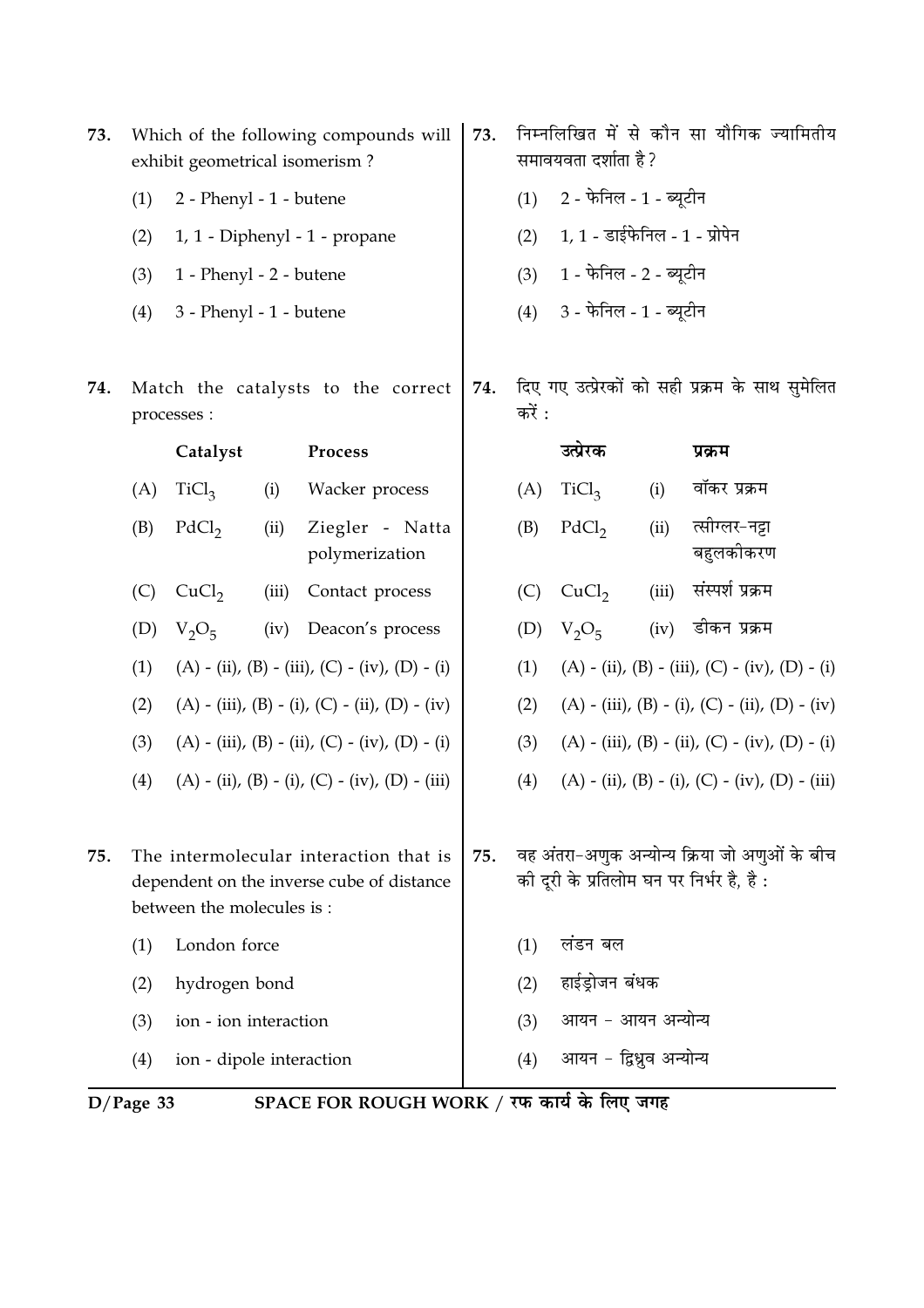76. The molecular formula of a commercial resin used for exchanging ions in water softening is  $C_8H_7SO_3Na$  (Mol. wt. 206). What would be the maximum uptake of  $Ca<sup>2+</sup>$  ions by the resin when expressed in mole per gram resin?

| (1) | $\overline{2}$<br>$\overline{309}$ | (1)              |
|-----|------------------------------------|------------------|
| (2) | $\overline{412}$                   | (2)              |
| (3) | 1<br>$\overline{103}$              | (3)              |
| (4) | $\frac{1}{206}$                    | $\left(4\right)$ |

- Two Faraday of electricity is passed 77. through a solution of  $CuSO<sub>4</sub>$ . The mass of copper deposited at the cathode is : (at. mass of  $Cu = 63.5$  amu)
	- $(1)$  $2g$
	- $(2)$  $127 g$
	- $(3)$  $0<sub>g</sub>$
	- $(4)$  $63.5$  g
- 78. The number of geometric isomers that can exist for square planar [Pt (Cl) (py)  $(NH_3)$  $(NH_2OH)]^+$  is (py = pyridine) :

एक वाणिज्य रेज़िन का आण्विक सूत्र  $C_8H_7SO_3Na$ 76. है (आण्विक भार = 206) इस रेज़िन को  $Ca^{2+}$ आयन की अधिकतम अंतर्ग्रहण क्षमता (मोल प्रति ग्राम रेज़िन) क्या है ?

(1) 
$$
\frac{2}{309}
$$
  
\n(2)  $\frac{1}{412}$   
\n(3)  $\frac{1}{103}$   
\n(4)  $\frac{1}{206}$ 

- $CuSO<sub>4</sub>$  के एक विलयन में, दो फैराडे विद्युत प्रवाहित 77. की गई। कैथोड पर निक्षेपित तांबे का द्रव्यमान है:  $(Cu \nleftrightarrow T$  परमाण्विक द्रव्यमान =63.5 amu)
	- $(1)$  $2g$
	- $(2)$  $127 g$
	- $(3)$  $0<sub>g</sub>$
	- $63.5 g$  $(4)$
- वर्ग समतलीय [Pt (Cl) (py) (NH<sub>3</sub>) (NH<sub>2</sub>OH)]<sup>+</sup> 78.  $(py = pyridine)$  के ज्यामितीय समावयवियों की संख्या है :
	- $(1)$  $\overline{4}$

 $\overline{2}$ 

 $\mathfrak{Z}$ 

 $(2)$ 6

 $(3)$ 

 $(4)$ 

- 
- $(4)$  $D/Page$  34

 $(1)$  $\overline{4}$ 

 $(2)$ 

 $(3)$ 

6

 $\overline{2}$ 

 $\overline{3}$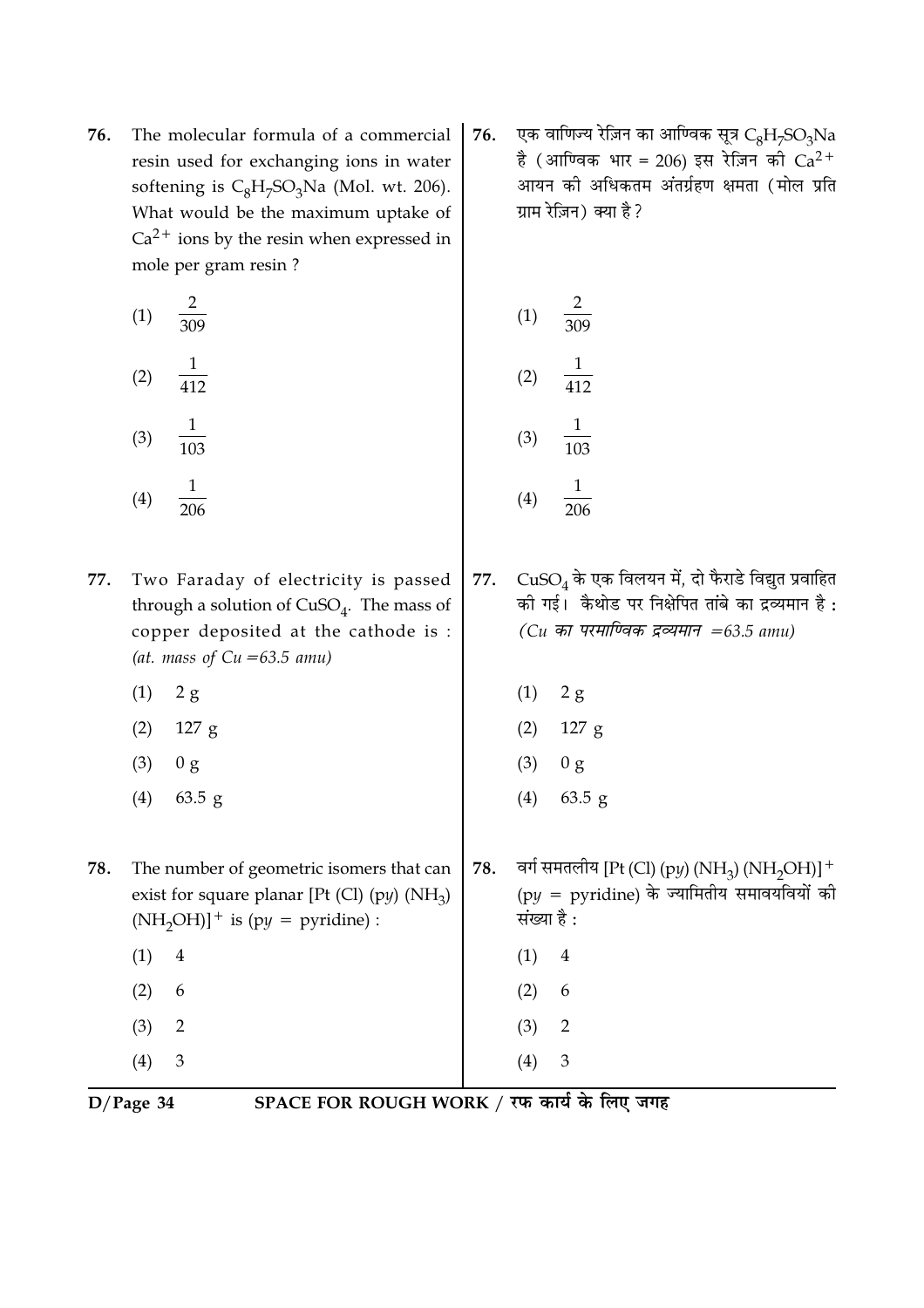| 79. | In Carius method of estimation of<br>halogens, 250 mg of an organic compound<br>gave 141 mg of AgBr. The percentage of<br>bromine in the compound is :<br>(at. mass $Ag = 108$ ; $Br = 80$ )                                                                                                                                                 | 79. | हैलोजन के आकलन की कैरिअस विधि में  250 mg<br>कार्बनिक यौगिक 141 mg AgBr देता है।  यौगिक<br>में ब्रोमीन की प्रतिशतता है :<br>(परमाण्विक द्रव्यमान Ag =108; Br =80 )                                                                                                                                                                 |
|-----|----------------------------------------------------------------------------------------------------------------------------------------------------------------------------------------------------------------------------------------------------------------------------------------------------------------------------------------------|-----|------------------------------------------------------------------------------------------------------------------------------------------------------------------------------------------------------------------------------------------------------------------------------------------------------------------------------------|
|     | (1)<br>48                                                                                                                                                                                                                                                                                                                                    |     | 48<br>(1)                                                                                                                                                                                                                                                                                                                          |
|     | (2)<br>60                                                                                                                                                                                                                                                                                                                                    |     | (2)<br>60                                                                                                                                                                                                                                                                                                                          |
|     | (3)<br>24                                                                                                                                                                                                                                                                                                                                    |     | (3)<br>24                                                                                                                                                                                                                                                                                                                          |
|     | (4)<br>36                                                                                                                                                                                                                                                                                                                                    |     | (4)<br>36                                                                                                                                                                                                                                                                                                                          |
| 80. | The color of $KMnO4$ is due to :                                                                                                                                                                                                                                                                                                             | 80. | KMnO <sub>4</sub> के रंग का कारण है :                                                                                                                                                                                                                                                                                              |
|     | $L \rightarrow M$ charge transfer transition<br>(1)                                                                                                                                                                                                                                                                                          |     | $L \rightarrow M$ आवेश स्थानांतरण संक्रमण<br>(1)                                                                                                                                                                                                                                                                                   |
|     | $\sigma - \sigma^*$ transition<br>(2)                                                                                                                                                                                                                                                                                                        |     | $\sigma - \sigma^*$ संक्रमण<br>(2)                                                                                                                                                                                                                                                                                                 |
|     | (3)<br>$M \rightarrow L$ charge transfer transition                                                                                                                                                                                                                                                                                          |     | $M \rightarrow L$ आवेश स्थानांतरण संक्रमण<br>(3)                                                                                                                                                                                                                                                                                   |
|     | $d - d$ transition<br>(4)                                                                                                                                                                                                                                                                                                                    |     | $d - d$ संक्रमण<br>(4)                                                                                                                                                                                                                                                                                                             |
| 81. | The synthesis of alkyl fluorides is best<br>accomplished by:                                                                                                                                                                                                                                                                                 | 81. | अल्काइल फ्लोराइड के संश्लेषण के लिए सबसे<br>बेहतरीन विधि है :                                                                                                                                                                                                                                                                      |
|     | Finkelstein reaction<br>(1)                                                                                                                                                                                                                                                                                                                  |     | फिंकलस्टाइन अभिक्रिया<br>(1)                                                                                                                                                                                                                                                                                                       |
|     | (2)<br>Swarts reaction                                                                                                                                                                                                                                                                                                                       |     | स्वार्टस अभिक्रिया<br>(2)                                                                                                                                                                                                                                                                                                          |
|     | Free radical fluorination<br>(3)                                                                                                                                                                                                                                                                                                             |     | मुक्त मूलक फ्लोरिनेशन<br>(3)                                                                                                                                                                                                                                                                                                       |
|     | (4)<br>Sandmeyer's reaction                                                                                                                                                                                                                                                                                                                  |     | सैन्डमायर अभिक्रिया<br>(4)                                                                                                                                                                                                                                                                                                         |
| 82. | 3 g of activated charcoal was added to<br>50 mL of acetic acid solution (0.06N) in a<br>flask. After an hour it was filtered and<br>the strength of the filtrate was found to be<br>0.042 N. The amount of acetic acid<br>adsorbed (per gram of charcoal) is :<br>(1)<br>$42 \text{ mg}$<br>(2)<br>$54 \text{ mg}$<br>(3)<br>$18 \text{ mg}$ | 82. | एक फ्लास्क में 0.06N एसिटिक अम्ल के 50 mL<br>विलयन में 3 g सक्रियित् काष्ठ कोयला मिलाया गया।<br>एक घंटे के पश्चात् उसे छाना गया और निस्यंद की<br>प्रबलता 0.042 N पाई गई।  अधिशोषित एसिटिक<br>अम्ल को  मात्रा (काष्ठ-कोयला के प्रति ग्राम पर)<br>है :<br>(1)<br>$42 \text{ mg}$<br>(2)<br>$54 \text{ mg}$<br>(3)<br>$18 \text{ mg}$ |
|     | (4)<br>$36 \text{ mg}$                                                                                                                                                                                                                                                                                                                       |     | 36 mg<br>(4)                                                                                                                                                                                                                                                                                                                       |

 $\overline{D/Page 35}$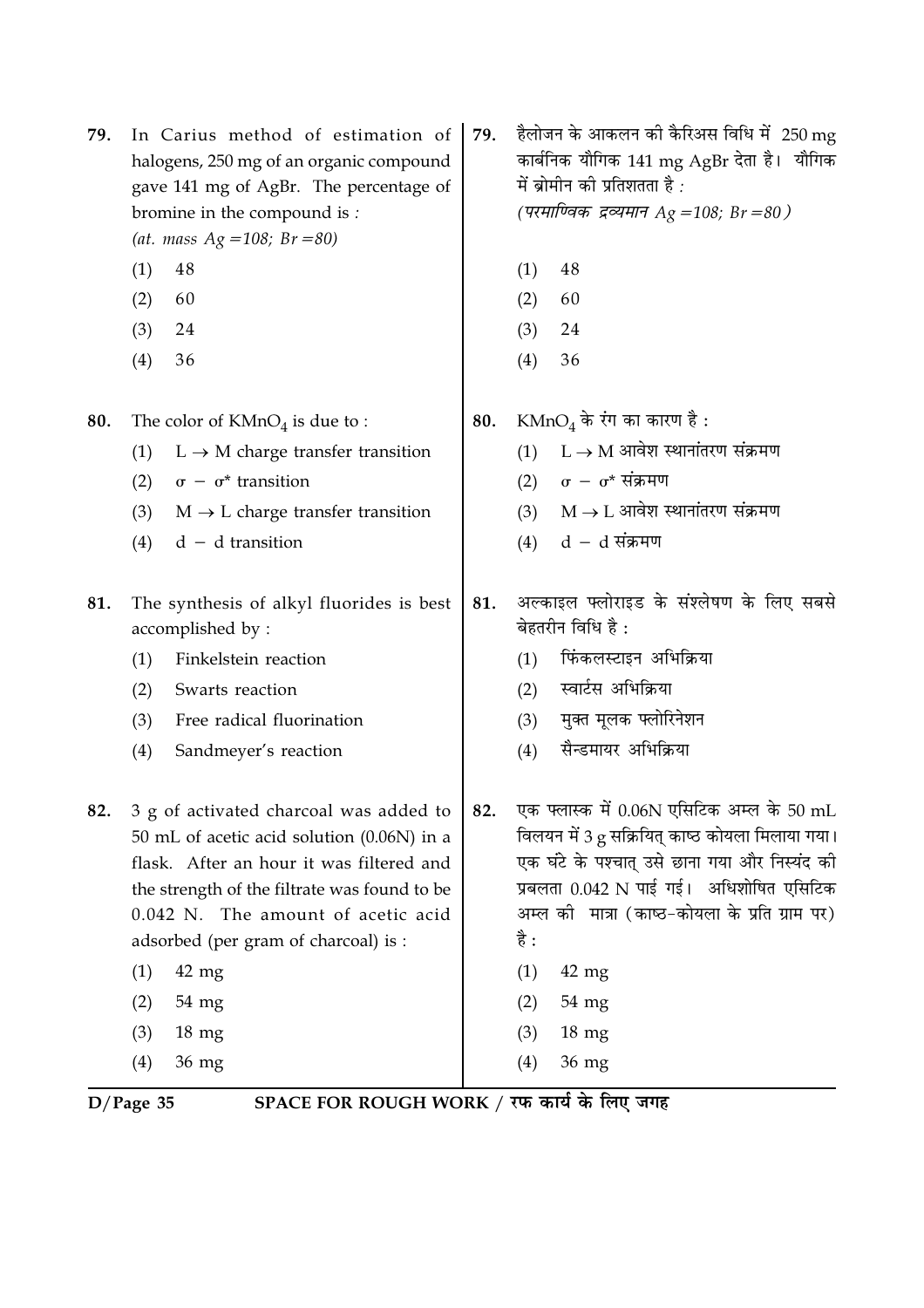| 83. | The vapour pressure of acetone at $20^{\circ}$ C is<br>185 torr. When 1.2 g of a non-volatile<br>substance was dissolved in 100 g of acetone<br>at $20^{\circ}$ C, its vapour pressure was 183 torr.<br>The molar mass $(g \text{ mol}^{-1})$ of the substance<br>is:<br>128<br>(1)<br>488<br>(2)<br>32<br>(3)<br>(4)<br>64 | 83. | 20℃ पर ऐसिटोन की वाष्प दाब 185 torr है। जब<br>$20^{\circ}$ C पर, 1.2 g अवाष्पशील पदार्थ को 100 g<br>ऐसिटोन में घोला गया, तब वाष्प दाब 183 torr हो<br>गया। इस पदार्थ का मोलर द्रव्यमान (g mol $^{-1}$ में)<br>है :<br>128<br>(1)<br>(2)<br>488<br>32<br>(3)<br>(4)<br>64 |
|-----|-----------------------------------------------------------------------------------------------------------------------------------------------------------------------------------------------------------------------------------------------------------------------------------------------------------------------------|-----|-------------------------------------------------------------------------------------------------------------------------------------------------------------------------------------------------------------------------------------------------------------------------|
| 84. | Which among the following is the most<br>reactive?                                                                                                                                                                                                                                                                          | 84. | निम्नलिखित में से कौन सर्वाधिक अभिक्रियाशील है?                                                                                                                                                                                                                         |
|     | (1)<br>$I_2$                                                                                                                                                                                                                                                                                                                |     | (1)<br>I <sub>2</sub>                                                                                                                                                                                                                                                   |
|     | ICI<br>(2)                                                                                                                                                                                                                                                                                                                  |     | ICI<br>(2)                                                                                                                                                                                                                                                              |
|     | (3)<br>Cl <sub>2</sub>                                                                                                                                                                                                                                                                                                      |     | (3)<br>Cl <sub>2</sub>                                                                                                                                                                                                                                                  |
|     | (4)<br>Br <sub>2</sub>                                                                                                                                                                                                                                                                                                      |     | (4)<br>Br <sub>2</sub>                                                                                                                                                                                                                                                  |
| 85. | The standard Gibbs energy change at<br>300 K for the reaction $2A \rightleftharpoons B + C$ is                                                                                                                                                                                                                              | 85. | $300 \text{ K}$ पर अभिक्रिया $2\text{A} \rightleftharpoons \text{B} + \text{C}$ को मानक<br>गिब्ज़ ऊर्जा 2494.2 J है। दिए गए समय में                                                                                                                                     |
|     | 2494.2 J. At a given time, the composition                                                                                                                                                                                                                                                                                  |     | अभिक्रिया मिश्रण का संघटन [A] = $\frac{1}{2}$ ,                                                                                                                                                                                                                         |
|     | of the reaction mixture is $[A] = \frac{1}{2}$ , $[B] = 2$                                                                                                                                                                                                                                                                  |     | [B] = 2 और [C] = $\frac{1}{2}$ है। अभिक्रिया अग्रसित होती                                                                                                                                                                                                               |
|     | and $[C] = \frac{1}{2}$ . The reaction proceeds in                                                                                                                                                                                                                                                                          |     | है :<br>$[R = 8.314$ J/K/mol, $e = 2.718$ ]                                                                                                                                                                                                                             |
|     | $[R = 8.314$ J/K/mol, $e = 2.718$ ]<br>the :                                                                                                                                                                                                                                                                                |     |                                                                                                                                                                                                                                                                         |
|     | forward direction because $Q < K_c$<br>(1)                                                                                                                                                                                                                                                                                  |     | अग्र दिशा में क्योंकि Q < K<br>(1)                                                                                                                                                                                                                                      |
|     | reverse direction because $Q \leq K_c$<br>(2)                                                                                                                                                                                                                                                                               |     | विपरीत दिशा में क्योंकि Q < $K_c$<br>(2)                                                                                                                                                                                                                                |
|     | forward direction because $Q > K_c$<br>(3)                                                                                                                                                                                                                                                                                  |     | अग्र दिशा में क्योंकि Q > K<br>(3)                                                                                                                                                                                                                                      |
|     | reverse direction because $Q > K_c$<br>(4)                                                                                                                                                                                                                                                                                  |     | विपरीत दिशा में क्योंकि Q > K<br>(4)                                                                                                                                                                                                                                    |

D/Page 36 SPACE FOR ROUGH WORK / रफ कार्य के लिए जगह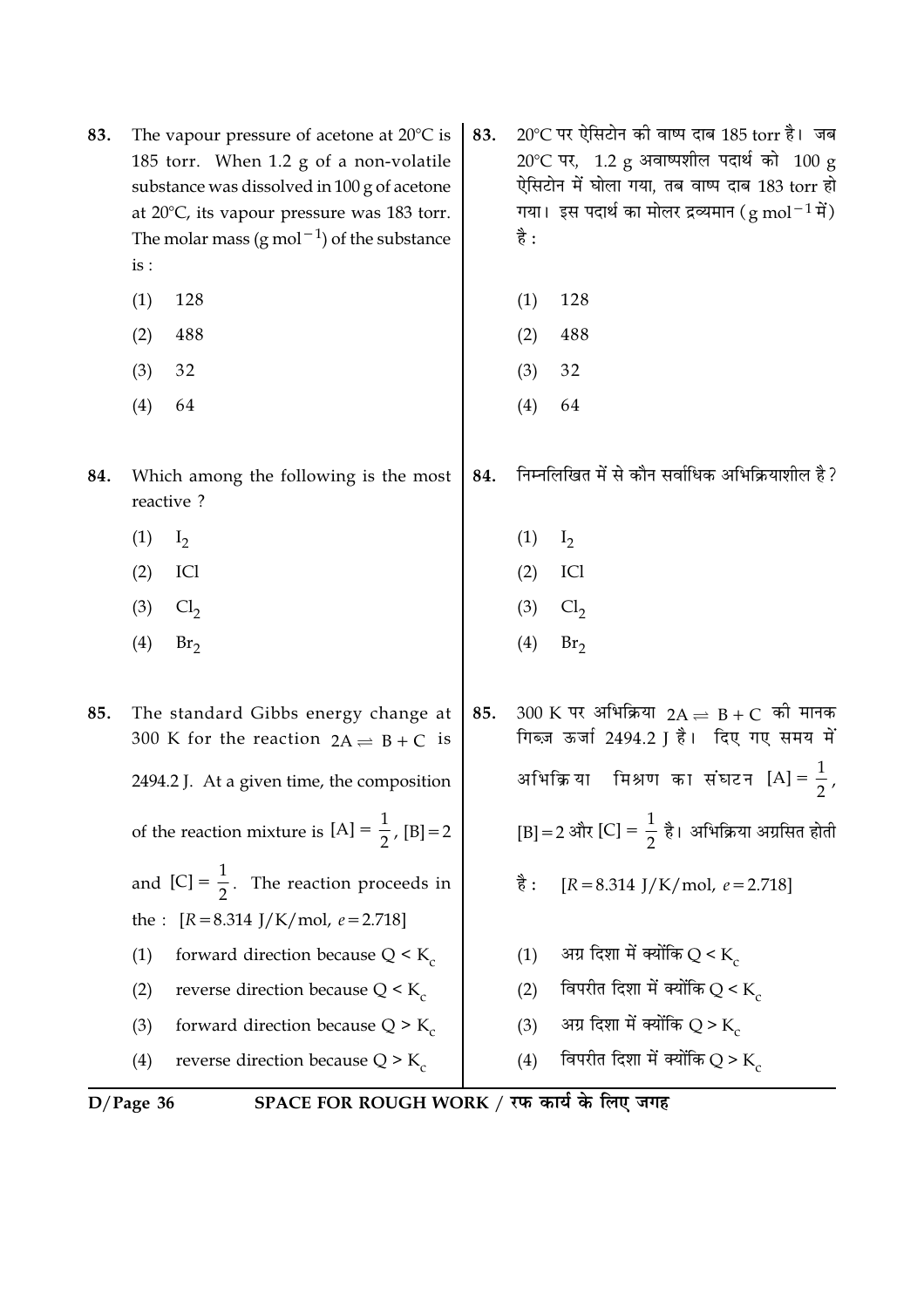| 86. | <b>Assertion :</b> Nitrogen and Oxygen are the<br>main components in the<br>atmosphere but these do not<br>react to form oxides of nitrogen. |                                                                                                              |     |           | <b>अभिकथन :</b> नाइट्रोजन और ऑक्सीजन वातावरण के<br>मुख्य घटक हैं परन्तु यह क्रिया करके<br>नाइट्रोजन के ऑक्साइड नहीं बनाते। |
|-----|----------------------------------------------------------------------------------------------------------------------------------------------|--------------------------------------------------------------------------------------------------------------|-----|-----------|----------------------------------------------------------------------------------------------------------------------------|
|     | The reaction between nitrogen<br>Reason:<br>and oxygen requires high<br>temperature.                                                         |                                                                                                              |     | तर्क :    | नाइट्रोजन और ऑक्सीजन के बीच<br>अभिक्रिया के लिए उच्च ताप की<br>आवश्यकता है।                                                |
|     | (1)                                                                                                                                          | The assertion is incorrect, but the<br>reason is correct                                                     |     | (1)       | अभिकथन गलत है परन्तु तर्क सही है।                                                                                          |
|     | (2)                                                                                                                                          | Both the assertion and reason are<br>incorrect                                                               |     | (2)       | अभिकथन व तर्क दोनों गलत हैं।                                                                                               |
|     | (3)                                                                                                                                          | Both assertion and reason are<br>correct, and the reason is the correct<br>explanation for the assertion     |     | (3)       | अभिकथन और तर्क दोनों सही हैं और तर्क<br>अभिकथन का सही स्पष्टीकरण है।                                                       |
|     | (4)                                                                                                                                          | Both assertion and reason are<br>correct, but the reason is not the<br>correct explanation for the assertion |     | (4)       | अभिकथन और तर्क दोनों सही हैं परन्तु तर्क<br>अभिकथन का सही स्पष्टीकरण नहीं है।                                              |
| 87. |                                                                                                                                              | Which one has the highest boiling point?                                                                     | 87. |           | निम्नलिखित में से सर्वाधिक क्वथनांक किसका है?                                                                              |
|     | (1)                                                                                                                                          | Kr                                                                                                           |     | (1)       | Kr                                                                                                                         |
|     | (2)                                                                                                                                          | Xe                                                                                                           |     | (2)       | Xe                                                                                                                         |
|     | (3)                                                                                                                                          | He                                                                                                           |     | (3)       | He                                                                                                                         |
|     | (4)                                                                                                                                          | Ne                                                                                                           |     | (4)       | Ne                                                                                                                         |
| 88. | Which polymer is used in the manufacture<br>of paints and lacquers?                                                                          |                                                                                                              | 88. | होता है ? | किस बहुलक का उपयोग प्रलेप और प्रलाक्ष बनाने  में                                                                           |
|     | (1)                                                                                                                                          | Polypropene                                                                                                  |     | (1)       | पॉलिप्रोपीन                                                                                                                |
|     | (2)                                                                                                                                          | Poly vinyl chloride                                                                                          |     | (2)       | पॉलि वाइनिल क्लोराइड                                                                                                       |
|     | (3)                                                                                                                                          | Bakelite                                                                                                     |     | (3)       | बेकेलाइट                                                                                                                   |
|     | (4)                                                                                                                                          | Glyptal                                                                                                      |     | (4)       | ग्लिप्टाल                                                                                                                  |

D/Page 37 SPACE FOR ROUGH WORK / रफ कार्य के लिए जगह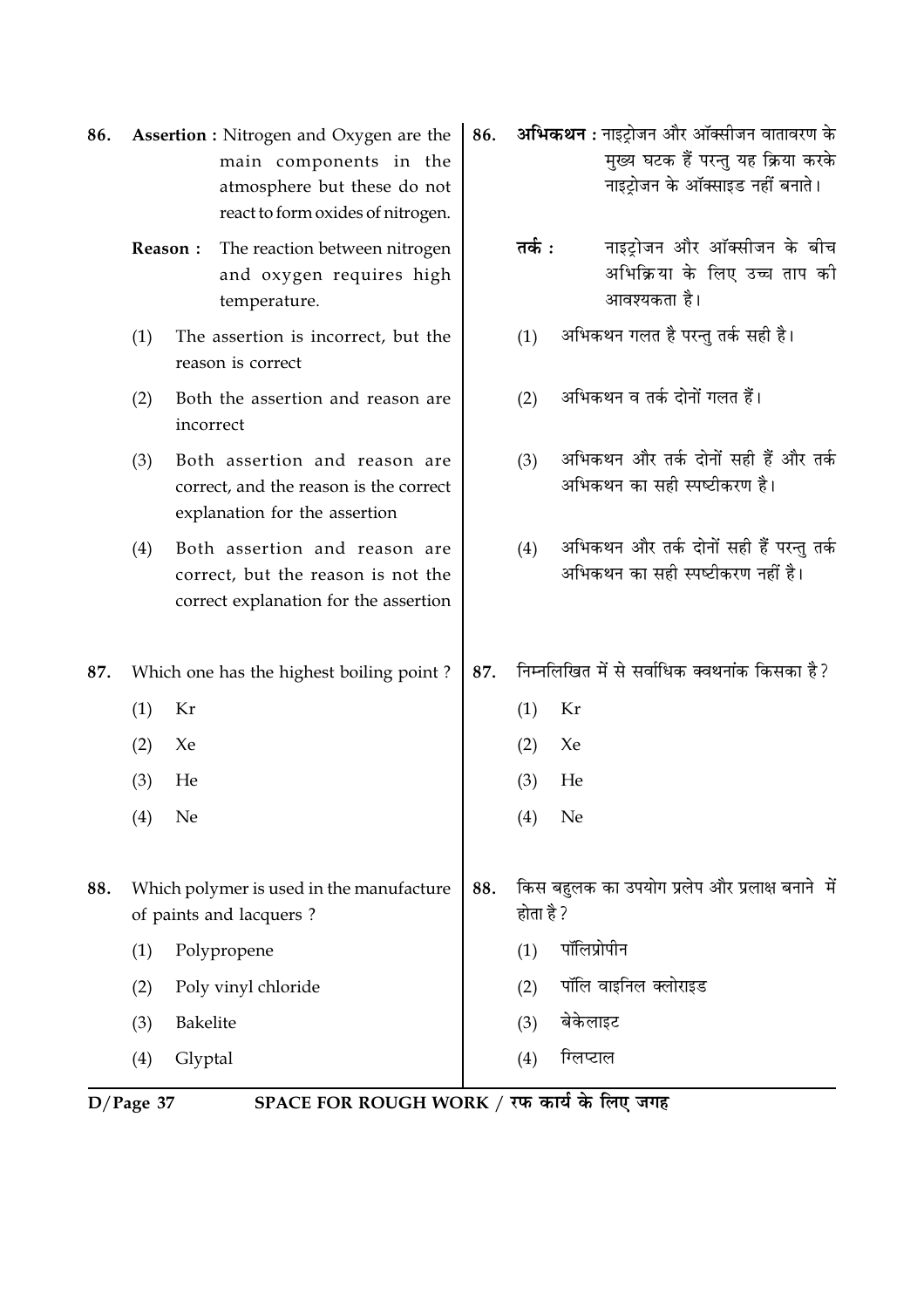The following reaction is performed at 89. 298 K.

 $2NO(g) + O_2(g) \rightleftharpoons 2NO_2(g)$ 

The standard free energy of formation of  $NO(g)$  is 86.6 kJ/mol at 298 K. What is the standard free energy of formation of NO<sub>2</sub>(g) at 298 K?  $(K_p = 1.6 \times 10^{12})$ 

(1) 
$$
86600 - \frac{\ln(1.6 \times 10^{12})}{R (298)}
$$

- $0.5[2 \times 86,600 R(298) \ln(1.6 \times 10^{12})]$  $(2)$
- R(298)  $ln(1.6 \times 10^{12}) 86600$  $(3)$
- $86600 + R(298) ln(1.6 \times 10^{12})$  $(4)$
- 90. From the following statements regarding  $H_2O_2$ , choose the **incorrect** statement :
	- It has to be stored in plastic or wax  $(1)$ lined glass bottles in dark
	- It has to be kept away from dust  $(2)$
	- $(3)$ It can act only as an oxidizing agent
	- It decomposes on exposure to light  $(4)$

 $-0.00 -$ 

निम्नलिखित अभिक्रिया को 298 K पर किया गया। 89.

$$
2NO(g) + O_2(g) \rightleftharpoons 2NO_2(g)
$$

 $298$  K पर NO(g) के संभवन की मानक मुक्त ऊर्जा 86.6 kJ/mol है। 298 K पर NO<sub>2</sub>(g) की मानक मुक्त ऊर्जा क्या है? ( $K_p = 1.6 \times 10^{12}$ )

$$
(1) \quad 86600 - \frac{\ln(1.6 \times 10^{12})}{R (298)}
$$

- $0.5[2 \times 86,600 R(298) \ln(1.6 \times 10^{12})]$  $(2)$
- R(298)  $ln(1.6 \times 10^{12}) 86600$  $(3)$
- $86600 + R(298) ln(1.6 \times 10^{12})$  $(4)$
- $H<sub>2</sub>O<sub>2</sub>$  के संदर्भ में, निम्नलिखित कथनों में से गलत 90. कथन चुनिए:
	- इसे प्लास्टिक या मोमअटे कांच बोतलों में अंधेरे  $(1)$ में संग्रहित किया जाता है
	- इसे धल से दर रखना चाहिए  $(2)$
	- यह केवल ऑक्सीकारक है  $(3)$
	- प्रकाश में इसका अपघटन होता है  $(4)$

 $-0.00 -$ 

SPACE FOR ROUGH WORK / रफ कार्य के लिए जगह

 $D/Page$  38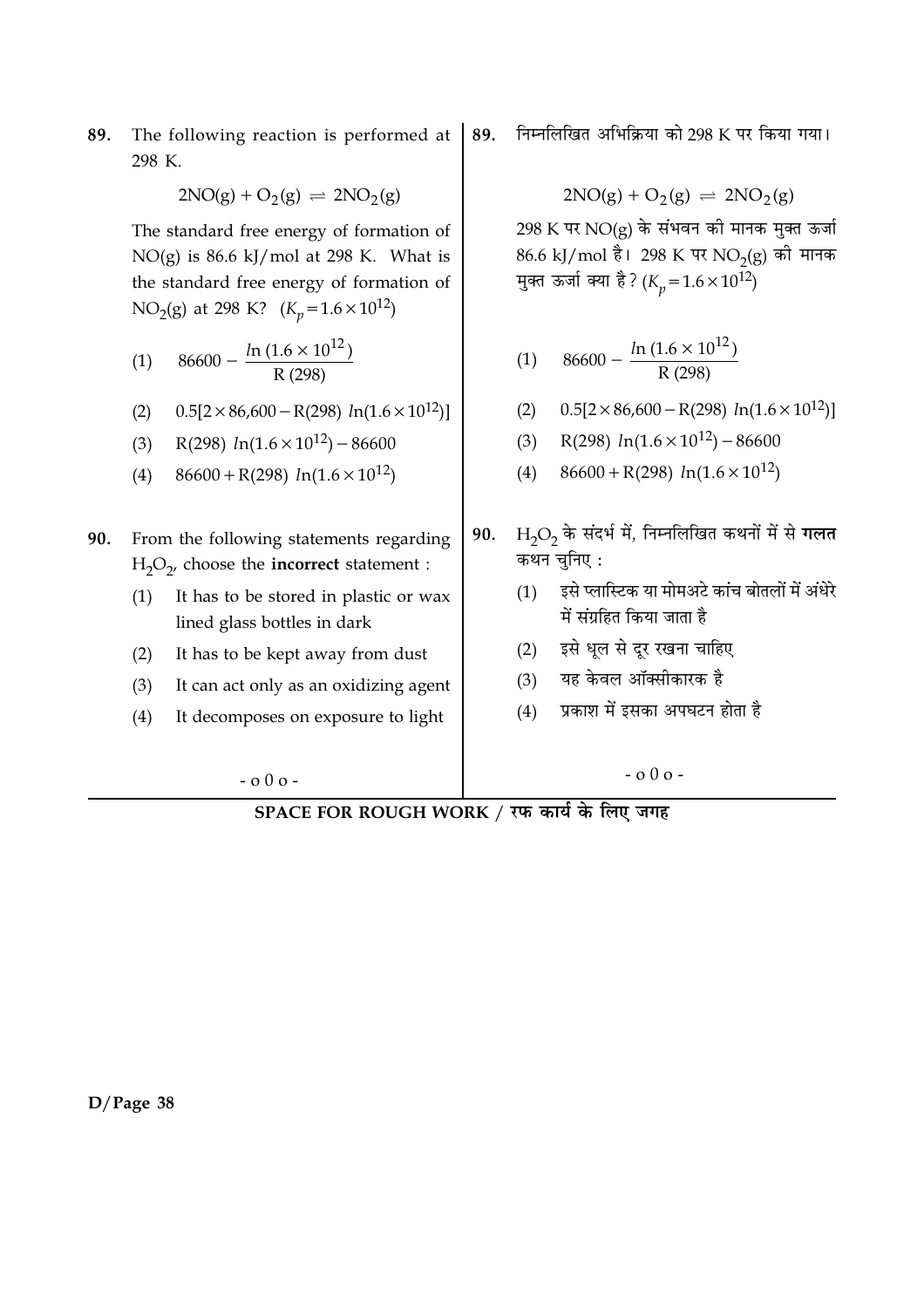SPACE FOR ROUGH WORK / रफ कार्य के लिए जगह

 $D/Page$  39